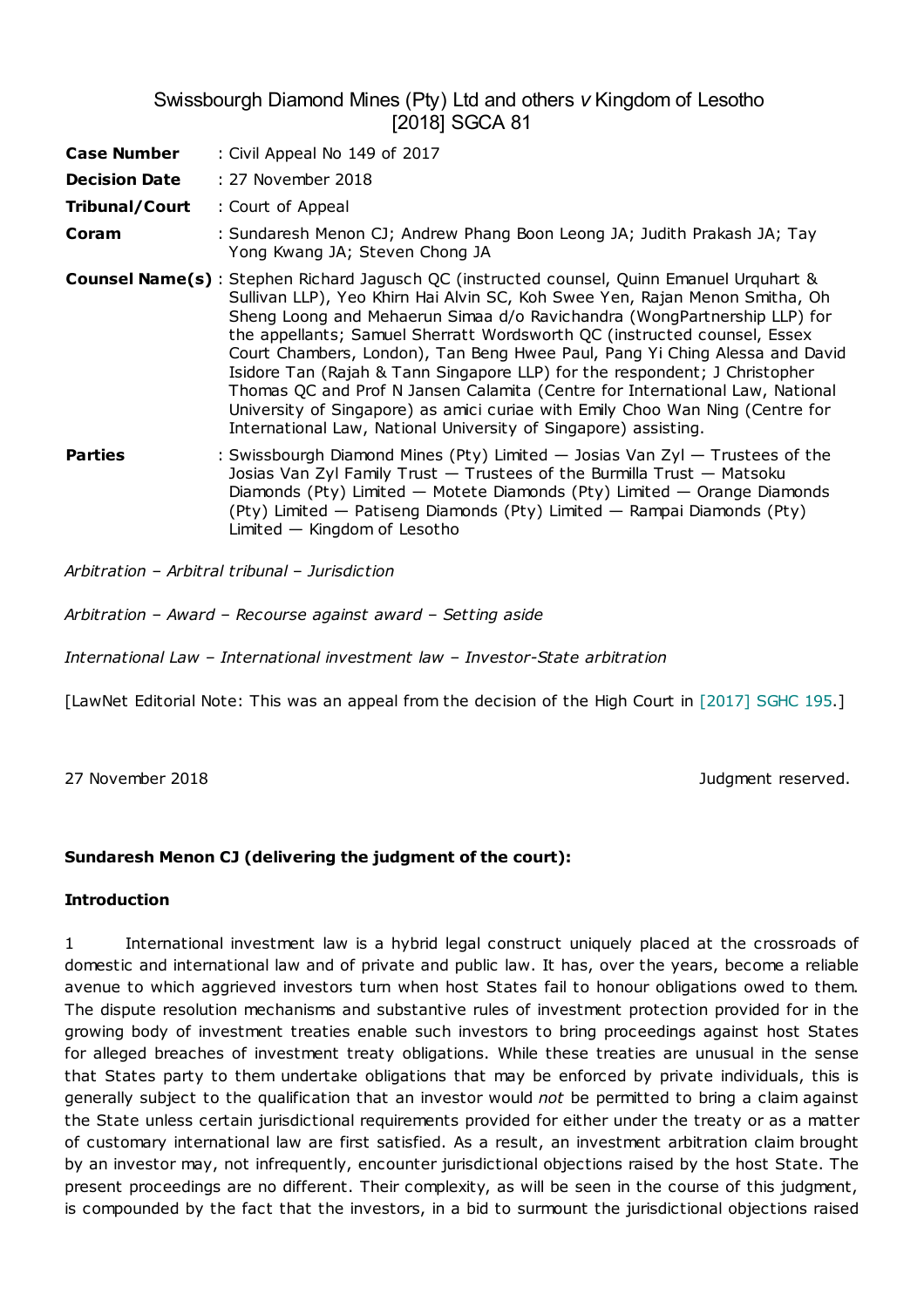by the host State, have sought to characterise their investment in a number of ways, not all of which bear a territorial nexus with the host State.

2 In this appeal, the first to ninth appellants (collectively, "the Appellants") seek to reverse the decision of the High Court judge ("the Judge") to set aside a partial final award on jurisdiction and merits issued on 18 April 2016 ("the Award"). The Judge's decision was made upon the application of the Kingdom of Lesotho ("the Kingdom") in Originating Summons No 492 of 2016 ("the Setting Aside Application"). The Award was made by an *ad hoc* international arbitration tribunal constituted under the auspices of the Permanent Court of Arbitration ("the PCA") and seated in Singapore ("the PCA Tribunal"). The Appellants had commenced the arbitration proceedings ("the PCA Arbitration"), pursuant to Art 28 of Annex 1 to the Protocol on Finance and Investment of the Southern African Development Community (18 August 2006) (entered into force 16 April 2010) ("the Investment Protocol"), against the Kingdom, which is a member of an intergovernmental socio-economic organisation known as the Southern African Development Community ("the SADC").

3 The Appellants' complaint in the PCA Arbitration, briefly put, centred on their assertion that the Kingdom had contributed to or facilitated the shutting down (or "shuttering") of another tribunal ("the SADC Tribunal"), which is a dispute resolution body that was established pursuant to Art 9(1)(g) of the Treaty of the Southern African Development Community (17 August 1992) 32 ILM 116 (entered into force 30 September 1993) ("the SADC Treaty"). The operation of the SADC Tribunal – including its composition, powers, functions, jurisdiction and procedures – was subsequently clarified by the Protocol on Tribunal in the Southern African Development Community (7 August 2000) (entered into force 14 August 2001) ("the Tribunal Protocol"). According to the Appellants, the SADC Treaty read with the Tribunal Protocol enabled aggrieved investors to refer disputes concerning the alleged failures of member States of the SADC ("the SADC Member States") to comply with their obligations in relation to investments made in the SADC Member States, to the SADC Tribunal for resolution. The Appellants maintained that following the shuttering of the SADC Tribunal, the Kingdom was obliged, but failed, to provide for an alternative forum to determine such claims – in particular, a claim that had already been brought by the Appellants against the Kingdom and which was pending before the SADC Tribunal ("the SADC Claim") at the time the SADC Tribunal was shuttered.

4 The SADC Claim involved allegations that the Kingdom had breached its obligations under the SADC Treaty by wrongfully expropriating the Appellants' leases to mine certain territories located in the Kingdom. For reasons that will become evident later, it is important to note that the Appellants maintain that the relevant *dispute* that was before the *PCA Tribunal* was not in respect of the allegedly wrongful expropriation. Rather, it was the separate allegedly wrongful act of interfering with and displacing the means provided and existing at that time for vindicating grievances before the SADC Tribunal by shuttering that avenue. The relief sought by the Appellants in the PCA Arbitration was the establishment of a forum before which it could pursue the part-heard SADC Claim.

5 The PCA Tribunal found that the Kingdom had indeed breached various obligations under the SADC Treaty, the Tribunal Protocol and the Investment Protocol. These pertained specifically to what the PCA Tribunal considered was the obligation of the Kingdom to afford the Appellants an effective means of pursuing the SADC Claim. It accordingly granted relief by directing the parties to constitute a new tribunal to hear the SADC Claim. The PCA Tribunal also found that the Kingdom was liable to pay the Appellants' costs in the arbitration. The Kingdom then commenced the Setting Aside Application. The Judge allowed the application, and set aside the Award in its entirety on the ground that the PCA Tribunal lacked jurisdiction over the parties' dispute: see *Kingdom of Lesotho v Swissbourgh Diamond Mines (Pty) Limited and others* [2017] SGHC 195 ("the Judgment"). The Appellants now appeal against the Judgment.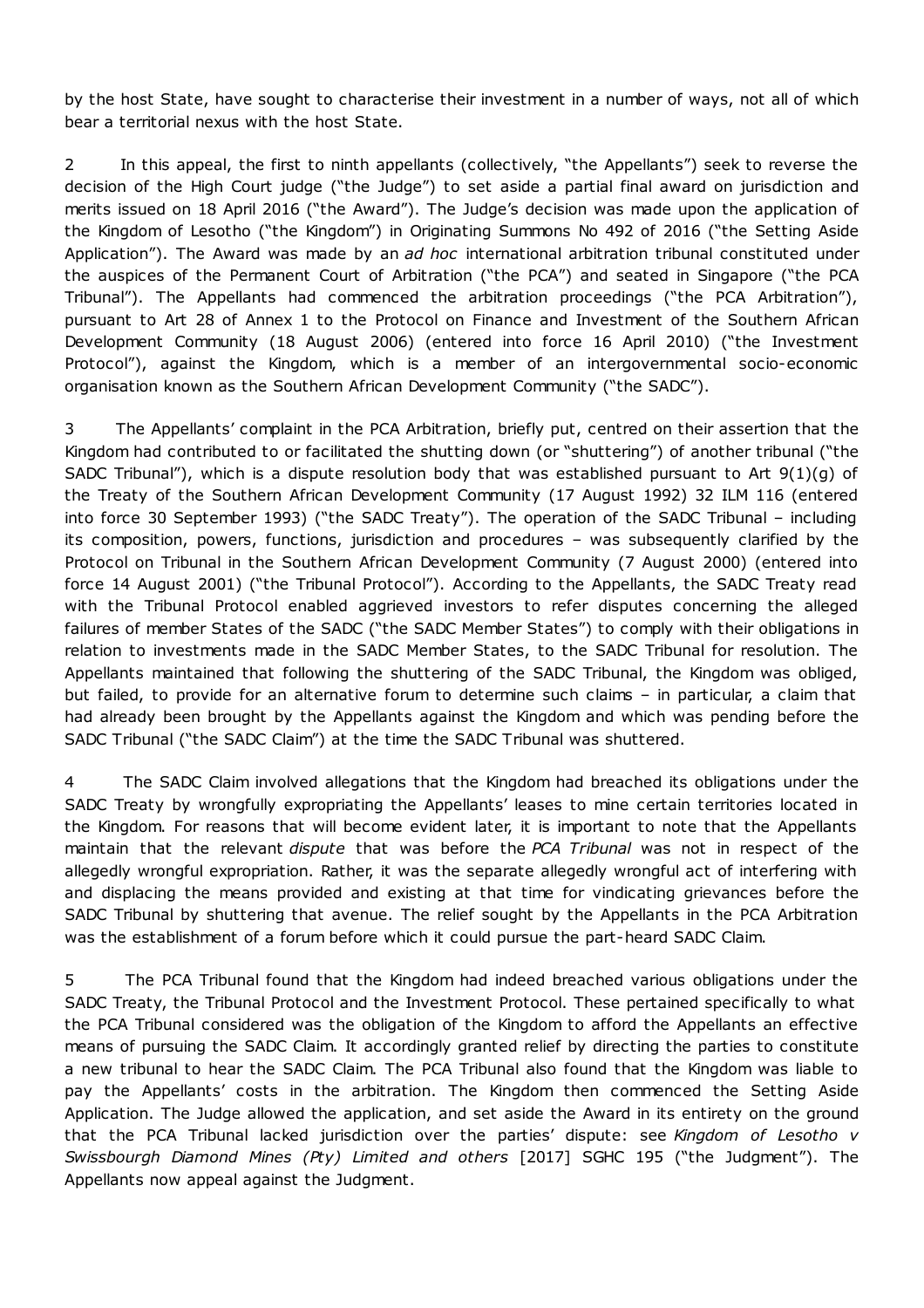6 Having reserved judgment after hearing the submissions of counsel and the *amici curiae* whom we appointed to assist us in these proceedings, we now set out our decision and the accompanying reasons.

## **Background**

7 We begin by setting out the facts relevant to this appeal.

## *The parties*

8 The first appellant, Swissbourgh Diamond Mines (Pty) Limited ("Swissbourgh"), is a company that was incorporated on 12 November 1986 under the laws of the Kingdom by the second appellant, Mr Josias Van Zyl ("Mr Van Zyl"), a South African national. The third and fourth appellants are, respectively, the representatives of the Josias Van Zyl Family Trust ("the JVZF Trust") and the Burmilla Trust, which are trusts constituted under the laws of the Republic of South Africa. In March 1989, the ownership of Swissbourgh was structured such that the JVZF Trust owned 95% of its shares and Mr Van Zyl held the remaining 5%. In June 1997, the JVZF Trust transferred 90% of the shares in Swissbourgh to the Burmilla Trust. Mr Van Zyl now owns 5% of the Swissbourgh shares, the JVZF Trust owns 5%, and the Burmilla Trust owns the remaining 90%.

9 Following its incorporation, sometime in or about 1987, Swissbourgh submitted applications for prospecting and mining leases ("the Mining Leases") in five regions in the Kingdom, namely, the Matsoku, Motete, Orange, Patiseng/Khubelu and Rampai regions. In June 1988, the Kingdom formally approved Swissbourgh's applications for the Mining Leases.

10 The fifth to ninth appellants – Matsoku Diamonds (Pty) Limited, Motete Diamonds (Pty) Limited, Orange Diamonds (Pty) Limited, Patiseng Diamonds (Pty) Limited and Rampai Diamonds (Pty) Limited ("Rampai Diamonds") (collectively, "the Tributees") – were incorporated in 1988 under the laws of the Kingdom, and served as operating companies responsible for the diamond mining operations in the areas of the Kingdom that they were respectively named after. Between 15 December 1989 and 10 January 1990, the Tributees entered into and registered licensing agreements with Swissbourgh for the sub-lease of the Mining Leases ("the Tributing Agreements"). Under the Tributing Agreements, the Tributees undertook to hold and exercise the mining rights under each of the Mining Leases for each of the eponymous mining areas.

11 In September 1994, ownership of the Tributees was transferred to the Burmilla Trust (which acquired 99% of the shares in the Tributees) and the JVZF Family Trust (which acquired the remaining 1%). At various times from 1994 to 1997, Swissbourgh and the Tributees assigned to the Burmilla Trust their rights relating to any claims against the Kingdom arising out of the latter's purported interference with the Mining Leases. The PCA Tribunal found that it lacked jurisdiction *ratione personae* over Swissbourgh and the Tributees in the arbitration proceedings on this basis (see [42] below), and the Judge did not disagree with this finding (Judgment at [320]); however, he additionally found (at [338]) that the PCA Tribunal lacked jurisdiction *ratione personae* over Swissbourgh and the Tributees on the grounds that they were domestic investors (see [52(f)] below). Although this point was not taken on appeal, for convenience, we will refer not only to Mr Van Zyl and the representatives of the JVZF Trust and the Burmilla Trust, but also to Swissbourgh and the Tributees as "the Appellants" collectively.

### *The disputes*

12 The disputes that led to the PCA Arbitration and the subsequent setting-aside proceedings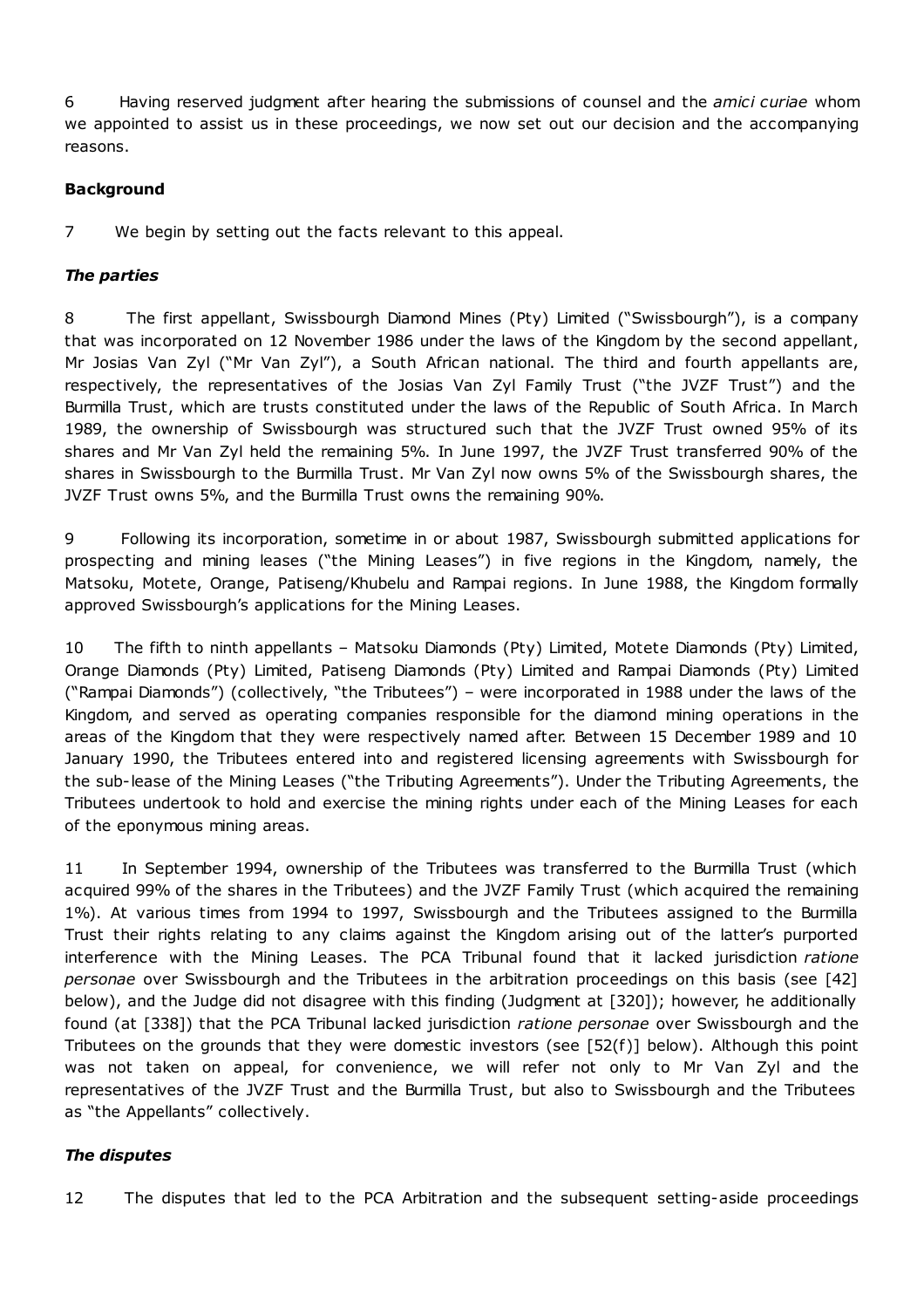arise out of a protracted saga stretching over two decades. The disagreement between the parties revolves around two distinct matters: first, the Kingdom's alleged expropriation of the Appellants' Mining Leases ("the Expropriation Dispute"), and second, the shuttering of the SADC Tribunal without the provision of an alternative forum to determine the pending SADC Claim ("the Shuttering Dispute").

### *The expropriation of the Mining Leases*

13 In 1986, the Kingdom embarked on the Lesotho Highlands Water Project ("the LHWP"), a largescale commercial joint venture with South Africa. The LHWP required the Kingdom to divert water from the Orange-Senqu River in the Kingdom to South Africa. In exchange, the Kingdom would receive royalties for the water and would be able to generate a significant output of hydroelectricity from hydropower stations for its own energy needs. The Lesotho Highlands Development Authority ("the LHDA"), which was created in 1986 to implement, operate and maintain the LHWP, commenced construction works in the Rampai area in 1989.

14 In April 1991, the Kingdom's military council ("the Military Council"), which was the governing body of the Kingdom at that time, underwent a change in leadership.

15 On 18 July 1991, Swissbourgh and Rampai Diamonds obtained an interim injunction from the High Court of Lesotho requiring the LHDA to cease construction works in the Rampai area. On 29 July 1991, both parties agreed to set aside the injunction, although no settlement agreement was concluded.

16 In August 1991, the Kingdom's Commissioner of Mines ("the Commissioner") wrote to Swissbourgh, alleging that it had breached its obligations under all five Mining Leases and threatening to cancel the Mining Leases if the breaches were not remedied within 60 days. Between 10 October and 4 November 1991, notwithstanding that the Mining Leases provided for the resolution of such disputes by arbitration, the Commissioner purported to cancel all five Mining Leases and ordered Swissbourgh and the Tributees to vacate the mining areas and cease operations within 90 days.

17 On 28 October 1991, Swissbourgh commenced arbitration proceedings in connection with the purported cancellation of the Mining Leases. On 19 November 1991, Swissbourgh and the Tributees commenced judicial review proceedings against the Commissioner in the High Court of Lesotho, seeking to annul the purported cancellations of the Mining Leases and obtain interim relief pending the outcome of the arbitration ("the 1991 Annulment Proceedings"). The court granted interim relief and ordered that the Tributees be permitted to continue mining. Both parties subsequently agreed to stay the arbitral proceedings pending the substantive outcome of the 1991 Annulment Proceedings. It was subsequently revealed that on 18 November 1991, the Kingdom had granted the LHDA a lease over parts of the territories that were already subject to the Mining Leases for the purposes of water storage and generation of electric power.

18 On 20 March 1992, the Military Council passed an order purporting to revoke the Mining Leases as well as the Tributing Agreements, discharge all pending claims brought by Swissbourgh and the Tributees in the domestic courts and arbitral tribunals, order Swissbourgh and the Tributees to vacate the mining areas, and exclude any right to compensation as well as any right to judicial or arbitral redress. On 7 April 1992, Swissbourgh and the Tributees commenced proceedings in the High Court of Lesotho, seeking the annulment of the Military Council's revocation order and an injunction to restrain the LHDA from interfering with the rights of Swissbourgh and the Tributees under the Mining Leases ("the 1992 Annulment Proceedings"). While this application was pending, Swissbourgh and the Tributees terminated all of the Mining Leases, save for the Rampai lease, on 11 March 1993 on the basis that the Kingdom had breached and repudiated them. On 27 September 1994, the High Court of Lesotho found in favour of Swissbourgh and the Tributees in the 1992 Annulment Proceedings, and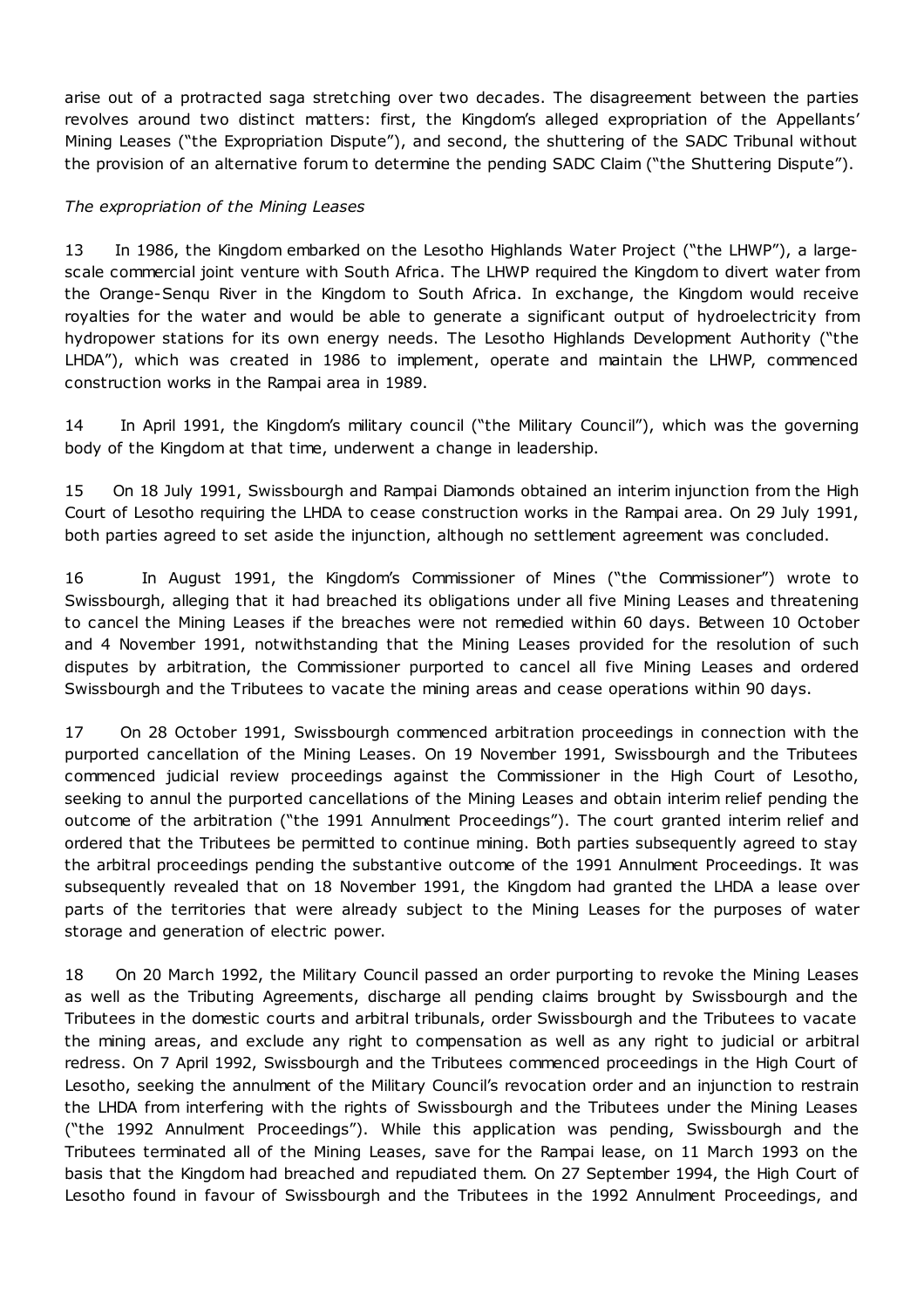annulled the Military Council's revocation order. The Court of Appeal of Lesotho affirmed this decision in January 1995.

19 On 2 March 1995, the LHDA filed an application in the High Court of Lesotho seeking a declaration that the Rampai lease – the last of the Mining Leases that had not been terminated by Swissbourgh and the Tributees – was void *ab initio* due to the Kingdom's failure to consult the local chiefs responsible for the Rampai area before approving the Mining Leases ("the Rampai Lease Proceedings").

20 Subsequently, on 27 March 1995, the Commissioner consented in the 1991 Annulment Proceedings to an order of the High Court of Lesotho setting aside his purported cancellations of the Mining Leases in 1991, conceding that he had acted prematurely. The upshot of this was that both the 1991 Annulment Proceedings and the 1992 Annulment Proceedings commenced by Swissbourgh and the Tributees had concluded in their favour, but given their termination of the other Mining Leases in March 1993, only the Rampai lease remained in place (subject to the outcome of the Rampai Lease Proceedings).

21 On 16 and 17 August 1995, the Kingdom enacted legislation that enabled it to expropriate any area that fell within the LHWP, subject to compensating the holders of valid mining leases in the affected areas ("the LHDA Acts"). Pursuant to the LHDA Acts, the Kingdom expropriated areas in Rampai subject to the Rampai lease in October 1995.

22 In May 1996, Swissbourgh and the Tributees brought a claim against the Kingdom in the High Court of Lesotho for damages suffered as a result of the Commissioner's and the Military Council's purported revocations of the Mining Leases (except the Rampai lease, which was the subject of the Rampai Lease Proceedings) and other acts of the Kingdom which had allegedly hindered Swissbourgh from exercising its mining rights, thus resulting in losses of profit ("the 1996 Proceedings"). In July 1996, the Appellants filed a claim for compensation under the LHDA Acts, but the LHDA declined to consider the claim until the Rampai Lease Proceedings had been decided. In September 1998, Swissbourgh and Rampai Diamonds brought a claim against the LHDA in the High Court of Lesotho, claiming damages for the LHDA's expropriation of the Rampai lease under the LHDA Acts ("the 1998 Proceedings").

23 On 28 April 1999, the High Court of Lesotho granted the LHDA's application in the Rampai Lease Proceedings, finding that the Rampai lease was void *ab initio*. The Court of Appeal of Lesotho affirmed the decision in October 2000. The Appellants discontinued both the 1996 Proceedings and the 1998 Proceedings following this development.

24 Between 2000 and 2007, the Appellants requested the Government of South Africa to exercise diplomatic protection regarding their investments in the Kingdom. The South African Government declined to do so. The Appellants challenged the Government's decision in the South African courts, but that challenge failed.

### *The shuttering of the SADC Tribunal*

25 On 12 June 2009, the Appellants commenced proceedings against the Kingdom before the SADC Tribunal pursuant to Art 15 of the Tribunal Protocol, seeking damages arising from the alleged expropriation of the Mining Leases (this being the SADC Claim). The Appellants claimed damages arising from the Kingdom's alleged violations of Arts 4(c) and 6 of the SADC Treaty.

26 In August 2010, the Summit of the Heads of State or Government of the SADC ("the SADC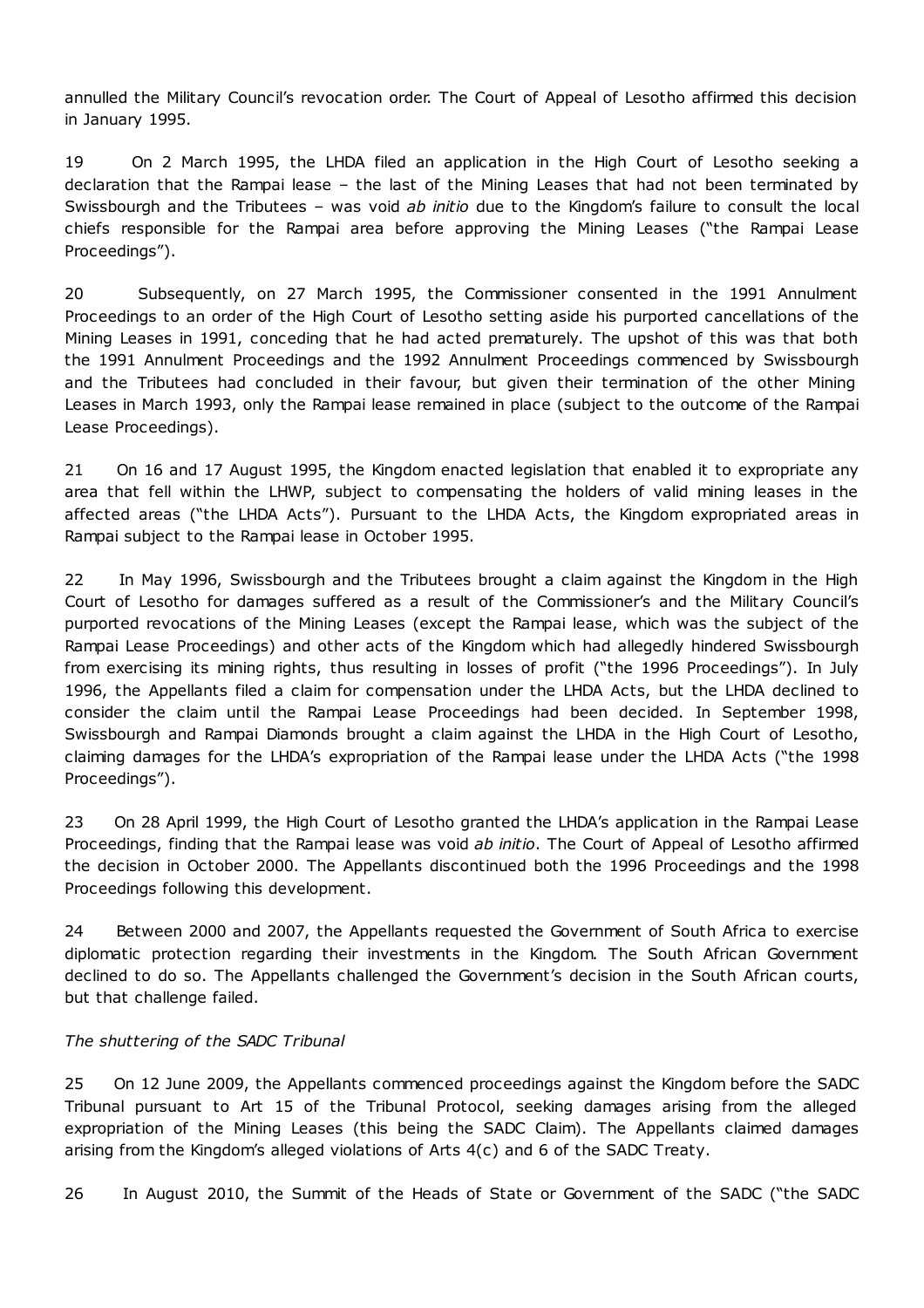Summit"), which comprises the heads of State of all the SADC Member States and is the SADC's supreme policy-making body, unanimously resolved that: (a) the terms of offices of five SADC Tribunal judges, which were due to expire in October 2010, would not be renewed pending a review of the SADC Tribunal's role and responsibilities; and (b) the SADC Tribunal would not hear any new cases. These developments, which left the SADC Tribunal unable to operate or function, were prompted by the SADC Tribunal having assumed jurisdiction over certain investor-State claims against the Republic of Zimbabwe and then finding against Zimbabwe in a series of decisions made at various times from 2007 to 2009 including *Mike Campbell (Pvt) Ltd and others v The Republic of Zimbabwe* [2008] SADCT 2 ("*Campbell v Zimbabwe*") and *William Michael Campbell and another v The Republic of Zimbabwe* [2009] SADCT 1. The SADC Summit's resolution made it impossible for the Appellants to prosecute the SADC Claim.

27 Despite these developments, the Appellants applied to the SADC Tribunal on 25 January 2011 to request the continuation of its operations at least in respect of the pending SADC Claim. The SADC Tribunal rejected the application. In May 2011, the SADC Summit endorsed the decision of the SADC Council of Ministers (comprising the Ministers for foreign affairs, economic planning or finance from each SADC Member State) to continue the suspension of the SADC Tribunal until August 2011 and not re-appoint any of the judges on the SADC Tribunal. On 22 August 2011, the Appellants sought the Kingdom's agreement to submit the pending SADC Claim to arbitration by the PCA. The Kingdom rejected this request.

28 In August 2012, the SADC Summit resolved to dissolve the existing SADC Tribunal and negotiate a new protocol that would limit the tribunal's jurisdiction to inter-State disputes. This resulted in the suspension of the determination of all the claims pending before the SADC Tribunal, including the SADC Claim. The Appellants were thus left without a forum for the SADC Claim.

29 On 7 and 8 August 2014, the SADC Justice Committee (comprising the Ministers of Justice or Attorneys-General of the SADC Member States) resolved to recommend to the SADC Council of Ministers and the SADC Summit that the dissolution of the SADC Tribunal left a "legal vacuum", and that the appropriate way forward was that:

… the Parties to the pending cases before the SADC Tribunal may elect to pursue them before other regional or international legal forums as they will be left with no prospect of them being resolved at the SADC regional level …

30 On 18 August 2014, the SADC Summit unanimously adopted a new Protocol on the SADC Tribunal that restricted the tribunal's jurisdiction to inter-State disputes and abolished jurisdiction over cases brought by non-State entities. But this version of the protocol has not yet entered into force. As a result, the Tribunal Protocol remains valid, save that it is inoperable.

31 In November 2014, the SADC Justice Committee recommended to the SADC Council of Ministers and the SADC Summit that "each aggrieved party may decide on an alternative forum for the resolution of a SADC Tribunal pending case of which a Member State has been named a respondent".

32 During a meeting of the SADC Council of Ministers held on 14 and 15 August 2015, the Kingdom proposed that the Council should recommend to the SADC Summit that:

… each aggrieved party *shall* have a right of recourse to an alternative forum within a SADC [M]ember [S]tate for the resolution of a SADC Tribunal pending case of which a [M]ember [S]tate has been cited as a Respondent. The case shall be presided over by a person/s who would qualify to act as a judge/s on the SADC Tribunal. [emphasis added]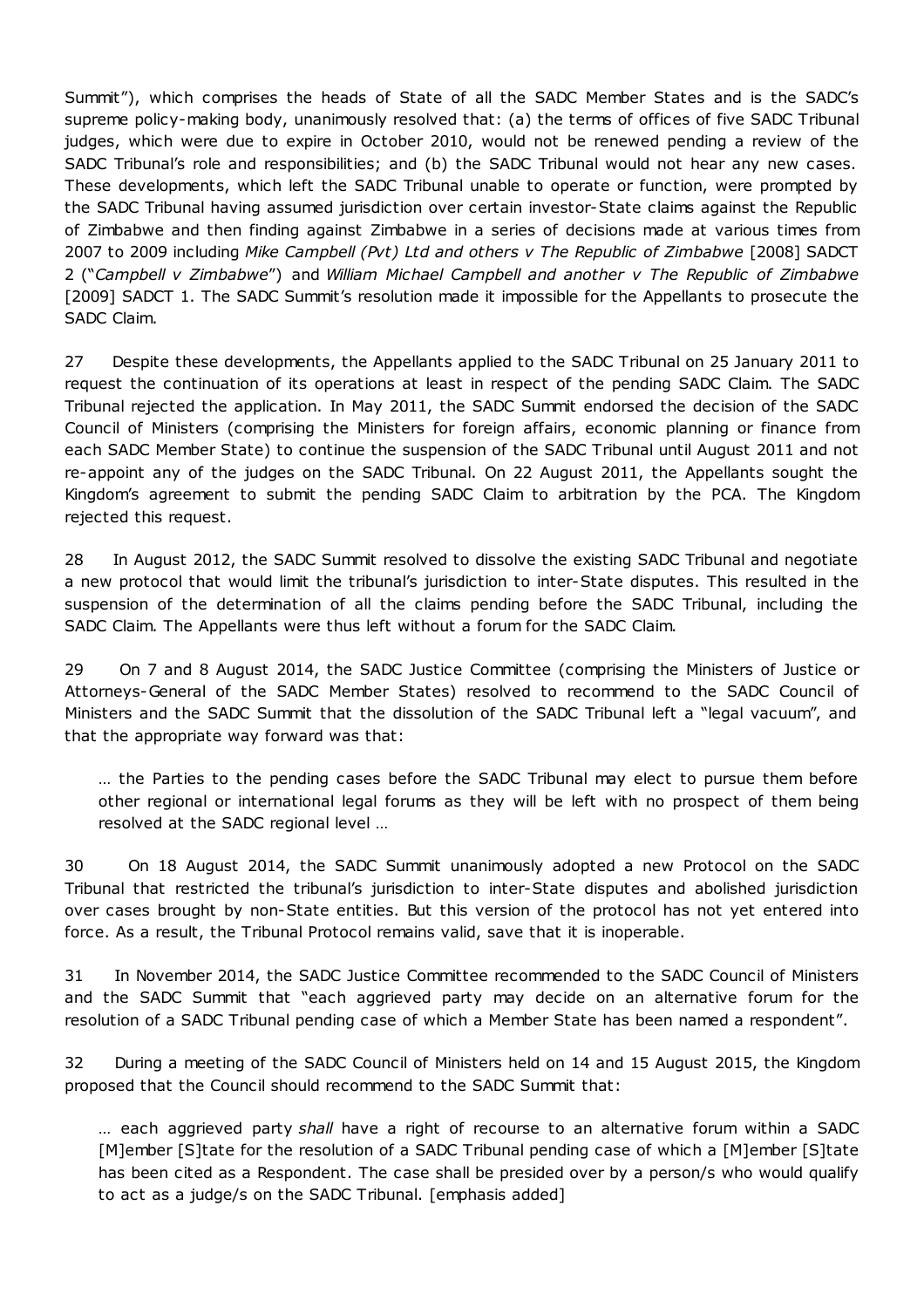The Kingdom further added during its presentation at the same meeting that:

[i]n the unlikely event that it is the view of the [SADC] Council of Ministers that there is no right of recourse, [the Kingdom] requests that her position (*that, it is only the right thing to do to accord aggrieved parties an alternative forum for the ventilation of their grievances*) be recorded in the minutes and all the reports of this august body. [emphasis in original]

33 On 17 and 18 August 2015, the SADC Summit approved a proposal that "each Member State of the SADC may decide on an alternative forum for the resolution of a SADC Tribunal pending case of which that Member State has been named a respondent". However, the Kingdom has taken no steps to establish any such alternative forum.

# *The PCA Arbitration proceedings*

34 In the meantime, on 20 June 2012, the Appellants had commenced the PCA Arbitration by filing a Notice of Arbitration pursuant to Art 28 of Annex 1 to the Investment Protocol ("Annex 1") which entered into force on 16 April 2010. Article 28 reads as follows:

# **ARTICLE 28**

# **SETTLEMENT OF INVESTMENT DISPUTES**

1. Disputes between an investor and a State Party concerning an obligation of the latter in relation to an admitted investment of the former, which have not been amicably settled, and after exhausting local remedies shall, after a period of six (6) months from written notification of a claim, be submitted to international arbitration if either party to the dispute so wishes.

2. Where the dispute is referred to international arbitration, the investor and the State Party concerned in the dispute may agree to refer the dispute either to:

(a) The SADC Tribunal;

(b) The International Centre for the Settlement of Investment Disputes (having regard to the provisions, where applicable, of the ICSID Convention and the Additional Facility for the Administration of Conciliation, Arbitration and Fact-Finding Proceedings); or

(c) An international arbitrator or ad hoc arbitral tribunal to be appointed by a special agreement or established under the Arbitration Rules of the United Nations Commission on International Trade Law.

3. If after a period of three (3) months from written notification of the claim there is no agreement to one of the above alternative procedures, the parties to the dispute shall be bound to submit the dispute to arbitration under the Arbitration Rules of the United Nations Commission on International Trade Law as then in force. The parties to the dispute may agree in writing to modify these Rules.

4. The provisions of this Article shall not apply to a dispute, which arose before entry into force of this Annex.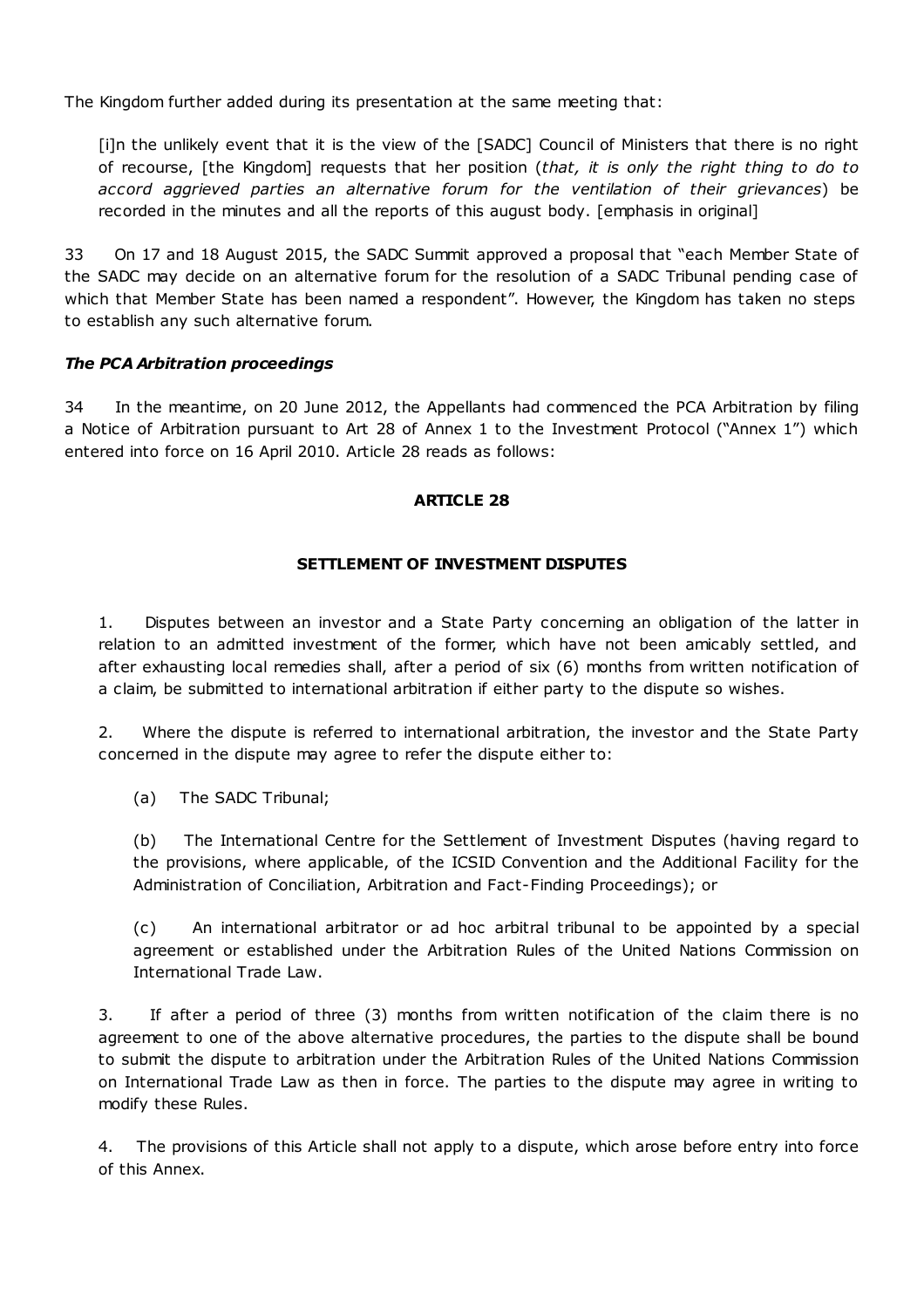35 It was common ground between the parties that by virtue of Art 28(4) of Annex 1, the Expropriation Dispute (as distinct from the subsequent shuttering of the SADC Tribunal and the failure to provide an alternative forum for the pending SADC Claim) could not possibly be submitted to arbitration under Art 28 as that dispute had arisen long before the Investment Protocol entered into force. In other words, it was accepted that the Expropriation Dispute did not fall within the PCA Tribunal's jurisdiction *ratione temporis*. However, the question remained as to whether the *Shuttering Dispute*, which on the face of it occurred between August 2010 to August 2012 (see [26]–[28] above) and hence arose *after* the Investment Protocol had entered into force, was caught by Art 28.

36 The parties elected to refer the dispute to an *ad hoc* arbitral tribunal for arbitration pursuant to the Arbitration Rules of the United Nations Commission on International Trade Law ("UNCITRAL") (as revised in 2010) ("the UNCITRAL Arbitration Rules 2010"), which is the option specified under Art 28(2)(c) of Annex 1. The PCA Tribunal comprised three arbitrators: Mr R Doak Bishop (who was nominated by the Appellants), Mr Justice Petrus Millar Nienaber ("Justice Nienaber") (who was nominated by the Kingdom), and Prof Sir David A R Williams QC (who was the Presiding Arbitrator chosen by the designated appointing authority). The PCA Tribunal chose Singapore as the place of arbitration and the hearing venue. The arbitral proceedings were bifurcated, with the first phase dealing with all issues of jurisdiction and liability, and the second phase dealing with all issues of remedies. The PCA Tribunal heard the parties for the first phase of the proceedings in Singapore from 24 to 27 August 2015, and did not reconvene for a second phase.

37 The Appellants' claim was that by participating in the shuttering of the SADC Tribunal without providing an alternative means for the SADC Claim to be determined, the Kingdom had breached its obligations under Arts 14 and/or 15 of the Tribunal Protocol, Arts 6(1) and 27 of Annex 1, and Art  $6(1)$  read with Art  $4(c)$  of the SADC Treaty. They sought such relief and compensation as could have been granted by the SADC Tribunal for the expropriation of the Mining Leases, as well as all costs incurred in the proceedings. The Kingdom challenged the jurisdiction of the PCA Tribunal on grounds which we will elaborate on below.

38 During the oral hearing before the PCA Tribunal, the Kingdom maintained on 24 August 2015 that it "stands by [the] statement" that it had made on 14 and 15 August 2015, and that "it is only the right thing to do to accord to aggrieved parties an alternative forum for the ventilation of their grievances" (see [32] above).

39 After the close of proceedings before the PCA Tribunal, on 6 October 2015, the Kingdom made a free-standing offer to the Appellants that the SADC Claim be submitted to arbitration before an alternative forum within a SADC Member State. This offer was subject to acceptance by the Appellants within one month from the date of the Award, failing which the offer "will fall away and will be considered withdrawn". On 13 October 2015, the Appellants rejected the Kingdom's offer.

40 Subsequently, in the Kingdom's post-hearing brief dated 16 October 2015, the Kingdom made the following submission in respect of the appropriate remedy to be ordered in the event that the jurisdiction of the PCA Tribunal were to be established and the Kingdom found liable in respect of the Appellants' claims:

106 Against this backdrop, the [Kingdom's] position *(assuming against itself, for the purposes of argument, on the issues of jurisdiction and liability) i*s that the appropriate way in which to wipe out "as far as possible" the consequences of the allegedly wrongful acts is for the Tribunal to take cognizance of the [Kingdom's] formal offer to submit the dispute which was before the SADC Tribunal to an UNCITRAL arbitral tribunal which will replicate, so far as possible, the composition, the physical location and the procedural rules of the SADC Tribunal itself: see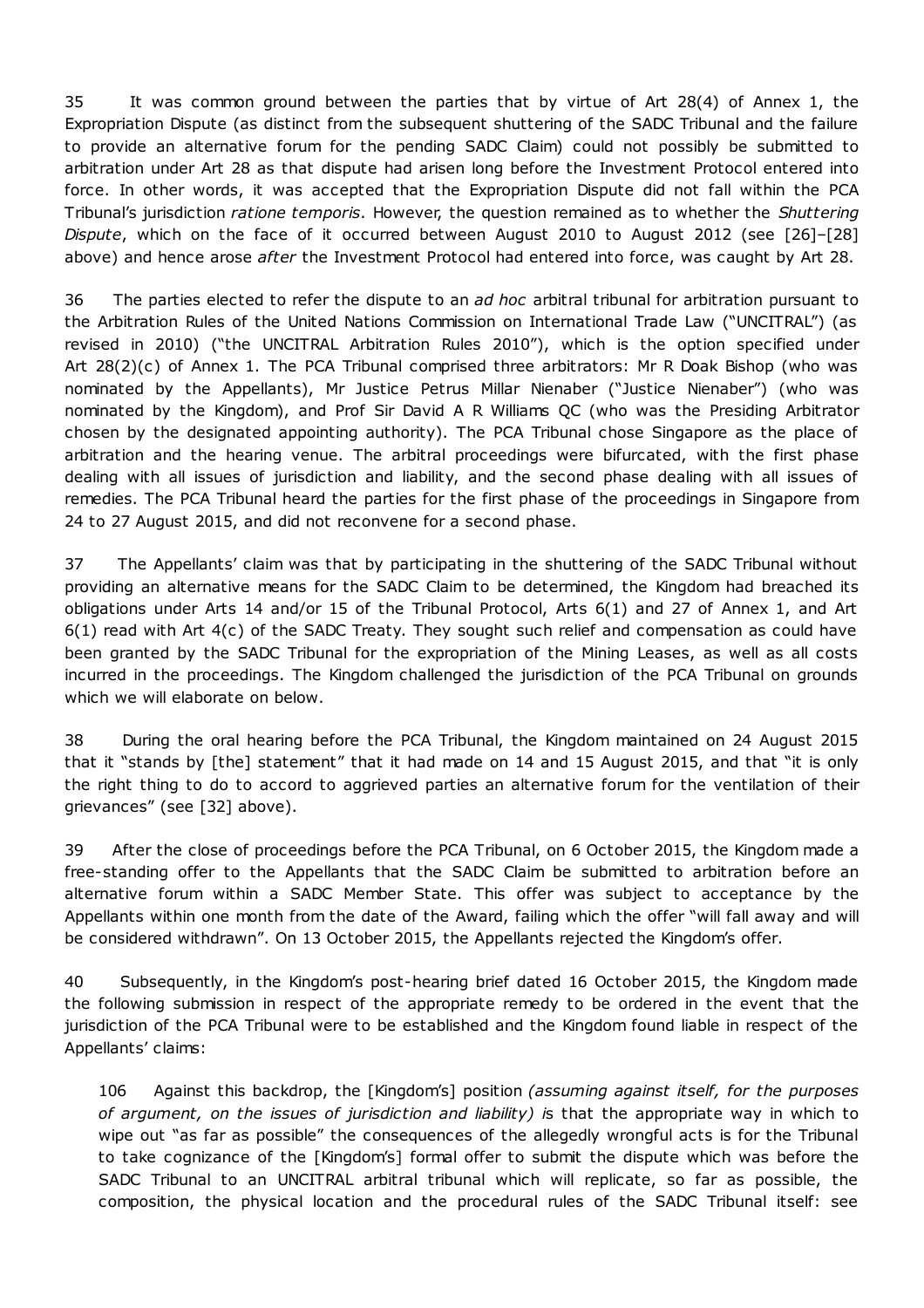Rejoinder, para. 361 and the [Kingdom's] letter of 6 October 2015. … the [Kingdom] has given its consent to arbitration, and the Tribunal can make an order with respect to the [Appellants'] entitlement to proceed to arbitration as was made in the *ATA v Jordan* case. …

107 In this manner, the [Appellants] would be placed as closely as possible in the position which would otherwise have obtained if the SADC Tribunal had continued to function. ...

[emphasis added]

41 On 18 April 2016, the PCA Tribunal rendered the Award. It found in favour of the Appellants (with Justice Nienaber dissenting).

42 In relation to the jurisdictional objections raised by the Kingdom, the PCA Tribunal held that it had jurisdiction to hear and determine the claims of only Mr Van Zyl and the representatives of the JVZF Trust and the Burmilla Trust. It first held that while Art 28 of Annex 1 was broad enough to cover domestic investors, Swissbourgh and the Tributees had assigned their claims to the Burmilla Trust, which was the proper party. The claims of Swissbourgh and the Tributees were therefore dismissed on this basis. But the PCA Tribunal dismissed all the other jurisdictional objections. To this end, it made the following findings:

(a) The investment in question comprised: (i) the Mining Leases, (ii) the shares in Swissbourgh and the Tributees held by Mr Van Zyl and the representatives of both the JVZF Trust and the Burmilla Trust ("the Shares"), (iii) the resources expended in pursuing the exploitation of the Mining Leases ("the Expended Resources"), *and* (iv) the right to claim compensation before the SADC Tribunal.

(b) The investment had been "admitted", given the Kingdom's confirmation, authorisation and acceptance of the Mining Leases.

(c) The true dispute before the PCA Tribunal was the *Shuttering Dispute*, which had arisen *after* the entry into force of Annex 1.

(d) The Shuttering Dispute concerned the obligations of the Kingdom in relation to the *Appellants' right to refer disputes to the SADC Tribunal*, which was part of the bundle of rights comprising the Mining Leases.

(e) There were no local remedies for the Appellants to exhaust in respect of the Shuttering Dispute.

43 On the merits, which do not directly concern us, save and unless the relevant obligations need to be considered to determine whether jurisdiction was properly taken, the PCA Tribunal made the following findings:

(a) The Kingdom had breached Arts 14 and 15 of the Tribunal Protocol by unilaterally withdrawing its consent to the SADC Tribunal's jurisdiction over the SADC claim.

(b) The Kingdom had breached Art 6(1) of Annex 1 by failing to accord fair and equitable treatment ("FET") to the Appellants and their investment.

(c) The Kingdom had breached Art 27 of Annex 1 by failing to protect the Appellants' right of access to the SADC Tribunal, which was a judicial tribunal competent under the laws of the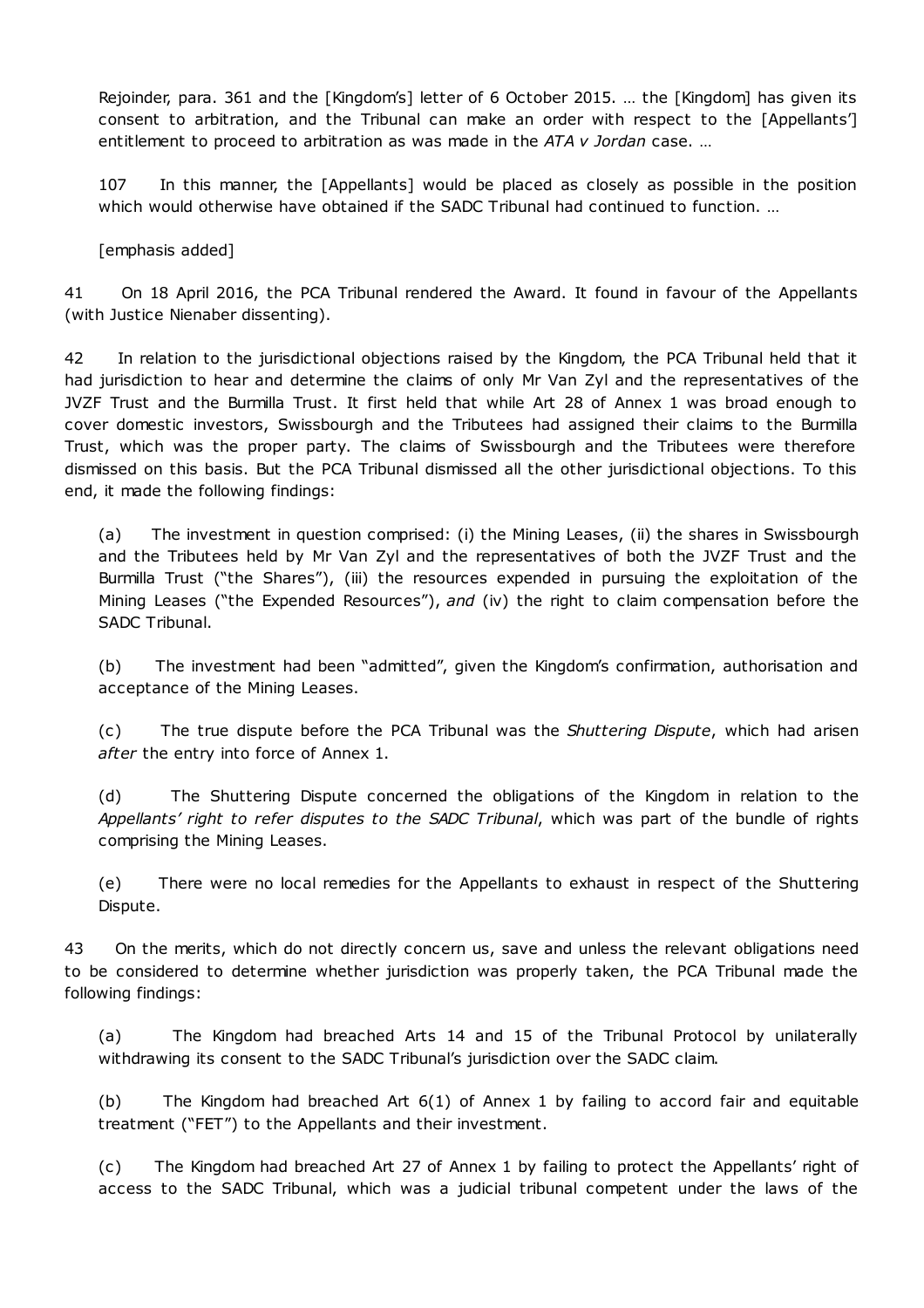Kingdom, to redress the Appellants' grievances in relation to matters concerning their investment.

(d) The Kingdom had breached Arts 4(c) and 6(1) of the SADC Treaty by failing to uphold the rule of law.

44 As for the relief ordered, the PCA Tribunal found that the most appropriate remedy would be for a new tribunal to be established to hear and determine the SADC claim. The new tribunal was to be seated in the Republic of Mauritius (unless the parties agreed on another seat) and comprise three independent and impartial arbitrators who were nationals of SADC Member States ("the Mauritius Tribunal"). The Mauritius Tribunal would have the same jurisdiction which the SADC Tribunal had in 2009 when the Appellants first filed the SADC Claim. The arbitration would be administered by the PCA (unless the parties agreed otherwise) under the UNCITRAL Arbitration Rules 2010, save that the tribunal should take into account the Tribunal Protocol and the applicable rules where practicable, including in relation to jurisdiction. The parties were required to confirm in writing to the PCA Tribunal, within 30 days of the issuance of the Award, that they agreed to submit, and thereby consented, to arbitration of the Expropriation Dispute before the new tribunal.

45 In deciding to order the parties to constitute the Mauritius Tribunal, the PCA Tribunal expressly regarded as an indication of the Kingdom's "consent", the Kingdom's offer, in its Rejoinder dated 15 June 2015, to "submit to arbitration of the dispute as set out in the [Appellants'] Application instituting proceedings before the SADC Tribunal (and subject always to all jurisdictional objections that were available to the [Kingdom] in respect of that claim)". However, it is important to note that this had in fact been expressly *conditioned upon* the PCA Tribunal deciding against the Kingdom on issues of jurisdiction and liability.

46 In Justice Nienaber's dissenting opinion ("the Dissenting Opinion"), he disagreed with the majority and found that the PCA Tribunal lacked jurisdiction on two grounds. First, the PCA Tribunal lacked jurisdiction *ratione temporis* because the dispute should have been properly characterised as the *Expropriation Dispute*, which pre-dated the entry into force of the Investment Protocol, rather than the Shuttering Dispute. Second, the Appellants had *not* exhausted all local remedies as required by Art 28(1) of Annex 1 prior to commencing the arbitration. In particular, the Appellants had not pursued the remedy of what was referred to as an Aquilian action to seek compensation for economic loss caused by the Kingdom's participation in the shuttering of the SADC Tribunal.

47 On 13 May 2016, the Kingdom sought an interpretation of the Award pursuant to Art 37 of the UNCITRAL Arbitration Rules 2010, seeking confirmation from the PCA Tribunal that the obligation to establish the new tribunal applied to only Mr Van Zyl and the representatives of the JVZF Trust and the Burmilla Trust.

48 On 17 May 2016, the Kingdom filed the Setting Aside Application (see [51] below).

49 On 27 June 2016, the PCA Tribunal issued an Interpretation of the Partial Final Award on Jurisdiction and Merits. The PCA Tribunal clarified that only Mr Van Zyl and the representatives of the JVZF Trust and the Burmilla Trust, as well as the Kingdom, were ordered to establish a new tribunal given that these were the parties over whom the tribunal had jurisdiction *ratione personae*. Nevertheless, the new tribunal, being vested with the same jurisdiction as that vested in the SADC Tribunal in 2009 prior to its shuttering, would have the jurisdiction to accept claims from all of the Appellants, such that Swissbourgh and the Tributees could also voluntarily apply to participate in the new arbitration should they consider it necessary or desirable to do so.

50 On 20 October 2016, the PCA Tribunal issued a final award on costs, finding that the Kingdom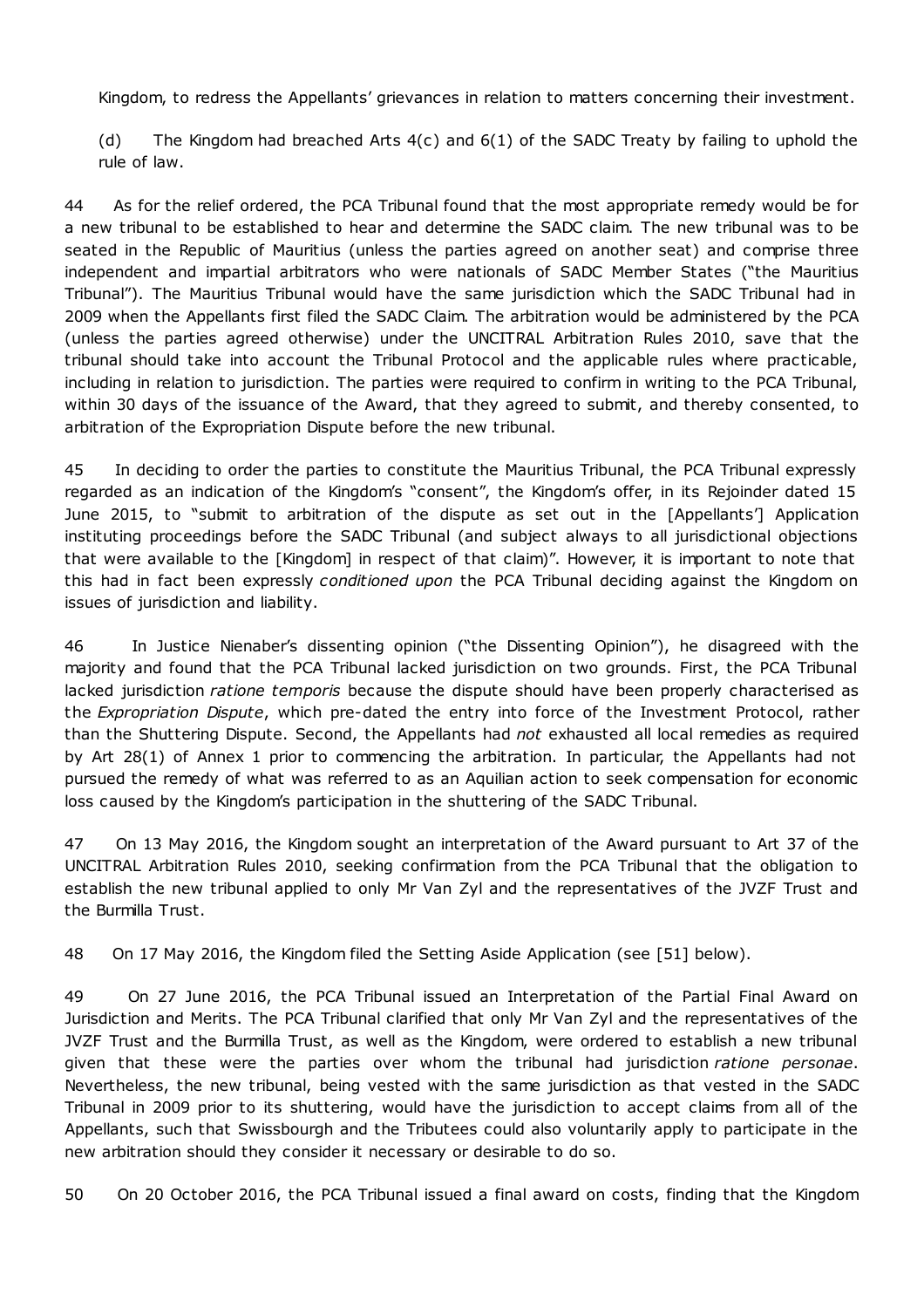was to pay the Appellants the costs of the arbitral proceedings. This costs award has been the subject of a separate set of enforcement proceedings in Singapore: see *Josias Van Zyl and others v Kingdom of Lesotho* [2017] 4 SLR 849.

### **The decision below**

51 In the Setting Aside Application, the Kingdom seeks to set aside either:

(a) the entirety of the Award pursuant to (i) s 10(3) of the International Arbitration Act (Cap 143A, 2002 Rev Ed) ("the IAA"), or (ii) s  $3(1)$  of the IAA read with Art  $34(2)(a)(iii)$  of the UNCITRAL Model Law on International Commercial Arbitration as adopted on 21 June 1985 and as amended on 7 July 2006 ("the Model Law"); or

(b) the part of the Award finding the Kingdom liable to pay the Appellants' costs of the PCA Arbitration pursuant to s 24(*b*) of the IAA and/or s 3(1) of the IAA read with Art 34(2)(*a*)(iii) of the Model Law.

The Kingdom also seeks the costs of both the Setting Aside Application and the PCA Arbitration proceedings.

52 In the Judgment below, the Judge granted the Setting Aside Application and set aside the entirety of the Award, pursuant to s 3(1) of the IAA read with Art 34(2)(*a*)(iii) of the Model Law, on the ground that the Award dealt with a dispute not contemplated by and not falling within the terms of the submission to arbitration (at [341]). The Judge also ordered the costs of the Setting Aside Application to follow the event (at [342]). The material findings in the Judgment may be summarised as follows (at  $[340]$ ):

(a) The dispute submitted to arbitration was the Shuttering Dispute (and *not* the Expropriation Dispute), which was within the PCA Tribunal's jurisdiction *ratione temporis* under Art 28(4) of Annex 1.

(b) The Appellants' right to submit disputes to the SADC Tribunal was *not* an "investment" within the meaning of Art 28(1) of Annex 1.

(c) The Appellants' right to submit disputes to the SADC Tribunal was *not* "admitted" for the purposes of Art 28(1) of Annex 1.

(d) The Shuttering Dispute did not concern any obligation of the Kingdom in relation to the purported investment (assuming this was or included the Appellants' right to submit disputes to the SADC Tribunal).

(e) The Appellants failed to exhaust local remedies, in particular, an Aquilian action for financial loss.

(f) Swissbourgh and the Tributees were not "investors" for the purposes of Art 28(1) of Annex 1, and this was consistent with the PCA Tribunal's ruling that it lacked jurisdiction over them, although the PCA Tribunal had come to that view on different grounds.

53 The Judge declined to come to a conclusion on the costs of the arbitration, and reserved judgment on that issue pending further submissions from the parties on the two issues of: (a) whether the court has jurisdiction to remit the costs of the arbitration to the PCA Tribunal for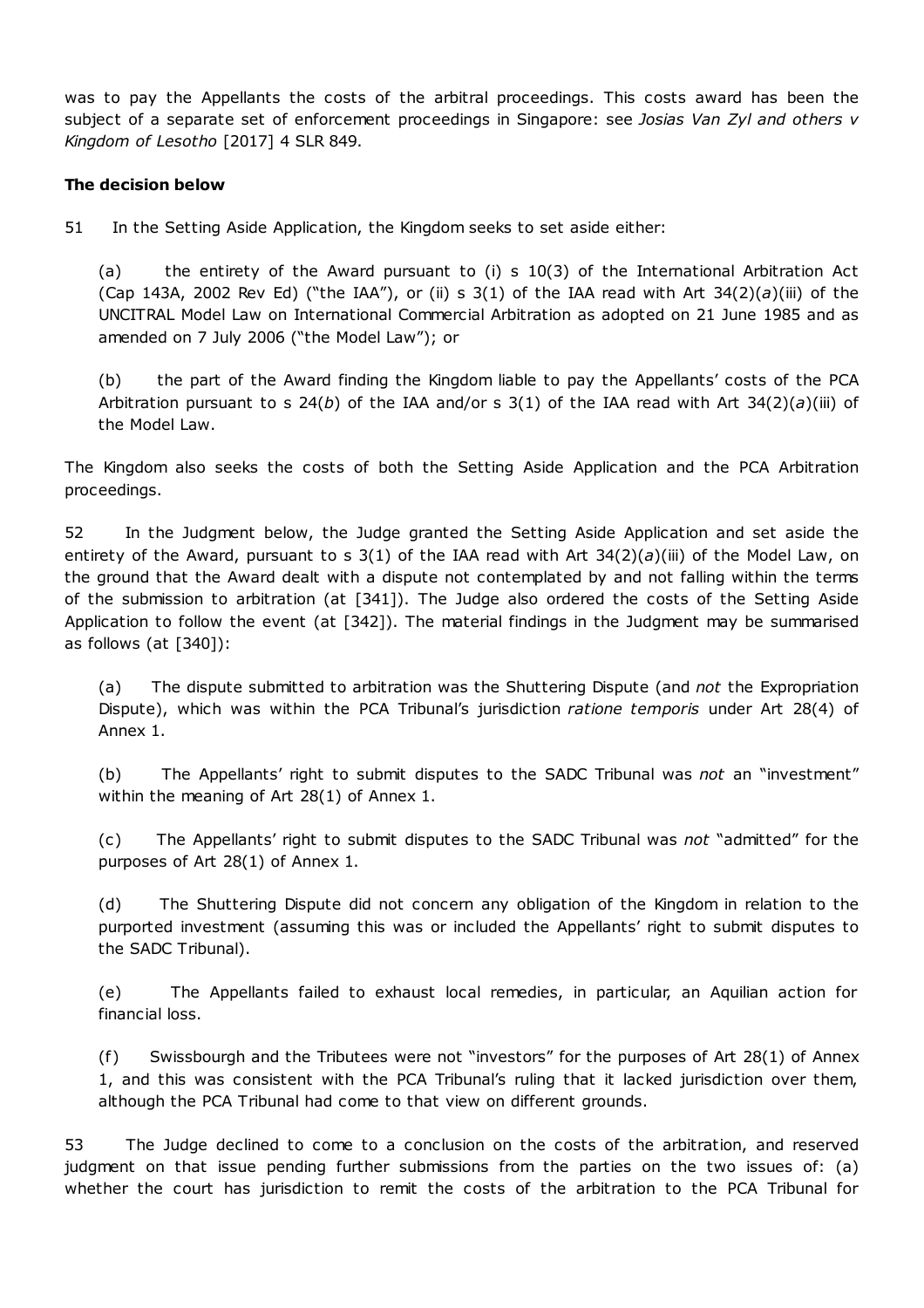assessment or to make an order of the costs of the arbitration itself; and (b) the quantum of such costs on the assumption that the court has jurisdiction (at [347]). Subsequently, pursuant to the Appellants' request, the Judge agreed to defer judgment in respect of this specific issue until the determination of the present appeal.

### **The parties' cases on appeal**

54 The Appellants' position is that the court has no jurisdiction to hear the Setting Aside Application, the PCA Tribunal did indeed have jurisdiction to render the Award, and the Appellants should be entitled to have the Expropriation Dispute heard by a new tribunal to be established by the parties. To this end, the Appellants advance the following contentions:

(a) First, the court does not have jurisdiction to set aside the Award under Art  $34(2)(a)(iii)$  of the Model Law as this is only applicable where it is alleged that the arbitral tribunal improperly decided matters that were not submitted to it or failed to decide matters that were submitted to it, and *not* where the applicant contests the very existence of the tribunal's jurisdiction to deal with the dispute as the Kingdom does in this case.

(b) Second, given the numerous representations that the Kingdom had made to the effect that the Appellants would be permitted to pursue their part-heard SADC Claim before an alternative forum, it is either estopped from denying the PCA Tribunal's jurisdiction or bound by a formal unilateral declaration to that effect.

(c) Third, the Appellants did have a qualifying "investment" within the meaning of Annex 1 to the Investment Protocol. This investment comprised the Mining Leases, the Shares and the Expended Resources. Alternatively, it also included the right to refer a dispute to the SADC Tribunal and/or the SADC Claim (whether as a distinct stand-alone investment, or as an integral part of the Mining Leases).

(d) Fourth, the Appellants did have an "admitted" investment for the purposes of Art 28(1) of Annex 1 because: (i) if the Mining Leases were the investment, they had clearly been admitted by the Kingdom; and (ii) if the SADC Claim were the investment, it did not have to be separately "re-admitted" (assuming it was part of the bundle of rights comprising the Mining Leases or a continuation or transformation of the Mining Leases), and would in any event have been admitted by the Kingdom's ratification of the Investment Protocol (assuming it was a stand-alone investment).

(e) Fifth, the Shuttering Dispute is a dispute concerning an obligation of the Kingdom in relation to the Appellants' admitted investment for the purposes of Art 28(1) of Annex 1. The relevant obligations include: (i) the obligation under Art 6(1) of Annex 1 to accord FET to the Appellants; (ii) the obligation under Arts 14 and 15 of the Tribunal Protocol to ensure access to the SADC Tribunal; (iii) the obligation under Arts 4(c) and 6(1) of the SADC Treaty to respect the rule of law and to refrain from jeopardising the objectives of the SADC Treaty; and (iv) the obligation under Art 27 of Annex 1 to ensure a right of access to courts and tribunals. These obligations relate to either the Mining Leases or the SADC Claim, and the Shuttering Dispute concerned those particular obligations.

(f) Finally, the Appellants had exhausted all local remedies prior to commencing arbitration proceedings, and the Kingdom has not shown that an Aquilian action is a reasonably available remedy.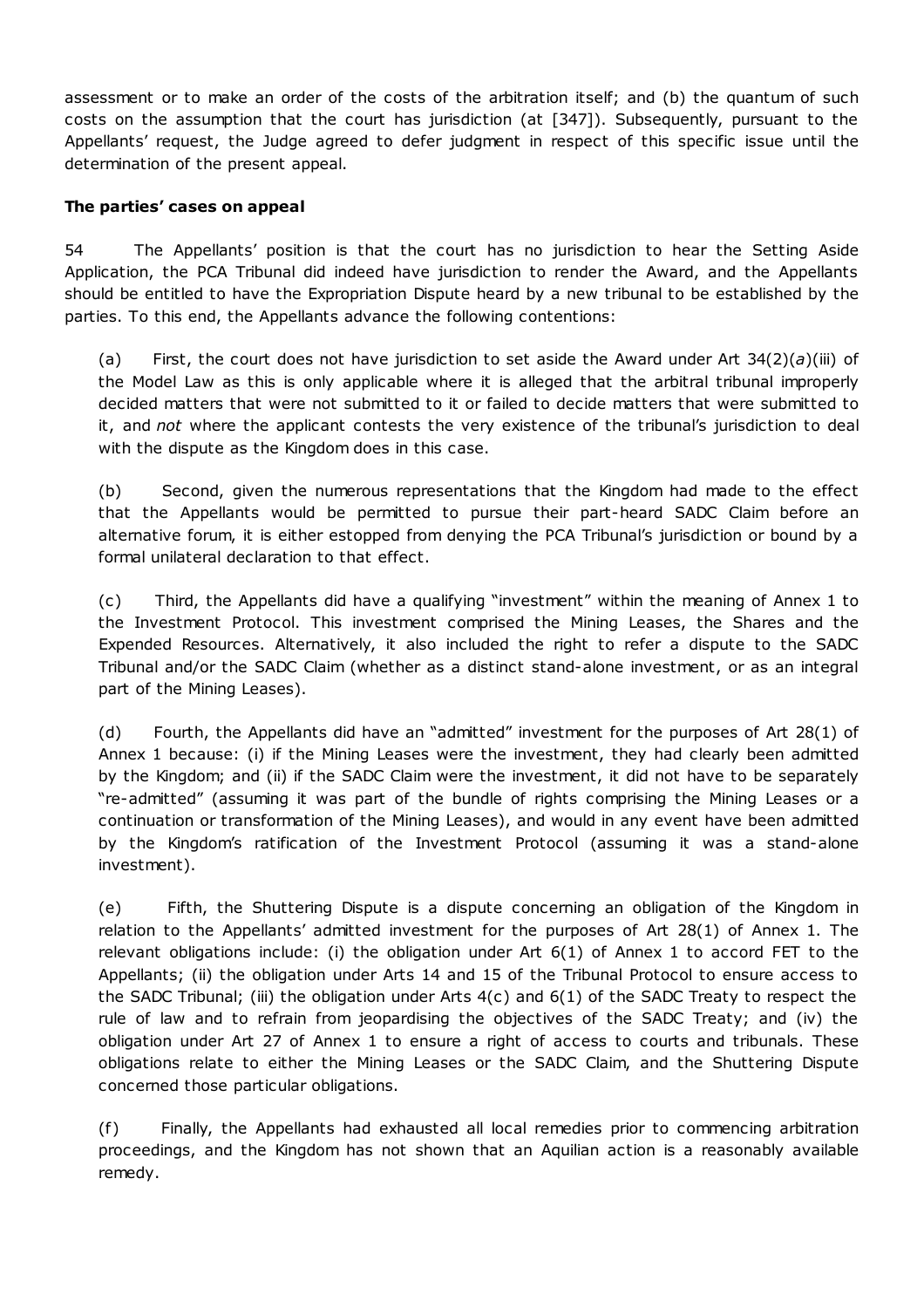55 Conversely, the Kingdom submits that the court does indeed have the jurisdiction to hear the Setting Aside Application, and that the Award had correctly been set aside by the Judge given the Appellants' failure to satisfy multiple pre-conditions under Art 28(1) of Annex 1 in order for the PCA Tribunal to assume jurisdiction over the claim brought by the Appellants. To that end, the Kingdom makes the following arguments:

(a) First, the court has jurisdiction to hear and determine the Setting Aside Application because the present case falls within either Art 34(2)(*a*)(iii) of the Model Law, which allows the courts to set aside an award that "deals with a dispute not contemplated by or not falling within the terms of the submission to arbitration", or alternatively, Art  $34(2)(a)(i)$ , which allows the courts to set aside an award where "the [arbitration] agreement is not valid under the law to which the parties have subjected it".

(b) Second, the Kingdom is *not* bound to accept the jurisdiction of the PCA Tribunal to hear and determine the claim brought in respect of the Shuttering Dispute on the basis of either estoppel or a formal unilateral declaration. Neither doctrine applies on the facts.

(c) Third, the Appellants do not have a qualifying "investment" within the meaning of Annex 1 to the Investment Protocol for the following reasons:

(i) The *Mining Leases* cannot be considered the qualifying investment because the only dispute concerning the Mining Leases is the Expropriation Dispute, which is outside the PCA Tribunal's jurisdiction *ratione temporis*.

(ii) The *SADC Claim* cannot be considered the qualifying investment because it was not located in the territory of the Kingdom and did not comprise rights arising under municipal law, and it concerned only the Expropriation Dispute, which is outside the PCA Tribunal's jurisdiction *ratione temporis*.

(iii) The *right to refer a dispute to the SADC Tribunal* too cannot be considered the qualifying investment because this right was also not located in the territory of the Kingdom and further did not arise as a matter of municipal law, did not meet the definition of "investment" under Art 1(2) of Annex 1, and was not part of a bundle of rights comprising the Mining Leases.

(d) Fourth, the right to refer a dispute to the SADC Tribunal cannot be an "admitted" investment for the purposes of Art 28(1) of Annex 1 because there is no possibility for SADC Member States to adopt a *domestic* law that would establish a procedure for the submission of *international* claims to the SADC Tribunal as a matter of right.

(e) Fifth, the Shuttering Dispute does not concern an obligation of the Kingdom in relation to the Appellants' admitted investment for the purposes of Art 28(1) of Annex 1. The Shuttering Dispute can have no effect on the status of the Mining Leases or the SADC Claim, given that the only dispute that concerns any obligation in relation to the Mining Leases or the SADC Claim is the Expropriation Dispute, which was and is beyond the PCA Tribunal's jurisdiction *ratione temporis*. Even if the investment comprised the right to refer a dispute to the SADC Tribunal, the obligations relied on by the Appellants concern rights in respect of which the Kingdom could not accord its investors protection given that these were beyond the Kingdom's territorial enforcement jurisdiction.

(f) Finally, in any event, the Appellants have not discharged their burden of showing that an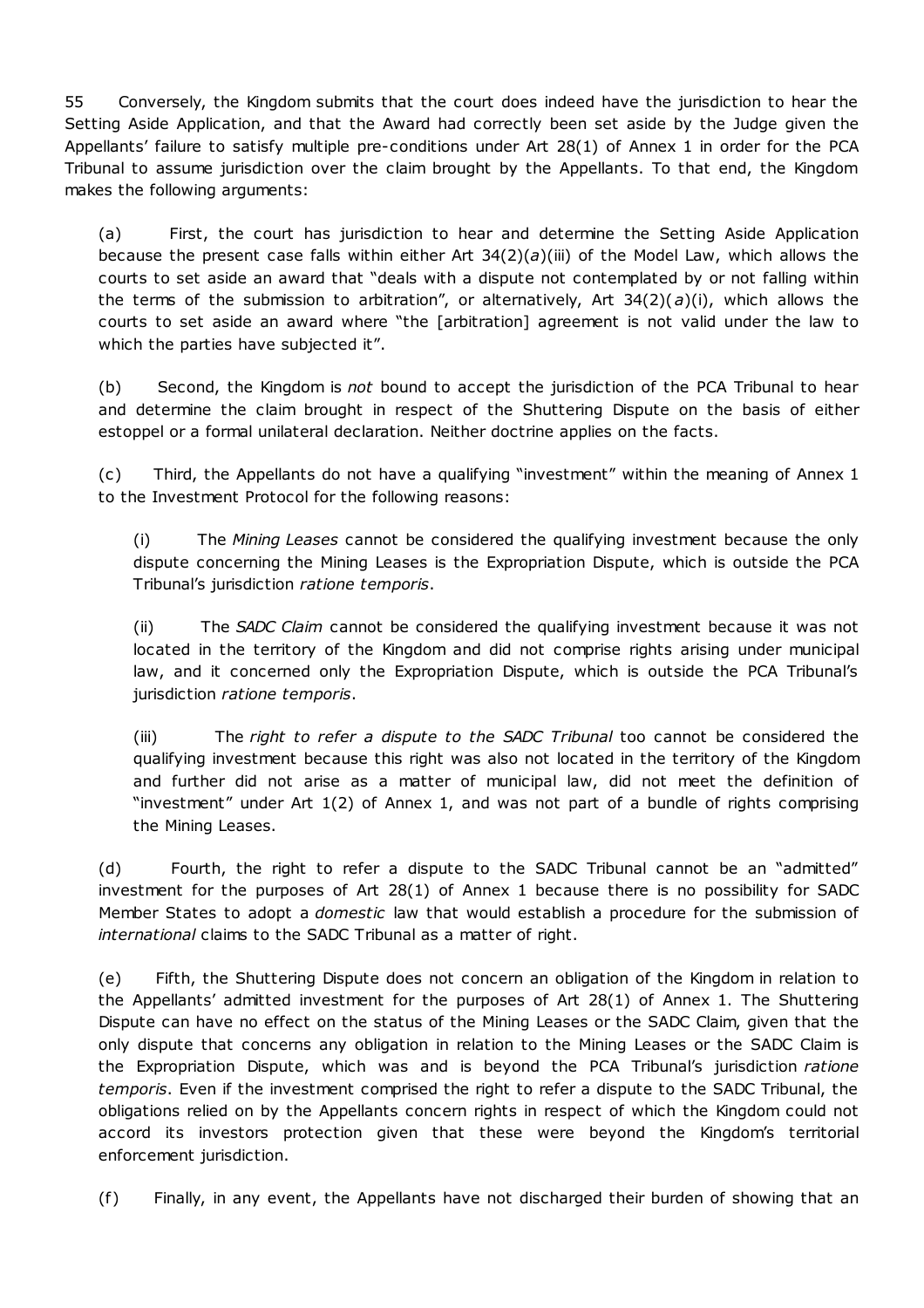Aquilian action is not a reasonably available local remedy or that there is no reasonable possibility of the Appellants obtaining effective redress.

56 Apart from the parties' submissions, we also had the benefit of a joint written opinion and oral submissions from Mr J Christopher Thomas *QC* ("Mr Thomas *QC*") and Prof N Jansen Calamita ("Prof Calamita"), who are the co-*amici curiae* we appointed to assist us in respect of the various intricate questions of law that arise in this appeal. We take the opportunity here to express our immense gratitude for the invaluable contributions of Mr Thomas *QC* and Prof Calamita, who were ably assisted by their Practice Fellow, Ms Emily Choo Wan Ning. We derived tremendous assistance from their detailed, learned and thorough submissions, which we will refer to where pertinent in the course of our reasoning and analysis.

### **Issues to be considered**

57 From the foregoing summary of the submissions raised by the parties on appeal, the issues that arise for our determination are:

(a) first, whether the court has jurisdiction to set aside the Award under either Art 34(2)(*a*) (iii) or Art  $34(2)(a)(i)$  of the Model Law;

(b) second, whether the Kingdom is bound to accept the PCA Tribunal's jurisdiction;

(c) third, whether the PCA Tribunal had jurisdiction to hear and determine the Appellants' claim, having regard to the following sub-issues relating to the requirements specified in the wording of Art 28(1) of Annex 1:

(i) whether the Appellants have a qualifying "investment" within the meaning of Art 28(1) and what precisely that investment is;

(ii) whether the Appellants' investment was "admitted" for the purposes of Art 28(1); and

(iii) whether the dispute submitted by the Appellants for determination in the PCA Arbitration "concern[s] an obligation of the [Kingdom] in relation to [the] admitted investment" for the purposes of Art 28(1); and

(d) fourth, whether the Appellants had exhausted their local remedies before commencing the PCA Arbitration proceedings.

58 In order for the Appellants to prevail in this appeal, they would have to persuade this court that: (a) the first issue regarding the court's setting-aside jurisdiction should be answered in the negative; (b) the second issue on estoppel and formal unilateral declaration should be answered in the affirmative; *or* (c) the third and fourth issues regarding the PCA Tribunal's jurisdiction to hear and determine the claim and the Appellants' exhaustion of local remedies respectively should both be answered in the affirmative.

### **Our decision**

59 In our judgment, we do have jurisdiction to hear the Setting Aside Application and to set aside the Award under Art 34(2)(*a*)(iii) of the Model Law even though the Kingdom is contesting the PCA Tribunal's jurisdiction to hear and determine the entirety of the claim referred to it. Next, we are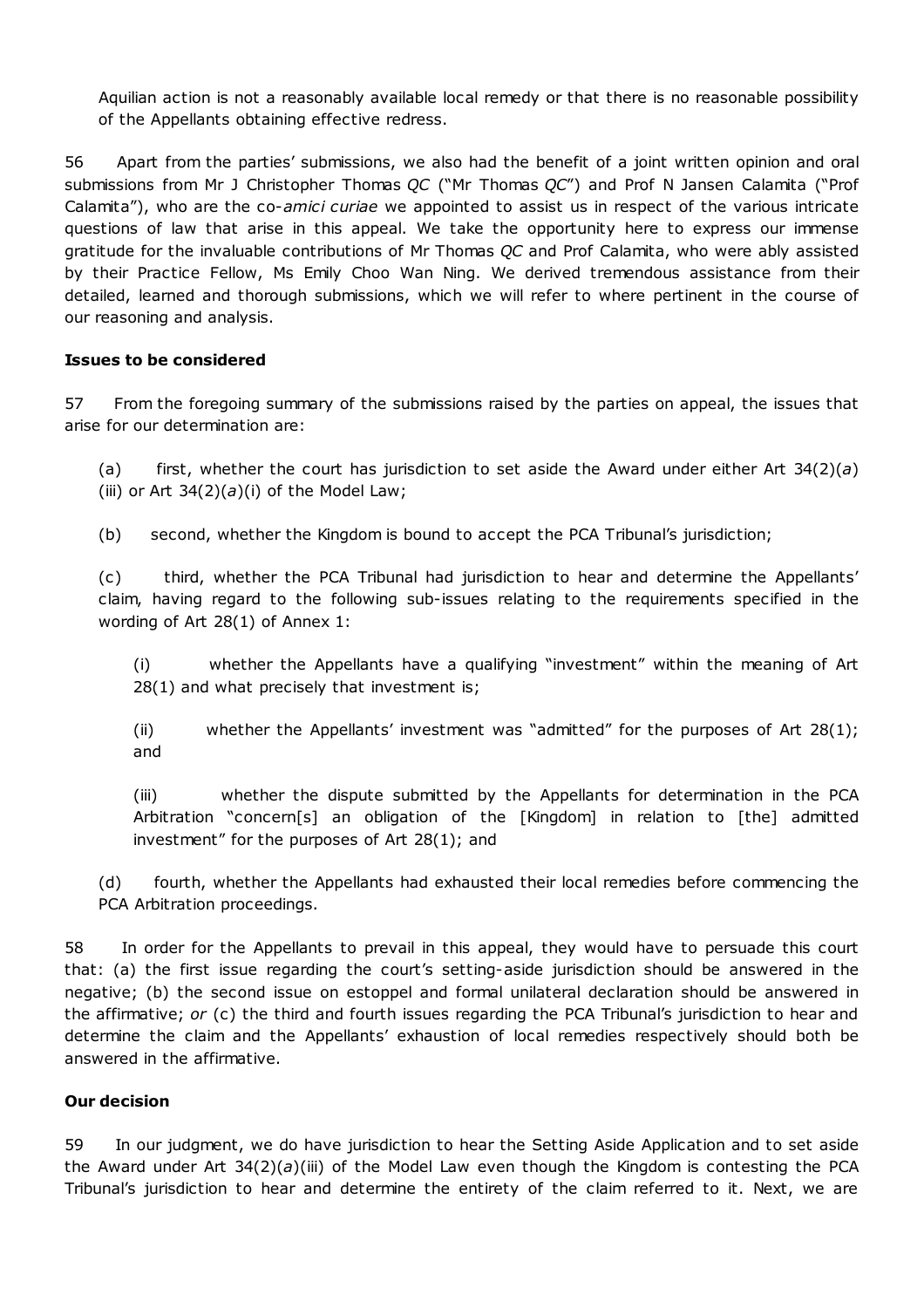satisfied that the Kingdom is not bound by the doctrines of estoppel or formal unilateral declaration to accept the PCA Tribunal's jurisdiction in these proceedings. As regards the jurisdictional challenges raised by the Kingdom in the Setting Aside Application, we agree with the Judge that the Award should be set aside. In particular, while we find that the Appellants do have an *investment* that has been admitted for the purposes of Art 28(1) of Annex 1 to the Investment Protocol (namely, the Mining Leases), we find that there are no relevant *disputes* that concern any obligation that was owed by the Kingdom in relation to the admitted investment. Finally, we also take the view that the Appellants may not have exhausted their local remedies. In the result, we dismiss the appeal.

60 Before proceeding to address each of the identified issues, because this appeal requires us to engage in the exercise of treaty interpretation, it would be useful for us to preface our substantive analysis with a brief summary of the applicable principles in this regard. In *Sanum Investments Ltd v Government of the Lao People's Democratic Republic* [2016] 5 SLR 536 at [46], we recognised that the rules of treaty interpretation that should govern in these cases are those encapsulated within Art 31 – and, we add, also Art 32 – of the Vienna Convention on the Law of Treaties (23 May 1969) 1155 UNTS 331 (entered into force 27 January 1980) ("VCLT"). Essentially, they oblige the court to interpret a treaty in accordance with the ordinary meaning of the terms of the treaty, having regard to the context of the treaty and in the light of its object and purpose (Art 31(1)). When considering the context of the treaty, the court may have regard to the text of the treaty (including its preamble and annexes) together with any instrument or agreement that was made in connection with the conclusion of the treaty (Art  $31(2)$ ). The court is also permitted to consider any subsequent agreement between the parties regarding the interpretation of the treaty, or any subsequent practice in the application of the treaty that establishes such an agreement, or any relevant rules of international law (Art 31(3)). Finally, Art 32 allows the court to have regard to supplementary means of interpretation, including the *travaux préparatoires* of the relevant treaty, to either confirm the meaning of a treaty term obtained from the exercise under Art 31, or clarify the meaning of a term that might remain ambiguous or obscure, or where its plain meaning would be manifestly absurd or unreasonable.

61 Beyond these principles of treaty interpretation which have been recognised to reflect customary international law, it also bears mentioning, especially in the international investment law context, that investment treaties "should be interpreted neither liberally nor restrictively" (see August Reinisch, "The Interpretation of International Investment Agreements" in *International Investment Law* (Marc Bungenberg *et al*, eds) (C H BECK, Hart & Nomos, 2015) ("*Bungenberg*") at p 397, para 53, citing *Siemens AG v The Argentine Republic*, ICSID Case No ARB/02/8, Decision on Jurisdiction, 3 August 2004 at [81]). In this regard, it has been usefully observed in *Amco Asia Corporation and others v Republic of Indonesia*, ICSID Case No ARB/81/1, Decision on Jurisdiction, 25 September 1983 (at  $[14]$ ) that:

… a convention to arbitrate is not to be construed restrictively, nor, as a matter of fact, broadly or liberally. It is to be construed in a way which leads [the tribunal] to find out and to respect the common will of the parties; such a method of interpretation is but the application of the fundamental principle *pacta sunt servanda*, a principle common, indeed, to all systems of internal law and to international law. …

62 To like effect, in *Mondev International Ltd v United States of America*, ICSID Case No ARB(AF)/99/2, Award, 11 October 2002 ("*Mondev v USA*"), the tribunal stated (at [43]) that:

… there is no principle either of extensive or restrictive interpretation of jurisdictional provisions in treaties. In the end the question is what the relevant provisions mean, interpreted in accordance with the applicable rules of interpretation of treaties. …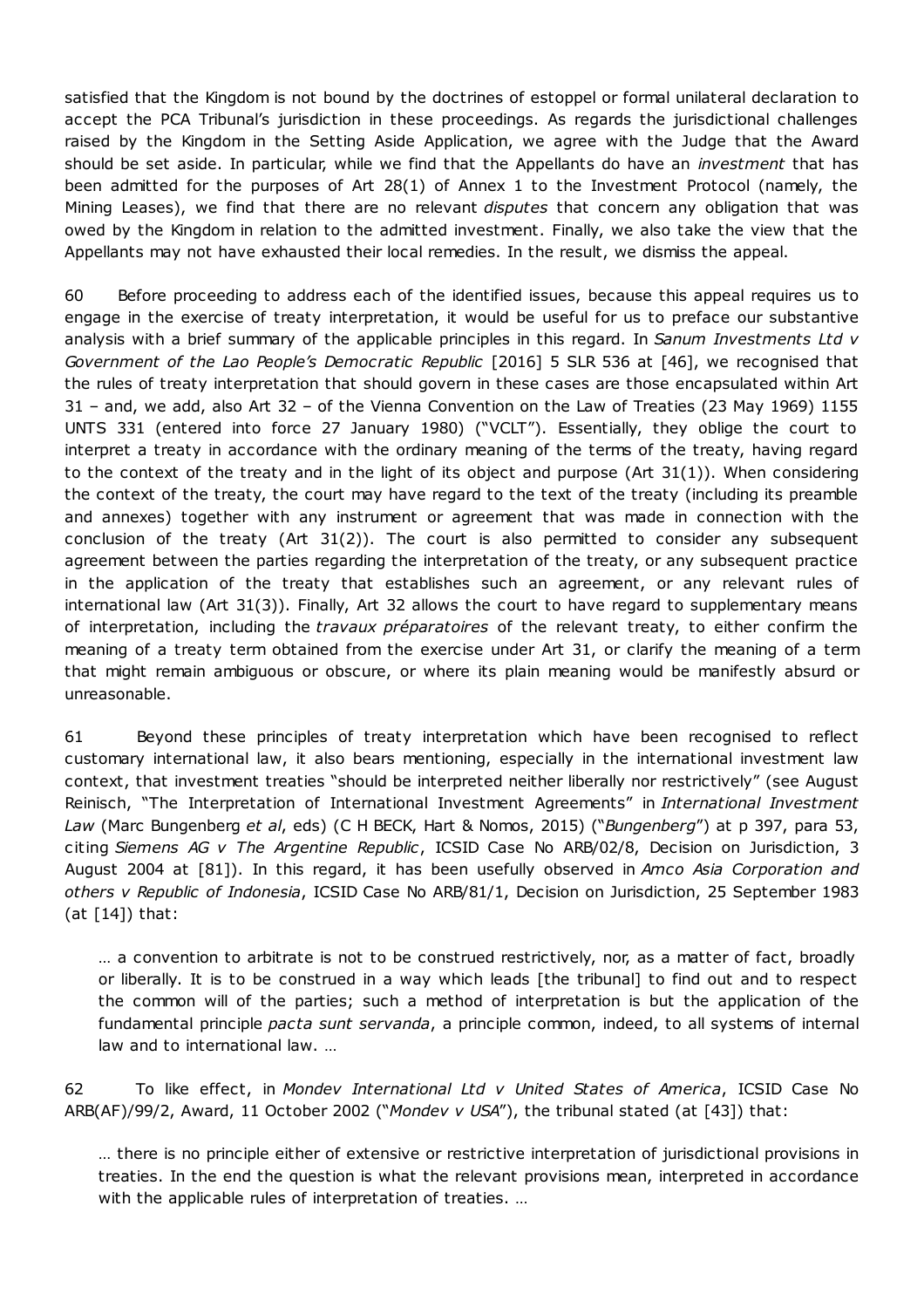63 Ultimately, given that an investment treaty reflects the balance that has been struck between investor protection and the State's interests (generally following a considered period of negotiations between two or more States), neither an unequivocally pro-investor nor pro-State approach should be adopted in interpreting the provisions of an investment treaty.

64 With these principles in mind, we turn to our analysis of the issues we have identified above.

## *Whether the court has jurisdiction to hear the Setting Aside Application*

65 We begin with the preliminary issue concerning the court's jurisdiction to set aside the Award. We first note the exhaustive list of grounds upon which an arbitral award may be set aside by the court as enumerated in Art 34(2) of the Model Law, which (with the exception of ch VIII) has the force of law in Singapore pursuant to s 3(1) of the IAA. The Kingdom relies primarily on the ground provided in Art 34(2)(*a*)(iii), which states that an award may be set aside if it "deals with a dispute not contemplated by or not falling within the terms of the submission to arbitration" (we refer to this as "the third ground"). If, however, we should find that the Kingdom may not avail itself of Art 34(2) (*a*)(iii), the Kingdom seeks leave to amend the Setting Aside Application to rely, in the alternative, on Art 34(2)(*a*)(i), which provides that an award may be set aside if "the [arbitration] agreement is not valid under the law to which the parties have subjected it" (which we refer to as "the first ground").

### *Art 34(2)(*a*)(iii) of the Model Law*

66 The Appellants contend that Art 34(2)(*a*)(iii) of the Model Law is only applicable where it is alleged that the arbitral tribunal has improperly decided matters that were not submitted to it or has failed to decide matters that were submitted to it, and *not* to a situation such as the present, where the Kingdom is contesting the very existence of the PCA Tribunal's jurisdiction to deal with the dispute. In support of this contention, they cite our decision in *CRW Joint Operation v PT Perusahaan Gas Negara (Persero) TBK* [2011] 4 SLR 305 ("*CRW Joint Operation*"), where it is stated (at [31]) that:

… Art 34(2)(*a*)(iii) is not concerned with the situation where an arbitral tribunal did not have jurisdiction to deal with the dispute which it purported to determine. Rather, it applies where the arbitral tribunal improperly decided matters that had not been submitted to it or failed to decide matters that had been submitted to it. In other words, Art 34(2)(*a*)(iii) addresses the situation where the arbitral tribunal exceeded (or failed to exercise) the authority that the parties granted to it …

67 With respect, we do not find *CRW Joint Operation* to be instructive in this regard. As the Judge pointed out at [77] of the Judgment, these observations in *CRW Joint Operation* were made *obiter* as that case did not in fact involve a dispute that was found to be beyond the terms of the submission to arbitration as provided in the arbitration agreement. The finding in that case was that the tribunal had jurisdiction to hear the dispute, but exceeded it by summarily issuing a final award upholding the adjudicator's decision without hearing the substantive merits of the parties' dispute in circumstances where the arbitration agreement in question contemplated a rehearing *de novo*: *CRW Joint Operation* at [66], [82] and [101]. We also note that the court in *CRW Joint Operation* did not have the benefit of submissions from the parties and *amici curiae* on this specific issue, as we now do.

68 The Appellants also rely on the observation of Judith Prakash J (as she then was) in *Aloe Vera of America, Inc v Asianic Food (S) Pte Ltd and another* [2006] 3 SLR(R) 174 ("*Aloe Vera*") that s 31(2)(*d*) of the IAA "relates to the scope of the arbitration agreement rather than to whether a particular person was a party to that agreement" (at [69]). We referred to these observations in *PT*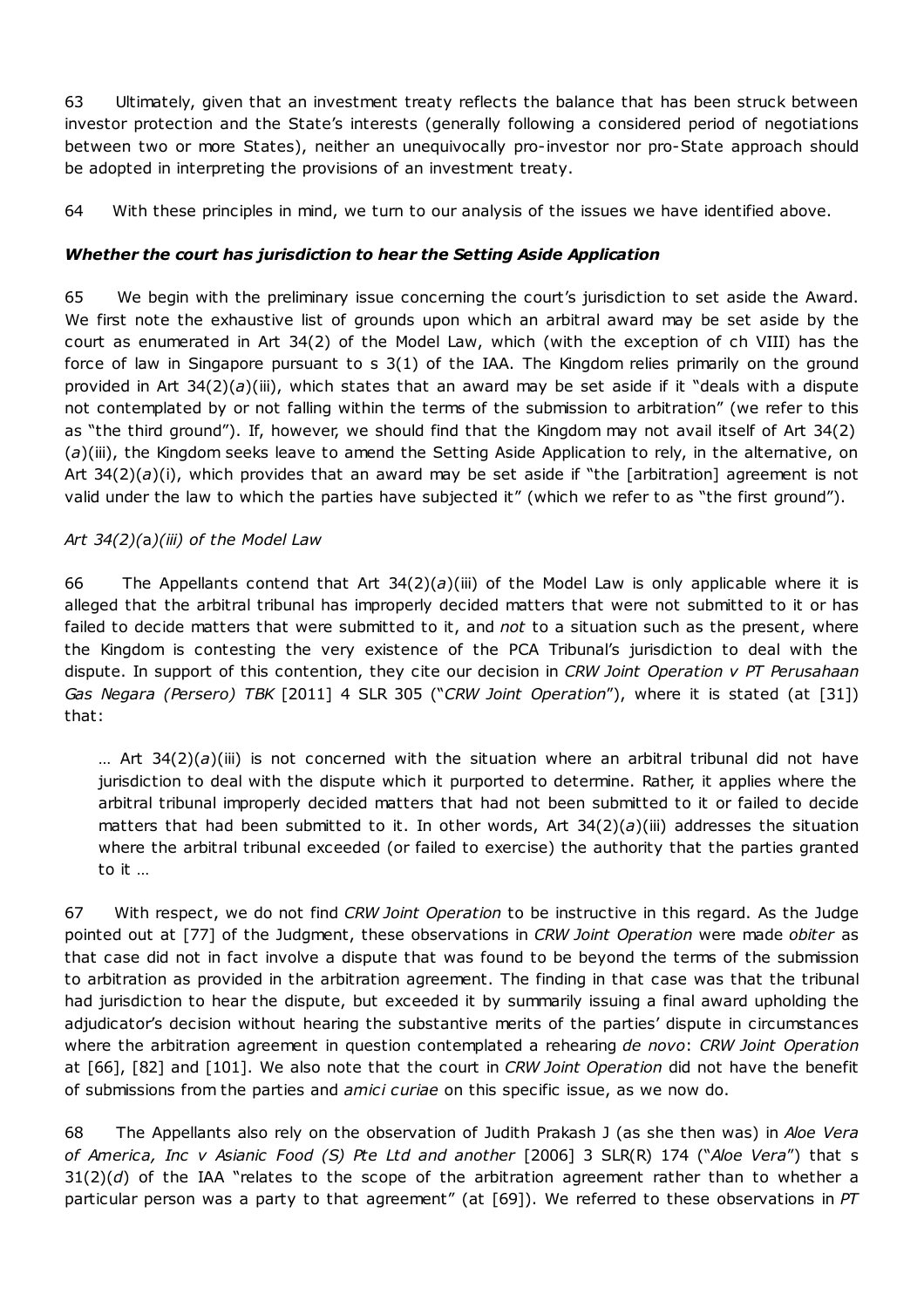*First Media TBK (formerly known as PT Broadband Multimedia TBK) v Astro Nusantara International BV and others and another appeal* [2014] 1 SLR 372 ("*Astro*") at [153]. Although s 31(2)(*d*) of the IAA, which mirrors Art 36(1)(*a*)(iii) of the Model Law and Art V(1)(*c*) of the Convention on the Recognition and Enforcement of Foreign Arbitral Awards (10 June 1958) 330 UNTS 38 (entered into force 7 June 1959, accession by Singapore 21 August 1986) (more commonly known as the New York Convention), concerns the refusal of recognition or enforcement of an award rather than its setting aside, we accept that judicial observations on this may nonetheless be considered persuasive authority because that provision essentially mirrors Art  $34(2)(a)(iii)$  of the Model Law, which concerns the setting aside of an award.

69 However, in our judgment, neither *Aloe Vera* nor *Astro* supports the Appellants' position. The critical point to note is that those cases were not concerned with the situation where, despite the existence of an arbitration agreement between the parties, it was contended that the tribunal had no jurisdiction at all in respect of the dispute. *Aloe Vera* involved the question of whether an employee of a company that was party to an arbitration agreement with the claimant was a *proper party* to the arbitration agreement; Prakash J held that this was a question that was more properly dealt with under s 31(2)(*b*) of the IAA. *Astro* similarly involved the question of whether an arbitration agreement *existed* between some of the affected parties to begin with, which we determined to be a question that fell under Art  $36(1)(a)(i)$  of the Model Law.

70 In *Aloe Vera*, Prakash J endorsed (at [66] and [69]) the statement from *Halsbury's Laws of Singapore: Arbitration* vol 2 (LexisNexis, 2003 Reissue) at para 20.145, which seemed to suggest that the third ground "assume[s] that the tribunal had jurisdiction over the parties" but decided a particular issue that was not before it. In *Astro*, we also cited (at [155]) statements from various treatises which supposedly supported the position that "the third ground deals more with the *scope* of the arbitration agreement as opposed to its existence" [emphasis in original]. However, these remarks were made in the context of distinguishing the scope of the first ground from that of the third ground for the purpose of determining which ground would apply in a situation where the applicant seeking to set aside the award contended that it was *not party to the arbitration agreement in question at all*. This is distinct from a situation like the present where the essence of the Kingdom's argument is that even if there *was* an agreement between the parties, there were obstacles to jurisdiction which had not been overcome.

71 As against this, the Kingdom's position is supported by academic commentary that directly addresses the question at hand. In particular, we find the following passage in Gary Born, *International Commercial Arbitration*, vol III (Wolters Kluwer, 2nd Ed, 2014) ("*Born*") at p 3295 to be especially instructive:

An award will also be subject to annulment if an arbitral tribunal purports to decide issues that are not within the scope of the parties' arbitration agreement. Indeed, this is one of the paradigmatic examples of an excess of authority under most national arbitration regimes ... It is sometimes suggested that the "excess of authority" basis for annulment under Article 34(2)(a)(iii) of the Model Law and similarly-worded legislative provisions does not apply to claims that the award decided issues outside the scope of the arbitration agreement (as distinguished from claims outside the scope of the parties' submissions in the arbitration). This interpretation is contrary to at least some modern legislation [(for example, the Japanese arbitration statute)] and to the better reading of the language and purposes of the Model Law. *There is no satisfactory reason to interpret the phrase "submission to arbitration" as limited solely to the submissions made by the parties in particular arbitral proceedings, and as excluding the matters submitted to arbitration by the parties' arbitration agreement.* If an award addresses matters that are clearly not within the scope of the parties' agreement to arbitrate, then it should be subject to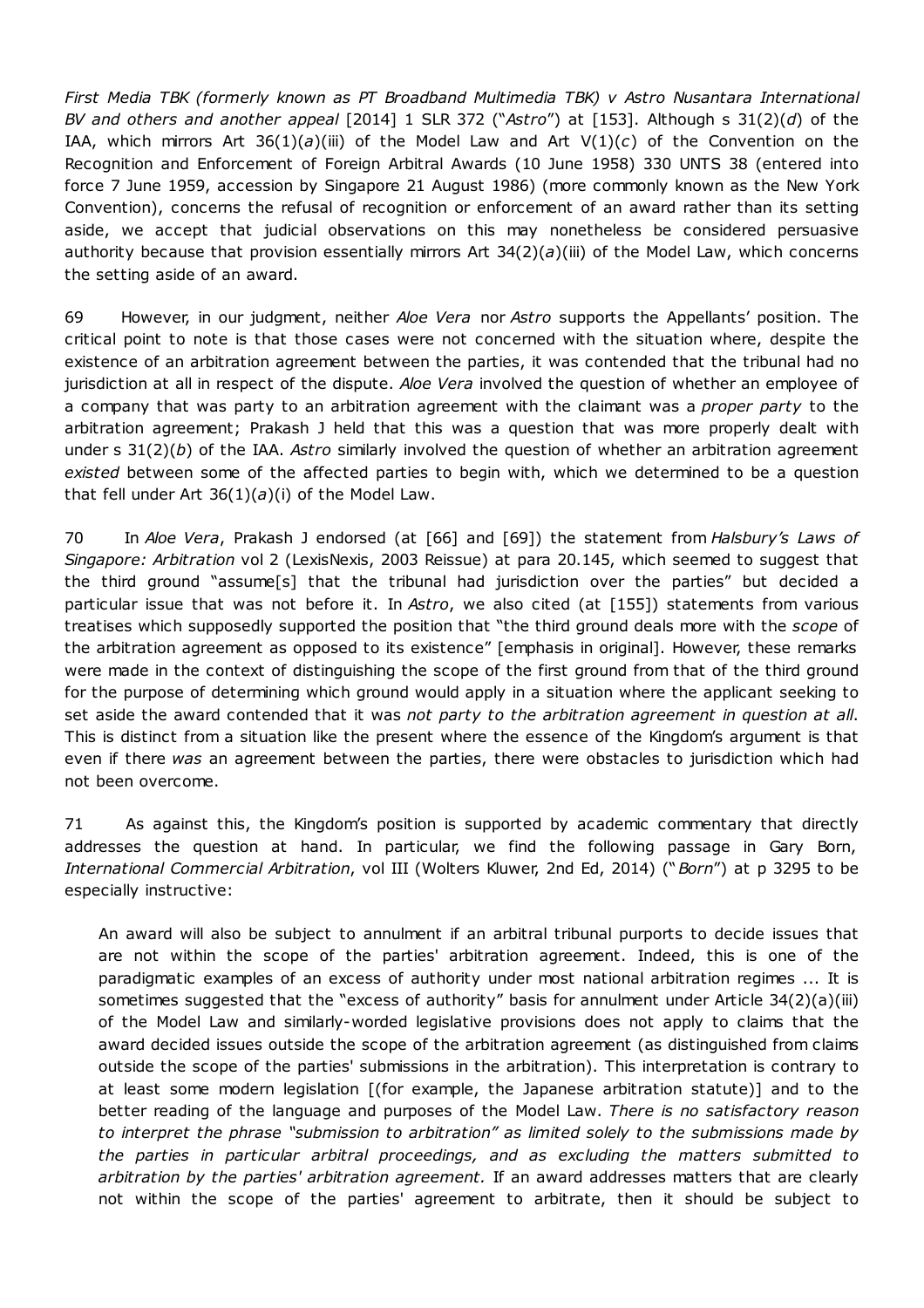### annulment on excess of authority grounds. [emphasis added]

72 We agree that there is no reason why the phrase "submission to arbitration" should exclude situations such as the present from the ambit of Art  $34(2)(a)(iii)$ . This view is also advanced in Nigel Blackaby *et al*, *Redfern and Hunter on International Arbitration* (Oxford University Press, 6th Ed, 2015) ("*Redfern and Hunter*") at para 10.38, in which Art 34(2)(*a*)(iii) is described as covering situations where "the award deals with matters not contemplated by, or falling within, th*e arbitration clause or submission agreement*, or goes beyond the scope of what was submitted" [emphasis added]. Indeed, we think that Art 34(2) could not have been intended to exclude a situation where the tribunal did not have jurisdiction over the dispute under the arbitration agreement, which *Born* describes as "one of the paradigmatic examples of an excess of authority".

73 The *amici curiae* endorse the view that Art 34(2)(*a*)(iii) must be interpreted flexibly. However, they express some uncertainty as to how the provision should be applied in the context of an investment treaty arbitration. This is because the process by which an investor and a State arrive at an agreement to arbitrate is rather different from that by which commercial parties ordinarily manifest their common intention to arbitrate disputes. Investment treaties contain the consent of the respective *contracting States* to submit disputes arising from claims presented by qualified investors from the other contracting State(s) to arbitration; but as the *amici curiae* point out, "[o]nly one half of the consent" would have been provided at that stage. The other half – namely, the consent of the investors – would not have been provided at the time the treaty was entered into. It is therefore not identical to an arbitration agreement in the commercial arbitration context.

74 However, we consider that in specifying the conditions under which a claim may be submitted to arbitration, contracting States define the terms of an admissible submission to arbitration by reference to the provisions in the investment treaty. Seen in this way, we can conceive of no reason why Art 34(2)(*a*)(iii) should not apply to such a situation. This is consistent with the approach taken by the Ontario Court of Appeal in *United Mexican States v Cargill, Inc*, 2011 ONCA 622 (at [52]), where the court held that in determining whether an award should be set aside under Art  $34(2)(a)(iii)$ , the approach was to ask whether the issue decided by the tribunal was within the submission to arbitration made under the provisions of the relevant investment treaty.

75 It would also be helpful to analyse the arbitration clause in this context as being analogous to a unilateral contract. When a State enters into an investment treaty that provides for the submission of disputes to arbitration, it effectively makes a unilateral offer to arbitrate. By doing so, the State binds itself to arbitrate a claim that is brought under and in accordance with the terms of that unilateral offer, which is then accepted once an investor initiates arbitration proceedings in accordance with those terms. The relevant terms for this purpose are those set out in the investment treaty.

76 This analysis is well established in the existing academic literature. For example, in David Joseph QC, *Jurisdiction and Arbitration Agreements and their Enforcement* (Sweet & Maxwell, 3rd Ed, 2015), it is observed (at para 17.26) that:

… [e]ach of [the dispute resolution clauses in investment treaties] contains an irrevocable open offer on the part of the State to qualifying investors to arbitrate claims or disputes concerning issues covered by the treaty and in particular alleged breaches of the investment protection afforded to investors under the treaty. Once the qualifying investor gives notice of arbitration and commences arbitration, an arbitration agreement comes into force between the investor and the State. Thus in its structure, it is a somewhat different type of arbitration agreement than that generally encountered in private law disputes. The irrevocable open offer is made to a class of persons; namely qualifying investors. Each qualifying investor has a direct right to pursue on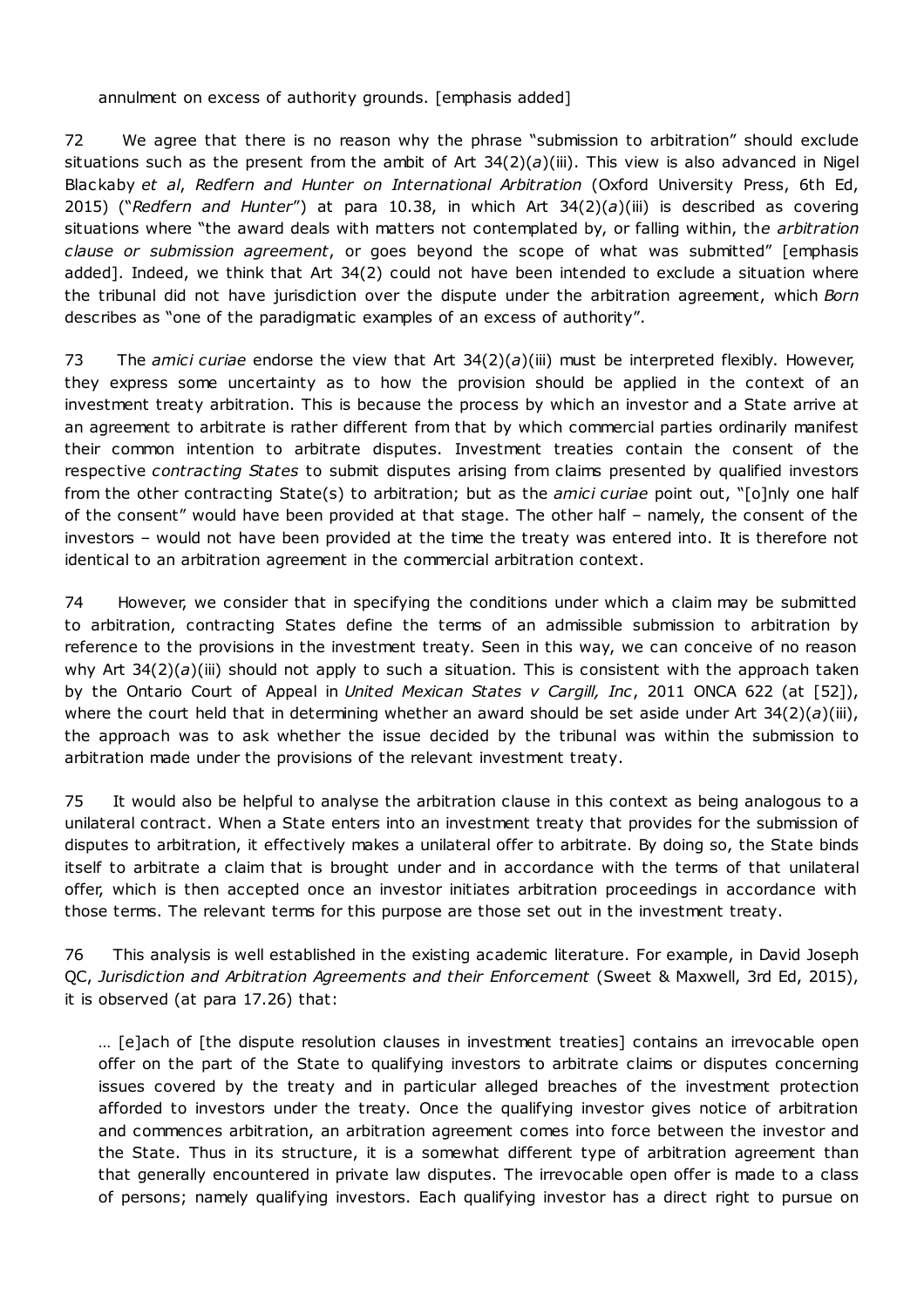its own behalf claims against a host State in arbitration, that right crystallising at the point of commencement of arbitration. … The open offer to arbitrate once accepted itself is sufficient to constitute an agreement in writing to arbitrate so as to satisfy the requirements of art.II(1) of the New York Convention … No further agreement or submission to arbitration is required from the State over and above its agreement to the treaty itself. …

77 To similar effect, in Andrea Marco Steingruber, *Consent in International Arbitration* (Oxford University Press, 2012) ("*Steingruber*"), the modalities by which parties express consent to arbitration when a State enters into an investment treaty and an investor subsequently brings a claim under that investment treaty are helpfully explained as follows (at paras 12.23–12.24):

12.23 The host State's expression of consent to arbitration is always general and abstract. However, at the time when the investor makes his investment, or, at least, at the time when the investor accepts the host State's consent – often by introducing a request for arbitration (instituting proceedings) – *a transformation takes place*. In fact, while it is true that in treaty arbitration proceedings only one of the drafters of the investment treaty is present, ie the respondent State, and that for the claiming foreign investor the dispute resolution provision is *res inter alios acta*, it has nevertheless to be considered that the investment, and the possible dispute arising out of it, is an individual and concrete (specific) one. Therefore, in treaty arbitration the dispute is ultimately not between the drafters of the investment treaty, but between a foreign investor and the host State. Indeed, *the (host) State gives double consent*:

a consent which is general and abstract (standing offer to foreign investors). This consent to arbitration is expressed by the host State by reaching mutual consent with another State – in the [Bilateral Investment Treaties ("BITs")] – or with various other States – in multilateral investment treaties – to use arbitration as a dispute resolution mechanism in investment disputes with investors of its counterpart(s) (the other State(s)); and

· a consent to the investor of its counterpart(s) (the other State in the case of BITs or the other States in the case of a multilateral investment treaty) to resolve an individual and concrete investment dispute through arbitration. This consent arises from a standing offer (general and abstract consent, ie expression of consent to arbitration) contained in a BIT or a multilateral investment treaty which is then transformed with the acceptance by the foreign investor (individual and concrete consent) into a consent which relates to an individual and concrete dispute (reaching of mutual consent to arbitration).

12.24 The host State is therefore bound by two agreements: an international investment treaty, where it reaches mutual consent with another State / other States to use arbitration as a dispute resolution mechanism, and a transnational arbitration agreement with the foreign investor, where it reaches mutual consent to resolve a concrete dispute with a foreign investor by means of arbitration.

[emphasis in original]

78 A similar analysis of consent between a host State and an investor in investment treaty arbitration has also been adopted in the jurisprudence of investment treaty arbitral tribunals. In *Eureko BV v Slovak Republic*, PCA Case No 2008-13, Award on Jurisdiction, Arbitrability and Suspension, 26 October 2010, the tribunal held (at [223]) that when an investor accepts a host State's standing offer to arbitrate provided for in the investment treaty, there is then consent *between the investor and the State* to submit to the jurisdiction of the arbitral tribunal. The tribunal in *Metal-Tech Ltd v The Republic of Uzbekistan*, ICSID Case No ARB/10/3, Award, 4 October 2013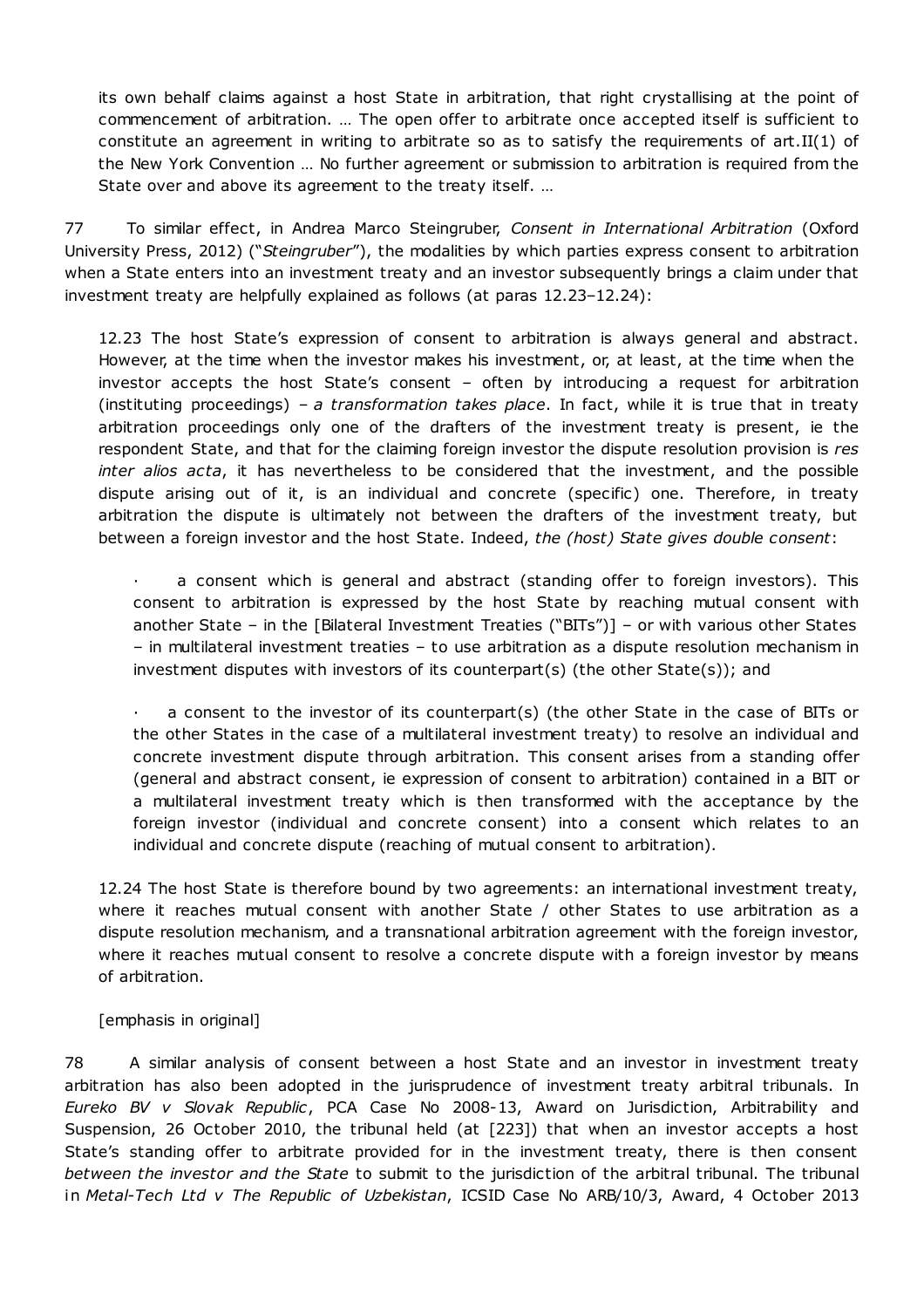likewise observed (at [409]) that "the scope of the State's offer is defined in the investment treaty, in particular in the dispute resolution clause of that treaty", and the investor accepts this standing offer when he initiates arbitration proceedings under the treaty. Similarly, in *Giovanni Alemanni and others v The Argentine Republic*, Decision on Jurisdiction and Admissibility, ICSID Case No ARB/07/8, 17 November 2014 ("*Alemanni v Argentina*"), the tribunal remarked (at [284] and [305]) that:

284 … consent can be manifested in numerous ways, and ascertained by various means. … That includes also cases in which the 'agreement' does not come about simultaneously, but is constructed in attenuated form out of disaggregated acts of consent by the different parties. This is a common process which is no stranger to investment arbitration; the entire institution of dispute settlement under bilateral and multilateral investment treaties is based on a standing offer made generally by host States of investment subsequently taken up after a dispute has arisen by individual investors, the whole then being understood to constitute the necessary mutual consent to arbitration or other settlement processes.

…

305 What the [clause providing for investment treaty arbitration] does is to generate and record the standing offer to arbitrate … It is trite law that the jurisdictional link is then completed by the acceptance of the offer by an investor, manifested implicitly by the investor's commencing arbitration proceedings in reliance on its terms. The process is a sequential one, but its legal effect is now universally recognized, on the basis that the claimant's acceptance of the respondent's offer brings into being the necessary legal relationship between them in the same way as if they had concluded between themselves a specific agreement to that effect. *But it surely requires no further demonstration that this legal effect can only be produced if the investor accepts the offer on the terms specified by the host State; it cannot either rewrite the offer or 'accept' an offer other than that which the host State has made* . …

[emphasis in original underlined; emphasis added in bold italics]

79 Thus, a dispute that is referred to arbitration by an investor who purports to rely on the arbitration clause contained in the investment treaty, but which is found to fall outside the scope of that clause (and accordingly, of the State's offer to arbitrate) should be considered to fall outside the scope of the arbitration agreement and "the terms of the submission to arbitration" under Art 34(2)(*a*) (iii) because in such a case, the State would not, in fact, have agreed to arbitrate such a dispute.

80 In our judgment, the Kingdom's jurisdictional objections, if these are made out, fall within the ambit of Art 34(2)(*a*)(iii), and the court would therefore have the jurisdiction to set aside the Award on this ground. After all, as the *amici curiae* rightly point out, Art 34 is intended to prescribe an exhaustive mechanism applicable in relation to the setting aside of all types of awards. It ought therefore to be read flexibly. In our view, Art  $34(2)(a)(iii)$  could not have been intended to exclude situations such as the present where a tribunal might not have had jurisdiction under the terms of the investment treaty.

# *Art 34(2)(*a*)(i) of the Model Law*

81 Even if the third ground in Art 34(2)(*a*)(iii) of the Model Law were inapplicable, we would in any event have allowed the Kingdom to amend its originating summons in the Setting Aside Application to include the first ground in Art  $34(2)(a)(i)$  as a basis for the court to rule upon the jurisdictional challenges brought by the Kingdom.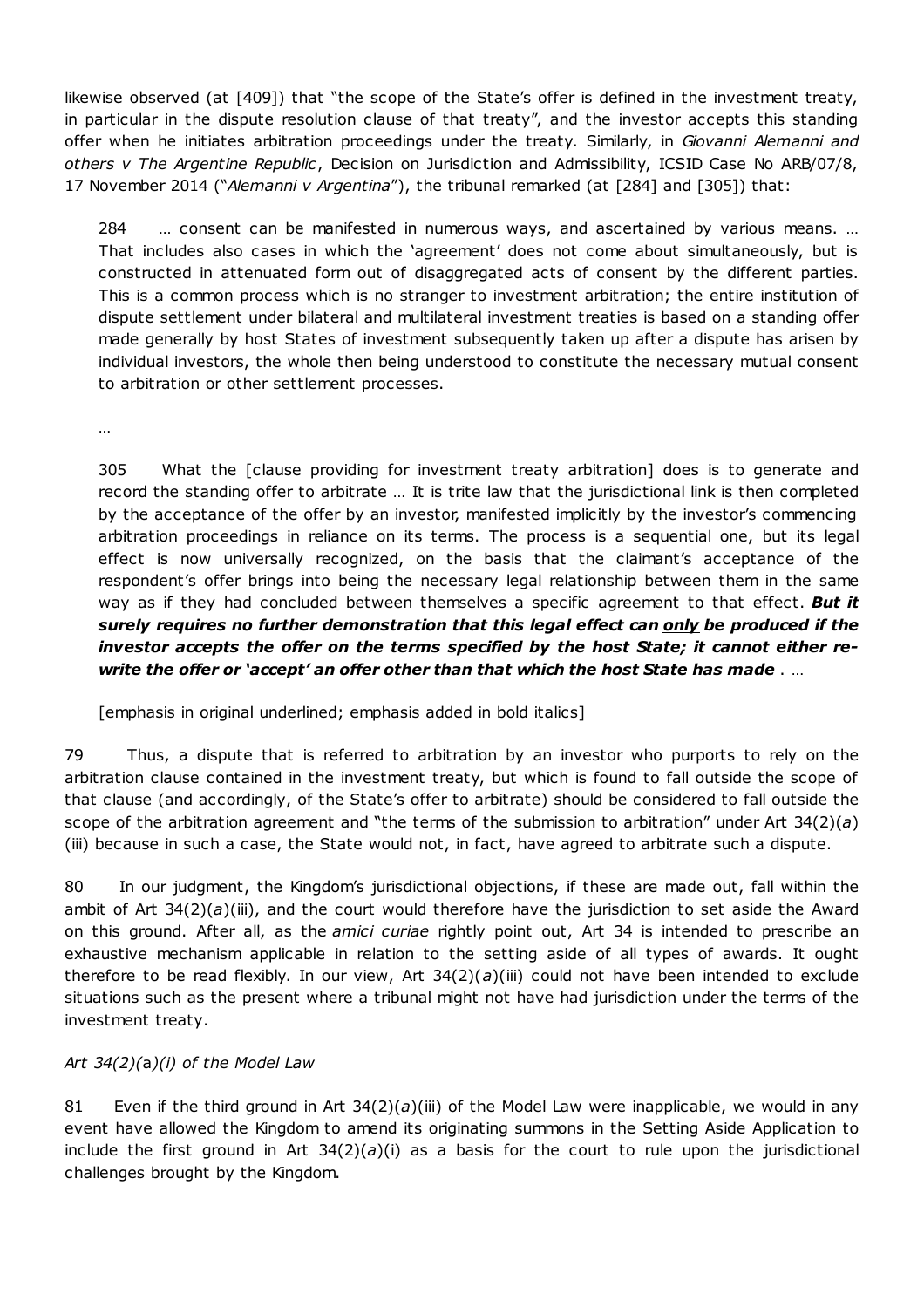82 Article 34(2)(*a*)(i), in essence, allows the court to set aside an arbitral award where the arbitration agreement is invalid. Returning to the unilateral contract analysis which we have set out earlier (at [75] above), it may also be said that an investor who purports to commence an arbitration that is found to fall outside the scope of the investment treaty has in fact failed to match the terms of the State's unilateral offer to arbitrate. In such a case, the arbitration agreement would not have been perfected and there would have been no valid contract at all. Therefore, in our judgment, the first ground would apply equally to cases like the present to permit the court to hear and determine the Setting Aside Application.

83 It would have been open to us to permit the Kingdom to amend its originating summons in the Setting Aside Application pursuant to O 20 r 5(1) read with O 20 r 7 of the Rules of Court (Cap 322, R 5, 2014 Rev Ed) ("the ROC") in order to also rely on Art 34(2)(*a*)(i). The guiding principle is that the amendment of an originating summons ought to be allowed if this would enable the real question and/or issue in controversy between the parties to be determined: see *Sunbreeze Group Investments Ltd and others v Sim Chye Hock Ron* [2018] SGCA 64 ("*Sunbreeze*") at [29], citing *Review Publishing Co Ltd and another v Lee Hsien Loong and another appeal* [2010] 1 SLR 52 ("*Review Publishing*") at [113]. This is subject to the caveat that it must be just to grant such leave, which is a matter to be considered having regard to all the circumstances of the case including, in particular, whether the amendments would cause any prejudice to the other party that cannot be compensated in costs: see *Sunbreeze* at [24], citing *Review Publishing* at [113]. Here, the parties have had every opportunity to, and did in fact, address the specific question of whether the court has jurisdiction to hear the Setting Aside Application pursuant to Art 34(2)(*a*)(i). Also, this question was purely one of law. There would therefore have been no prejudice that would not have been compensable in costs had we deemed it necessary to allow the Kingdom to amend the Setting Aside Application. For the foregoing reasons, however, an amendment is not necessary because the Setting Aside Application comes within the third ground as set out in Art  $34(2)(a)(iii)$ .

# *Whether the Kingdom is bound to accept the PCA Tribunal's jurisdiction*

84 Next, we briefly address the Appellants' contention that the Kingdom is *bound* to accept the PCA Tribunal's jurisdiction. The Appellants submit that the following representations serve to compel the Kingdom to accept the PCA Tribunal's jurisdiction:

(a) first, representations made by the Kingdom in the SADC Justice Committee and the SADC Council of Ministers to the effect that the Appellants would be permitted to pursue their disputes before other dispute resolution fora ("the first category") (see [29]–[33] above);

(b) second, representations made by the Kingdom in the course of the oral hearing before the PCA Tribunal and in its post-hearing brief, reiterating its position that the Appellants should be permitted to pursue their dispute before another dispute resolution forum ("the second category") (see [38] and [40] above); and

(c) third, the Kingdom's free-standing offer made to the Appellants on 6 October 2015 for the SADC Claim to be submitted to arbitration in an alternative forum within a SADC Member State ("the third category") (see [39] above).

85 Although the Appellants suggest that the Kingdom's actions amount to "bad faith approbation and reprobation" and that the Kingdom "should not be permitted to 'blow hot and cold'", as we see it, the Appellants' submissions regarding why the Kingdom is bound to accept the PCA Tribunal's jurisdiction ultimately rest on two separate doctrines. First, they claim that the Kingdom should be bound to act in accordance with the formal unilateral declarations it has made. Second, they claim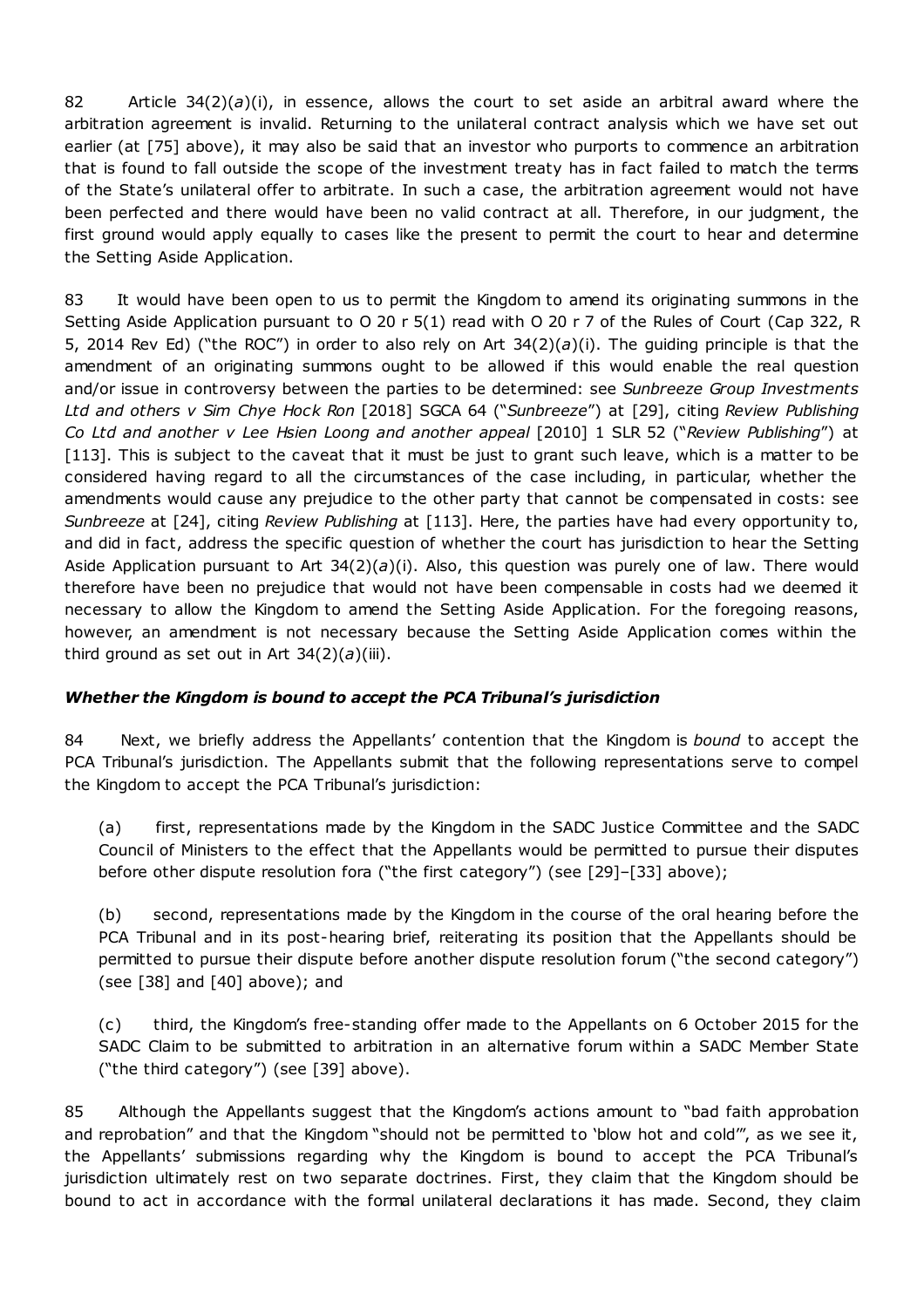that the Kingdom should be bound by the doctrine of estoppel to accept the PCA Tribunal's jurisdiction. In our judgment, there is no merit to these submissions, and we reject them.

86 First, as regards the argument based on the Kingdom having made formal unilateral declarations, the doctrine which the Appellants rely on has been described in James Crawford, *Brownlie's Principles of Public International Law* (Oxford University Press, 8th Ed, 2012) ("*Brownlie*") at pp 416–417 as follows:

A state may evidence a clear intention to accept obligations vis-à-vis certain other states by a public declaration which is not an offer or otherwise dependent on reciprocal undertakings from its addressees. Apparently the terms of such a declaration will determine the conditions under which it can be revoked. ... Such a declaration may implicitly or otherwise require acceptance by other states as a condition of its validity or at least of its effectiveness. In short, it seems that while a bare (unaccepted) declaration may be valid, it can produce its intended effects only if accepted (expressly or implicitly).

87 In *CEMEX Caracas Investments BV and CEMEX Caracas II Investments BV v Bolivarian Republic of Venezuela*, ICSID Case No ARB/08/15, Decision on Jurisdiction, 30 December 2010, the tribunal made the following pertinent observations regarding the interpretation of unilateral declarations (at [81]–[82]):

81 Customary rules governing States' unilateral declarations in international law have never been codified. However, as recognized by the International Law Commission of the United Nations, a basic distinction must be drawn in that field between:

(a) declarations formulated in the framework and on the basis of a treaty, and

( b ) *other declarations made by States in the exercise of their freedom to act on the international plane.*

82 Both declarations may have the effect of creating international obligations. However, *when considering declarations not made within the framework and on the basis of a treaty, the utmost caution is required when deciding whether or not those declarations create such obligations*. The International Court of Justice faced situations of that kind in the *Nuclear Tests* cases in 1974. In those cases, it decided that *'when States make statements by which their freedom of action is to be limited, a restrictive interpretation is called for.'* In 2006, in the *Case Concerning Armed Activities on the Territory of The Congo*, it confirmed that *'a statement of this kind can create legal obligations only if it is made in clear and specific terms.'* The International Law Commission adopted the same position in its Guiding Principles of 2006 Applicable to Unilateral Declaration of States.

[emphasis added]

88 In our judgment, the representations made by the Kingdom in the SADC Justice Committee, the SADC Council of Ministers, in the course of the oral hearing before the PCA Tribunal and/or in the free-standing offer to arbitrate made on 6 October 2015 do not evince any intention on the part of the Kingdom to be bound to accept the jurisdiction of *the PCA Tribunal*. On the contrary, they merely reflect the Kingdom's willingness to offer an alternative dispute resolution forum, as a matter of policy, for the resolution of the part-heard SADC Claim. However, these statements can be of no relevance to the jurisdiction of *the PCA Tribunal*, which turns on whether the requirements in Art 28 of Annex 1 of the Investment Protocol had been complied with. On this point, the Kingdom had strenuously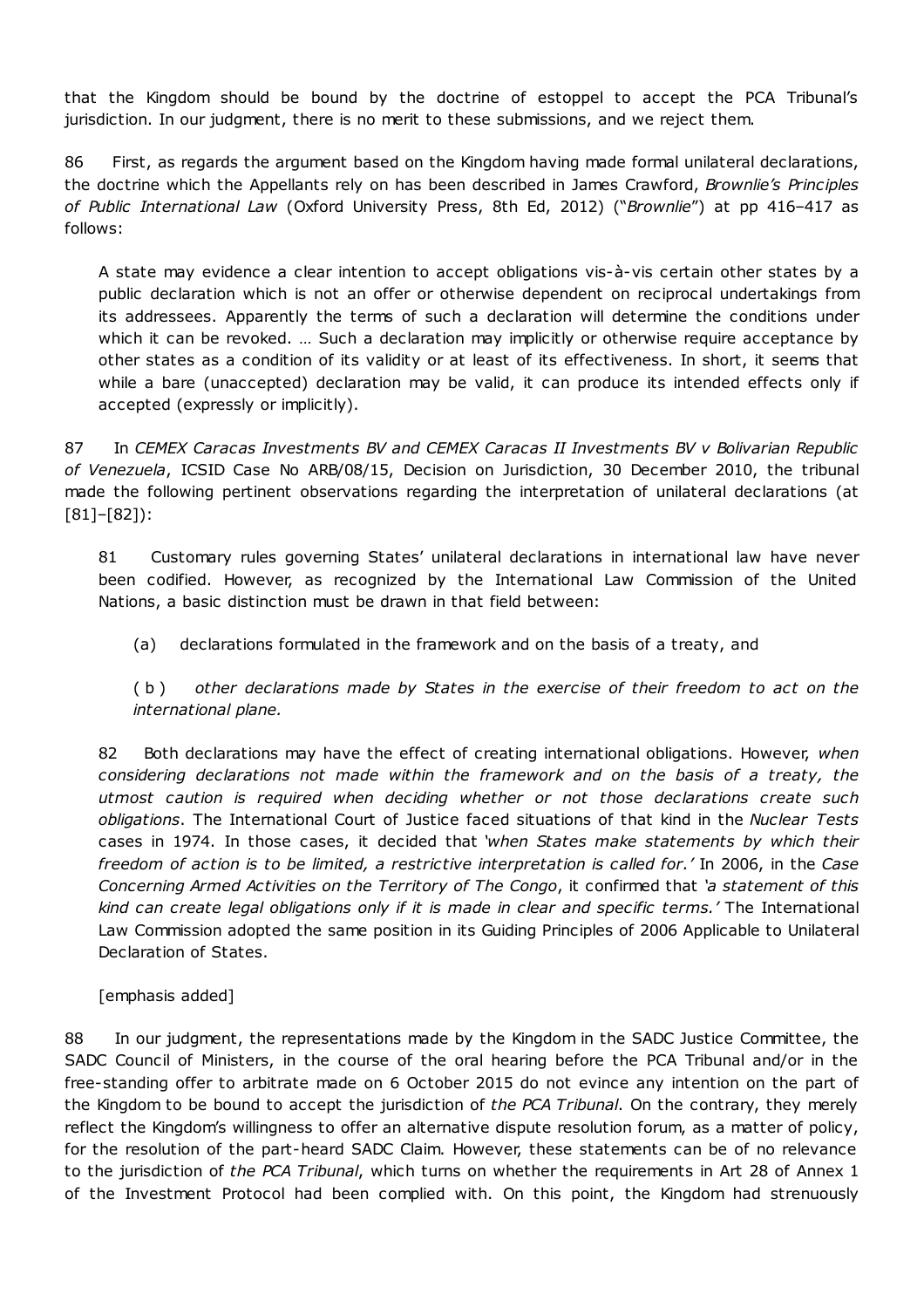contended before the PCA Tribunal that these requirements had not been met.

89 Moreover, even assuming, for the sake of argument, that the Appellants' position is that the representations made by the Kingdom show its intention to be bound to accept the jurisdiction of *the Mauritius Tribunal*, we find that the representations made by the Kingdom do not amount to formal unilateral declarations to this effect. First, it is noteworthy that the representations falling within the first category were made in the context of discussions to which the Appellants were not party and in the course of which the Kingdom was expressing certain policy preferences to other State actors. Second, as regards the representations falling within the second category, these representations were made in the context of the Kingdom's submissions before the PCA Tribunal, where they were clearly accompanied by caveats that the Kingdom was *not* conceding on either jurisdiction or liability in the proceedings before the PCA Tribunal. Indeed, while the PCA Tribunal, in ordering the parties to constitute the Mauritius Tribunal, thought that it was crafting a remedy that took into account the Kingdom's prior expressed "consent" to refer the part-heard SADC Claim to a new tribunal, the Kingdom's expression of consent had always been qualified by its objections as to both jurisdiction (of the PCA Tribunal) and liability (see [45] above). Third, regarding the third category of representations, the Kingdom's free-standing offer to arbitrate was made to the Appellants on terms which required the latter to accept the offer within one month; in any event, the Appellants ultimately rejected the offer. Hence, bearing in mind the "restrictive interpretation" that ought to be adopted in relation to statements made by States "in the exercise of their freedom to act on the international plane" (see [87] above), we are satisfied that these representations were made in circumstances that simply would *not* support an intention to make a formal unilateral declaration in favour of the Appellants.

90 Second, as for the argument based on estoppel, *Brownlie* sets out the doctrine at p 420 in the following terms:

… By analogy with principles of municipal law, and by reference to decisions of international tribunals, Bowett has stated the essentials of estoppel to be: (a) an unambiguous statement of fact; (b) which is voluntary, unconditional, and authorized; and (c) which is relied on in good faith to the detriment of the other party or to the advantage of the party making the statement. A considerable weight of authority supports the view that estoppel is a general principle of international law, resting on principles of good faith and consistency. The essence of estoppel is the element of conduct which causes the other part, in reliance on such conduct, detrimentally to change its position or to suffer some prejudice. …

91 In our judgment, the Appellants' reliance on this doctrine fails at the very first hurdle for the same reason stated at [88] above: none of the representations referred to at [84] above can be said to constitute an unambiguous statement of fact to the effect that the Kingdom was willing unconditionally to accept the jurisdiction of *the PCA Tribunal*. Also, we fail to see how there had been any form of reliance by the Appellants on any of these statements to their detriment. This is especially so given that the Appellants had purported to invoke the jurisdiction of the PCA Tribunal *before* any of these statements were made. Moreover, even assuming that the Appellants were relying on these representations to submit that the Kingdom is estopped from denying the jurisdiction o f *the Mauritius Tribunal*, we find that these representations fail either of the first two elements described in the extract from *Brownlie* set out at [90] above: The first category of representations are not unambiguous statements of fact, but rather broad indications of the Kingdom's policy preferences to the other SADC Member States. The second and third category of representations are not unconditional statements because, as we have explained, they were accompanied by express caveats as to their legal effect.

*Whether the PCA Tribunal had jurisdiction to hear and determine the claim*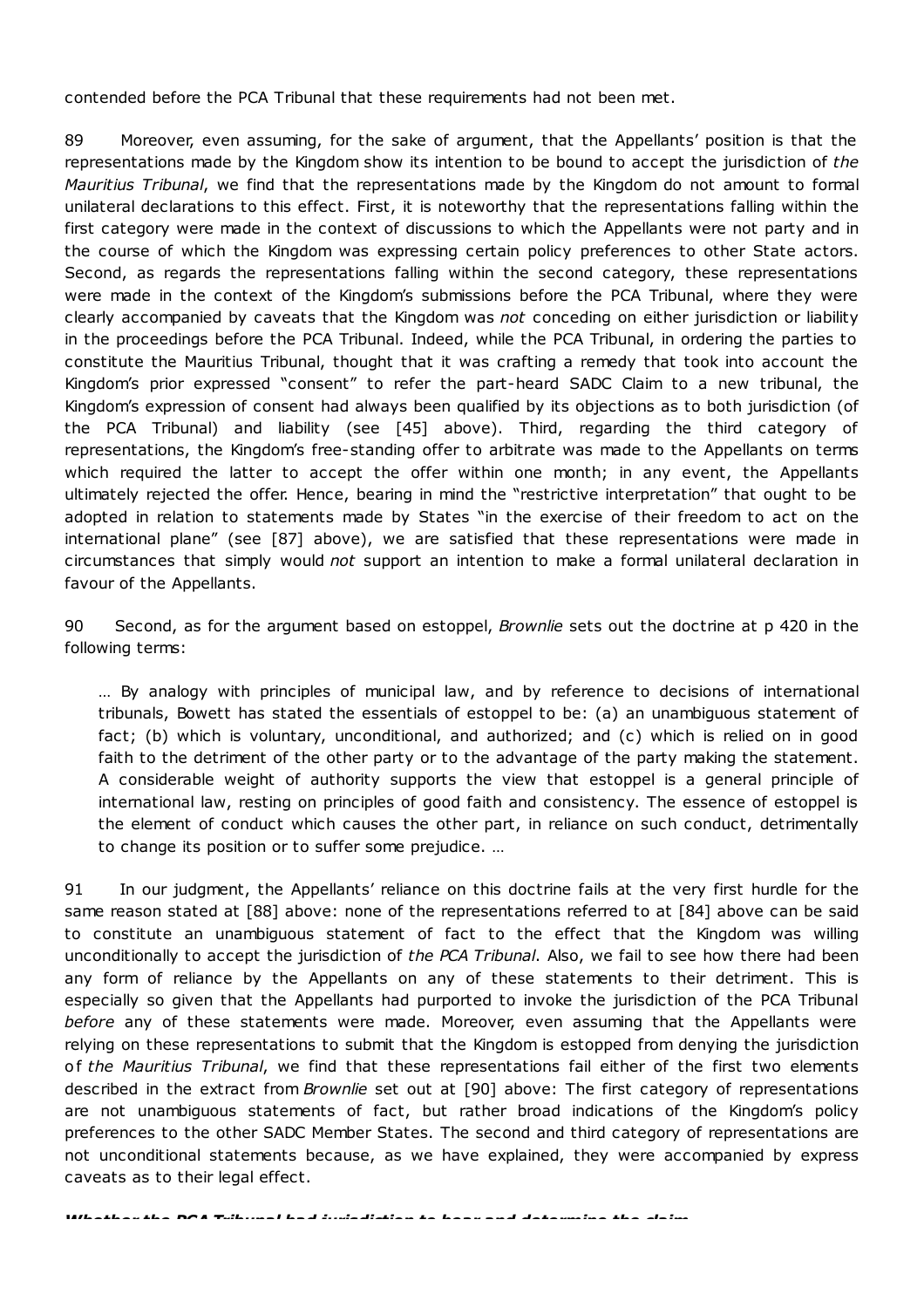#### *Whether the PCA Tribunal had jurisdiction to hear and determine the claim*

92 We now direct our attention to the heart of the appeal, which concerns the issues bearing upon the jurisdiction of the PCA Tribunal to hear and determine the claim referred to it by the Appellants. Central to this question is Art 28(1) of Annex 1, which sets out the requirements which must be satisfied for the PCA Tribunal to assume jurisdiction over the claim, and thus serves as the yardstick against which the Appellants' purported acceptance of the Kingdom's consent to arbitration is to be measured. For ease of reference, we set out the text of Art 28(1) again as follows:

Disputes between an investor and a State Party concerning an obligation of the latter in relation to an admitted investment of the former, which have not been amicably settled, and after exhausting local remedies shall, after a period of six (6) months from written notification of a claim, be submitted to international arbitration if either party to the dispute so wishes.

93 As evident from the wording of Art 28(1), there are at least three key jurisdictional requirements that must be satisfied in order for the PCA Tribunal to assume jurisdiction. First, there must be an "investment". As we will explain below, an asset must both satisfy the definition of an "investment" provided in Art 1(2) *and have a territorial nexus* with the host State in order to qualify as an "investment" for the purposes of Art 28(1). Second, the investment must have been "admitted". Third, there must be a dispute which "concern[s] an obligation of the [Kingdom] in relation to [that] admitted investment".

94 These terms in Art 28(1) must be interpreted in the light of the object and purpose of the Investment Protocol (see [60] above). Although the Kingdom contends otherwise, we consider that a cardinal objective of the Investment Protocol is to increase the flow of investment into the SADC region by promoting and protecting investments in the SADC Member States. Articles 2 and 3 of the Investment Protocol reflect this, and they state as follows:

# **ARTICLE 2**

# **OBJECTIVES**

1. This Protocol seeks to *foster harmonisation of the financial and investment policies of the State Parties* in order to make them consistent with objectives of SADC and ensure that any changes to financial and investment policies in one State party do not necessitate undesirable adjustments in other State Parties.

2. The objective referred to in paragraph 1 shall be achieved through facilitation of regional integration, co-operation and co-ordination within finance and investment sectors with the aim of diversifying and expanding the productive sectors of the economy, and enhancing trade in the Region to achieve sustainable economic development and growth and eradication of poverty by:

(a) creating a favourable investment climate within SADC with the aim of *promoting and attracting investment* in the Region;

…

### **ARTICLE 3**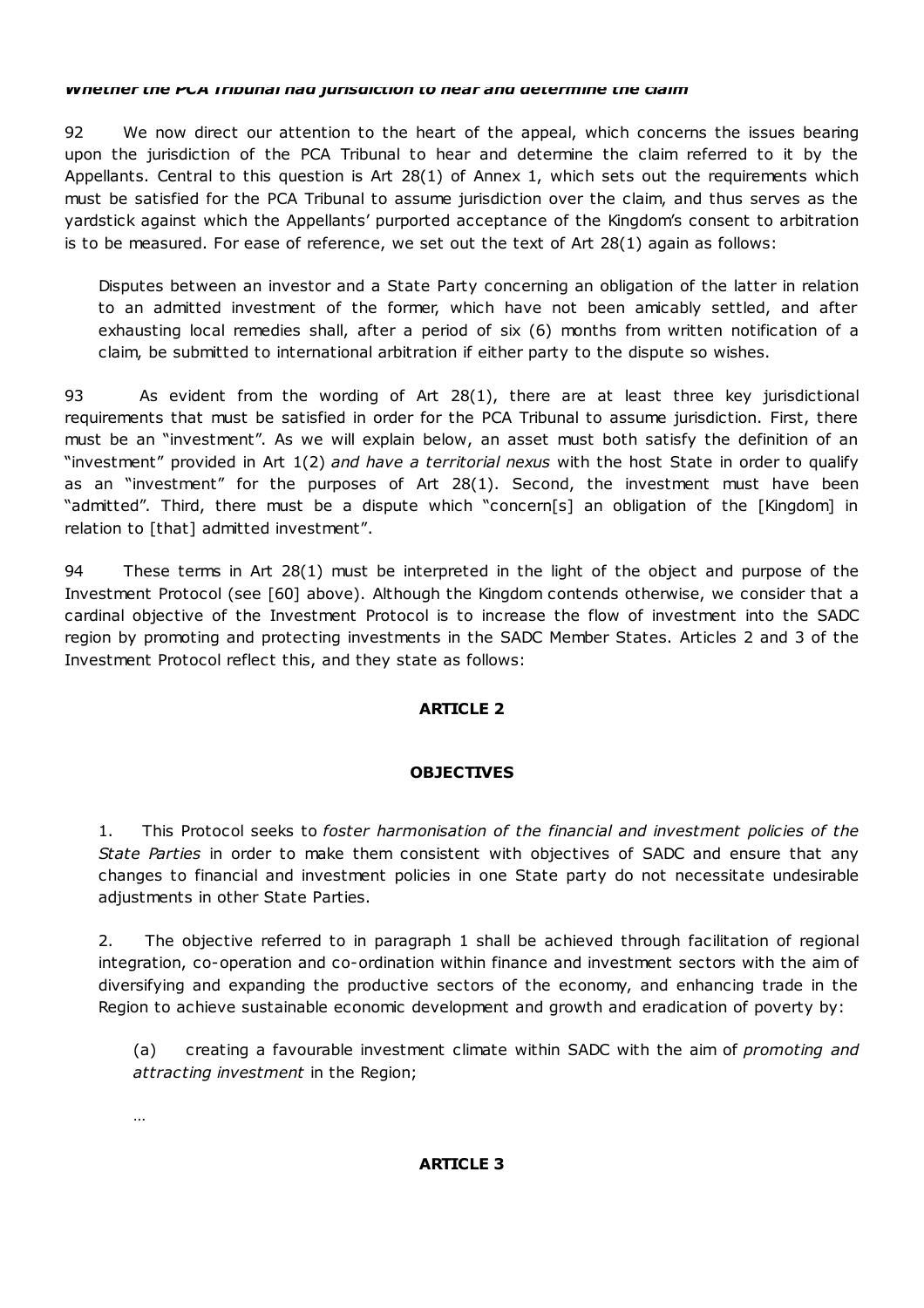### **CO-OPERATION ON INVESTMENT**

State Parties shall co-ordinate their investment regimes and cooperate to *create a favourable investment climate within the Region* as set out in Annex 1.

[emphasis added]

95 The same objective is also reflected in Annex 1 to the Investment Protocol. This is borne out by the Preamble to Annex 1, which states as follows:

#### **ANNEX 1**

#### **CO-OPERATION ON INVESTMENT**

#### *PREAMBLE*

The High Contracting Parties:

**COMMITTED** to achieving the broad objectives of the SADC as set out in the Treaty and specifically to achieving economic growth and sustainable development through regional integration and working through [Investment Promotion Agencies] in the Region;

**RECOGNISING** the *increasing importance of the role played by investment* to advance productive capacity and increase economic growth and sustainable development and the importance of the link between investment and trade;

**CONCERNED** with the *low levels of investment into the SADC*, even though a number of measures have been taken to improve the investment environment;

**AIMING** to create new employment opportunities and improve living standards in our territories;

**ACKNOWLEDGING** that there is a need for greater regional cooperation among [Investment Promotion Agencies] in the Region *in order to enhance the attractiveness of the region as an investment destination*;

**CONSCIOUS** that *without effective policies on investment protection and promotion, the Region will continue to be marginalised in terms of investment inflows* and sustainable economic development; and

**WISHING** to be guided by the ideals, objectives and spirit of the [Investment] Protocol in *the facilitation and stimulation of investment flows* and technology transfer and innovation into the Region

#### **HEREBY AGREE as follows:**

…

[emphasis in original in bold; emphasis added in italics]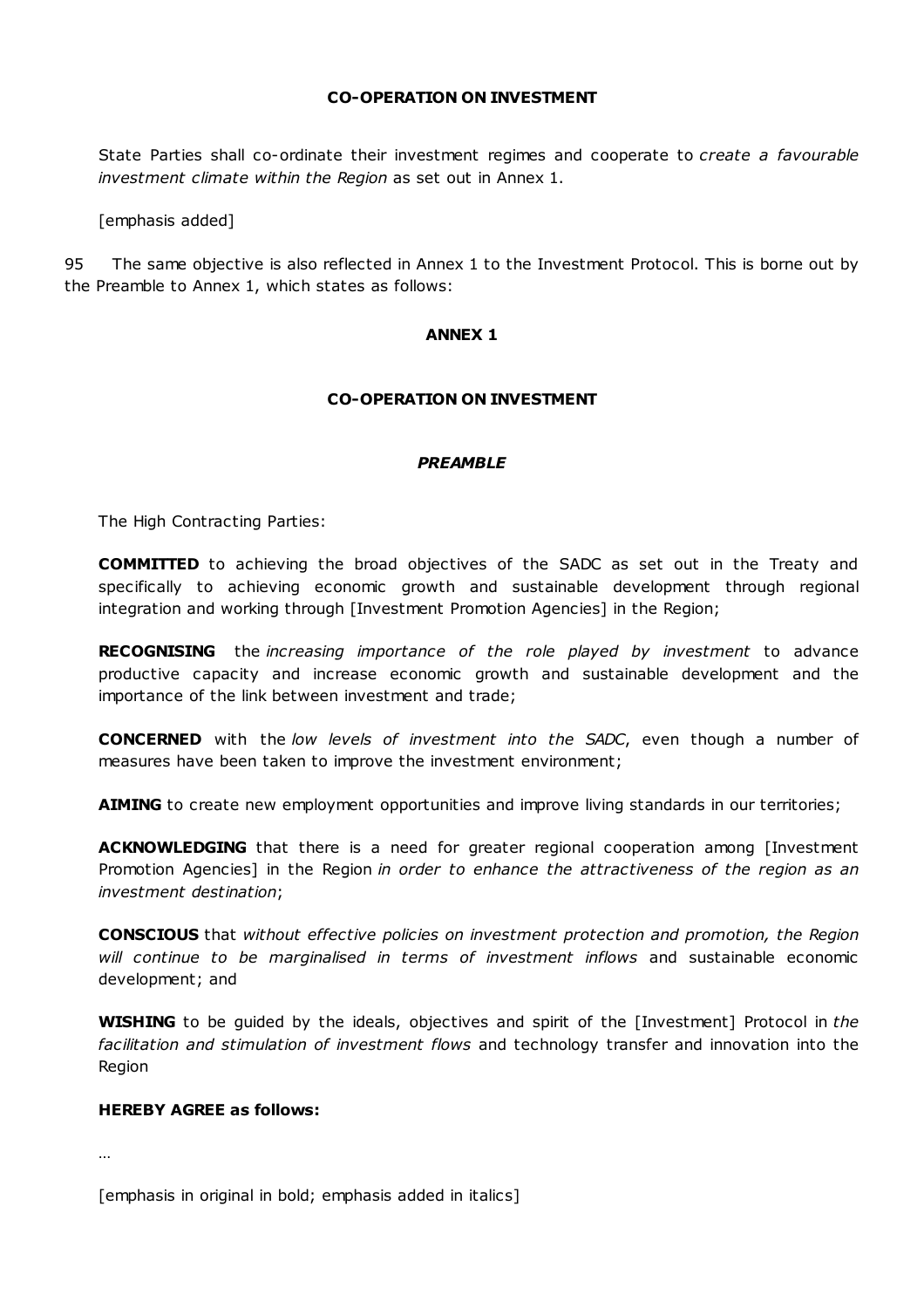96 Apart from the jurisdictional requirements identified at [93] above, we should add that there is also the requirement for the Appellants to have exhausted their local remedies. However, given that this final requirement is not so much a question of the interpretation of Art 28(1), but more a question relating to the application of general principles of international law, we address this in a separate section below (at [205]–[224]). But before we do so, we will first consider each of the aforementioned requirements of Art 28(1).

### *Identification of the investment*

97 We begin by identifying what exactly the relevant investment is. In our judgment, the Appellants' investment for the purposes of their claim brought in the PCA Arbitration comprises the Mining Leases, the Shares and also the Expended Resources. This is to be distinguished from the SADC Claim itself or, more generally, the right to refer a dispute to the SADC Tribunal. In the following sections, we elaborate on our reasons for coming to this conclusion.

(1) The basic requirements to constitute an investment

98 For an investment to qualify for protection under Art 28(1) of Annex 1, it must first fall within the definition of an "investment" found in Art 1(2) of Annex 1, which reads as follows:

**"investment"** means the purchase, acquisition or establishment of productive and portfolio investment assets, and in particular, though not exclusively, includes:

(a) movable and immovable property and any other property rights such as mortgages, liens or pledges;

(b) shares, stocks and debentures of companies or interest in the property of such companies;

(c) claims to money or to any performance under contract having a financial value, and loans;

(d) copyrights, know-how (goodwill) and industrial property rights such as patents for inventions, trade marks, industrial designs and trade names;

(e) rights conferred by law or under contract, including licences to search for, cultivate, extract or exploit natural resources;

Provided that nothing in this definition shall prevent a State Party from excluding short-term portfolio investments of a speculative nature or any sector sensitive to its development or which would have a negative effect on its economy. A State Party that has invoked this provision shall notify the Secretariat for information purposes within a period of three (3) months.

[emphasis in original in bold]

99 In addition to falling within the aforesaid definition, in our judgment, both as a generally accepted principle in international investment law, and as a matter of the interpretation of Annex 1, the alleged investment must also *bear a territorial link with the host State*. This has been described as a "cardinal feature of the investment treaty regime" (see Zachary Douglas, *The International Law of Investment Claims* (Cambridge University Press, 2009) ("*Douglas*") at para 349), with most investment treaties containing provisions that explicitly limit their application to "investments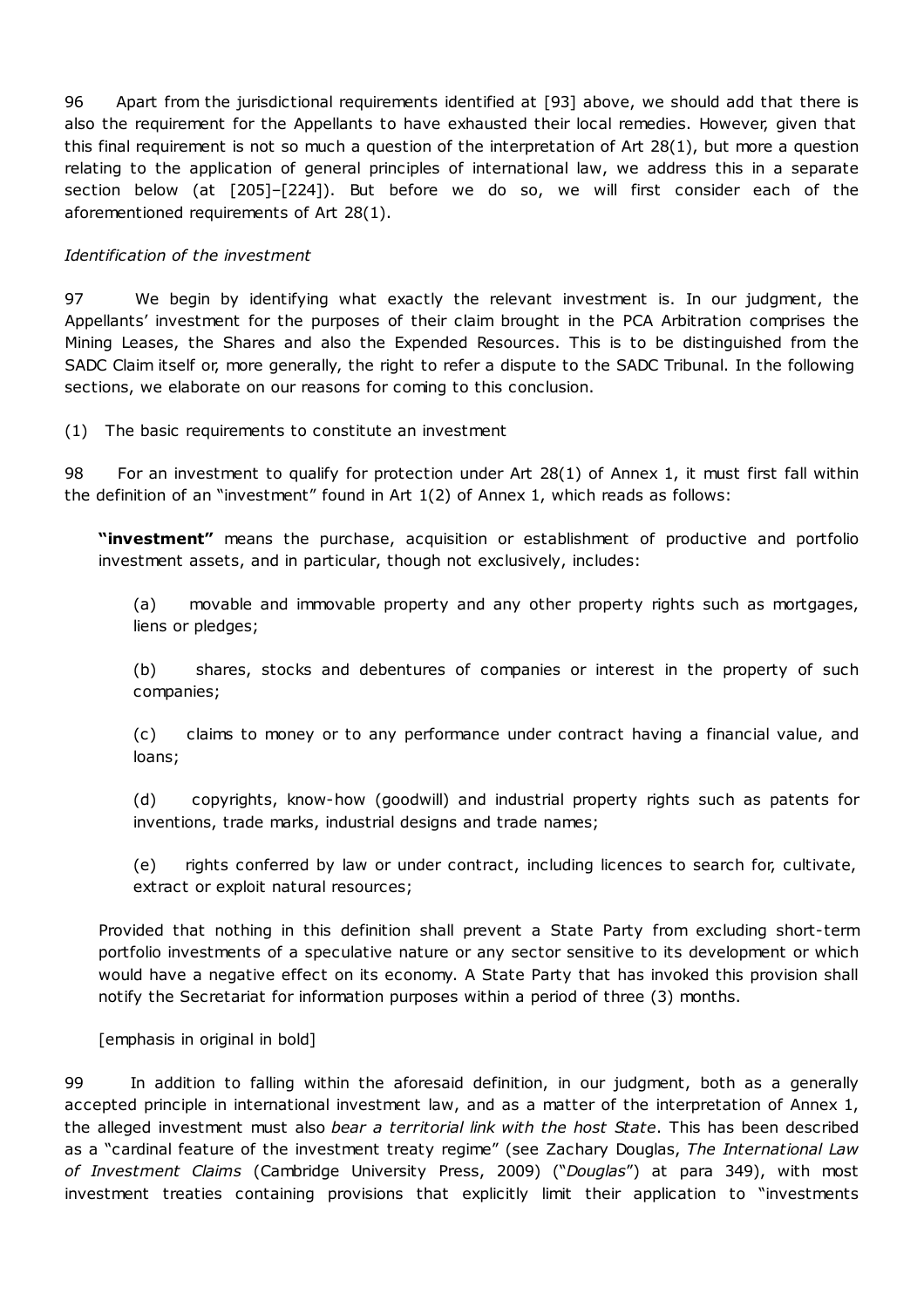territorially made within a host State" (see Campbell McLachlan, Laurence Shore & Matthew Weiniger *International Investment Arbitration: Substantive Principles* (Oxford University Press, 2nd Ed, 2017) ("*McLachlan*") at paras 6.88–6.89). What this requires is that the alleged investment must be made or located within the territory of the host State and, if and to the extent it is conceived of as comprising a bundle of rights, these rights must exist and be enforceable under the domestic laws of the host State.

100 In our judgment, although the definition of "investment" provided in Art 1(2) of Annex 1 does not set out a requirement for a territorial nexus in express terms, such a requirement is well supported by the broader textual context surrounding the definition of "investment" in Art 1(2). In particular, Art 1(2) of Annex 1 defines the "Host Government" as the "government of the State Party in whose territory an investment is made or located"; Art 2(1) of Annex 1 calls for each host State to promote investments "in its territory"; Art 5 of Annex 1 states that investments "shall not be nationalised or expropriated in the territory of any State Party …"; and Art 10 of Annex 1 requires investors to abide by the host State's laws, regulations, administrative guidelines and policies. As the Judge rightly observed in the Judgment at [197], these provisions demonstrate that the object and purpose of Annex 1 is – besides the broader investment promotion and protection objective that we have identified at [94] above – to specifically protect *only* investments made within the territory of the host State and/or arising, existing and enforceable under the domestic laws of the host State.

101 The Judge set out two related points, with which we agree, which elucidate the basis for the territorial nexus requirement while clarifying the analysis concerning the legal rights and obligations that are created when an investment is made in a host State. As will be shown in greater detail below, these are grounded in general principles of international investment law relating to the territorial jurisdiction of States and the source of property rights in an investment.

102 First, *vis-à-vis* a host State, investors can only expect to enjoy guarantees of certain standards of treatment or protection in relation to investments that are made *within* that State because States generally have no extraterritorial enforcement jurisdiction and cannot purport to protect rights or property located *outside* their borders (Judgment at [198]). This is a point made by Michael Waibel in a chapter titled "Investment Arbitration: Jurisdiction and Admissibility" in *Bungenberg* ("*Waibel*") in the context of discussing the jurisdictional requirements under Art 25(1) of the Convention on the Settlement of Investment Disputes between States and Nationals of Other States (18 March 1965) 575 UNTS 159 (entered into force 14 October 1966) ("the ICSID Convention"). The author writes (at pp 1248–1249, paras 144–145):

144 It is a characteristic feature of 'investment' as contemplated in Article 25 of the ICSID Convention, and other instruments of investment protection, that the investment be made in the territory of the ICSID State. Only in such cases does the investment fall directly under the control of the host State's legislative, executive and judicial power and requires the protection afforded by the Convention. In keeping with principles of jurisdiction in international law, States cannot reasonably be expected to protect investments outside their territorial jurisdiction, unless they have expressly undertaken such duties of extending investment protection extraterritorially.

145 The premise underlying Article 25's conception of an investment is that the investor is physically present in the host country. Investment law is designed to counterbalance political risk and the host State's regulatory authority over investments in its territory or areas under its control. With respect to intangible rights, the jurisdictional criterion is met if the rules of private international law locate the right in the territory of the host State.

103 Second, the existence and scope of rights or property purportedly comprising an investment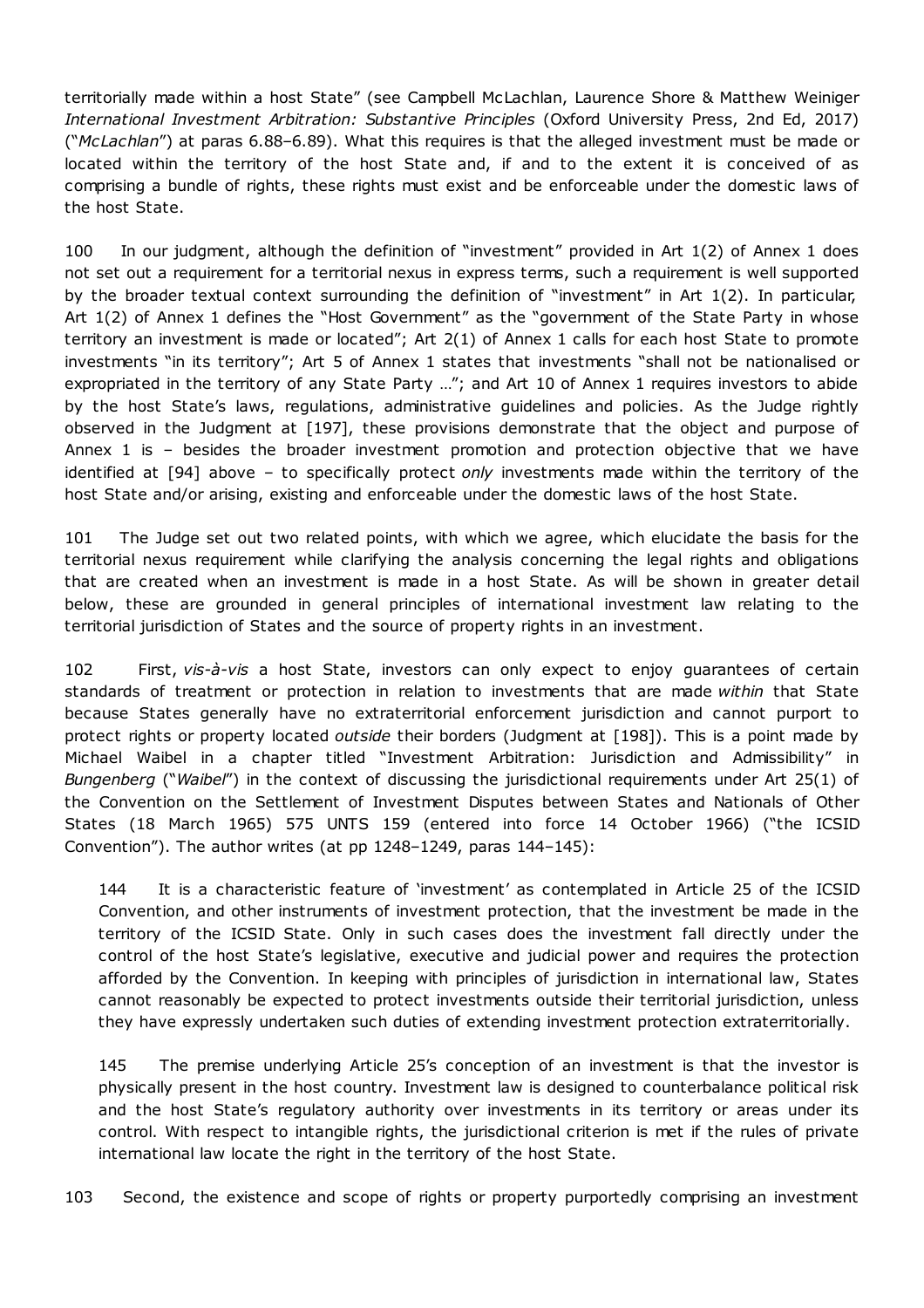are issues that are governed by domestic law, and not international law (Judgment at [199]). In this regard, the following observations in *Douglas* at paras 101, 102, 115 and 121 are instructive:

101. Investment disputes are about investments, investments are about property, and property is about specific rights over tangibles and intangibles cognisable by the municipal law of the host state. General international law contains no substantive rules of property law. Nor do investment treaties purport to lay down rules for acquiring rights *in rem* over tangibles and intangibles.

102. Whenever there is a dispute about the scope of the property rights comprising the investment, or to whom such rights belong, there must be a reference to a municipal law of property. Insofar as investment treaties require a territorial nexus between the investment and one of the contracting state parties, that property law is the municipal law of the state in which the claimant alleges that it has an investment.

…

115. … Any dispute concerning the existence or extent of the rights *in rem* alleged to constitute an investment that arises in an investment treaty arbitration must be decided in accordance with the municipal law of the host state for this is not a dispute about evidence (facts) but a dispute about legal entitlements. When the issue becomes the international validity of certain acts of the host state that have prejudiced the investor's legal entitlements under municipal law, then international law applies exclusively. …

…

121. … [I]t is the municipal law of the host state that determines whether a particular right *in rem* exists, the scope of that right, and in whom it vests. It is the investment treaty, however, that supplies the classification of an investment and thus prescribes whether the right *in rem* recognised by the municipal law is subject to the regime of substantive protection in the investment treaty. …

104 In a similar vein, in *Law and Practice of Investment Treaties: Standards of Treatment* (Kluwer Law International, 2009) ("*Newcombe & Paradell*"), Andrew Newcombe and Lluis Paradell note the following (at para 2.13):

The role of domestic law in defining and regulating the investor's acquired rights is entirely logical. [International Investment Agreements ("IIAs")] and general international law do not purport to regulate the complex problems of proprietary and contractual rights, or the legal nature of state measures. Further, the investment rights and state conduct at issue in IIA disputes arise in the context of legal relationships governed by domestic law. Hence the IIA and international law leave these questions to be decided, in principle, by the law of the host state. …

105 This latter point is well reflected in the corpus of investment treaty case law. For example, in *Emmis International Holding, BV and others v Hungary*, ICSID Case No ARB/12/2, Award, 16 April 2014, the tribunal noted (at [162]) that:

[i]n order to determine whether an investor/claimant holds property or assets capable of constituting an investment it is necessary in the first place to refer to host State law. Public international law does not create property rights. Rather, it accords certain protections to property rights created according to municipal law. …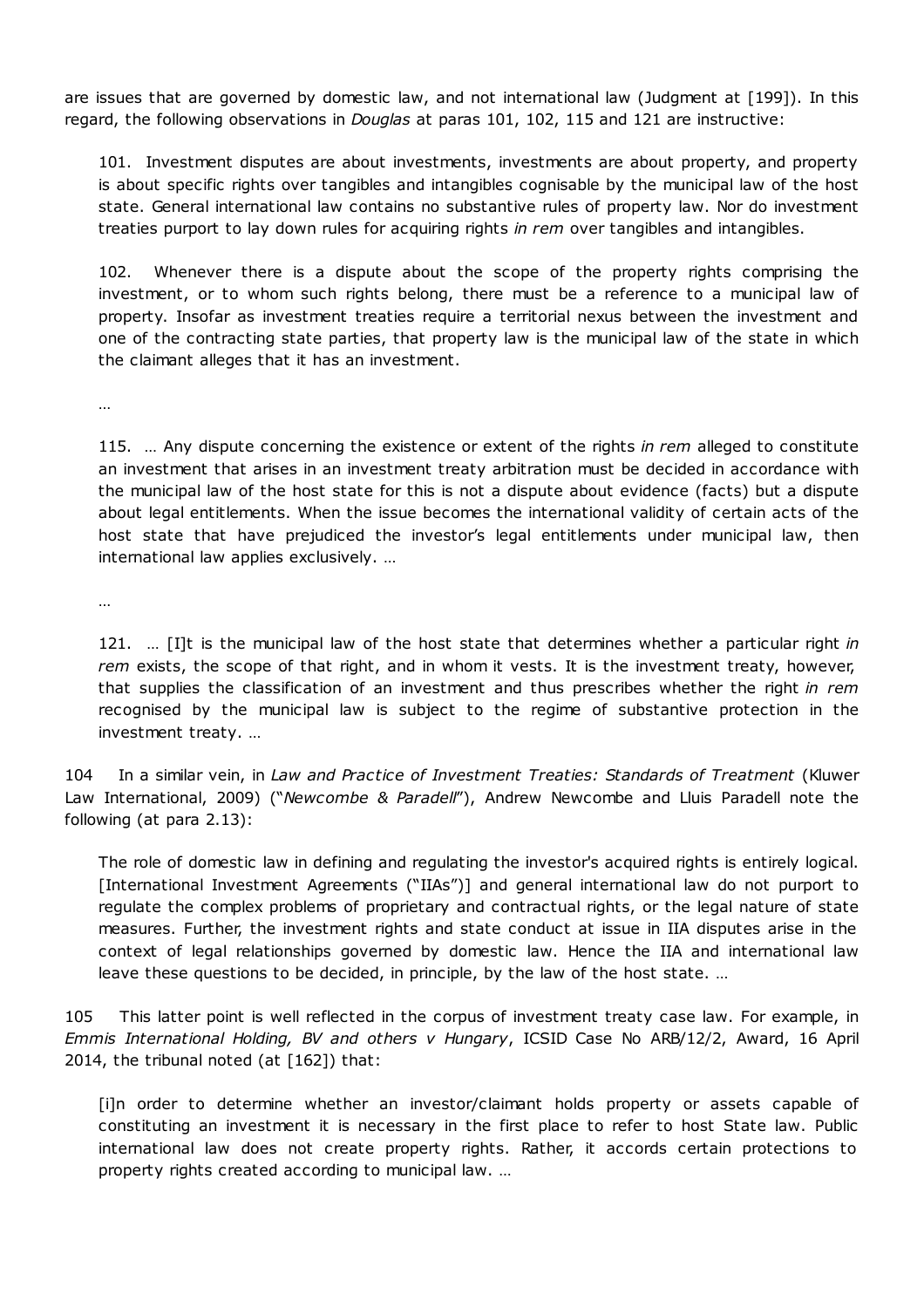106 Similarly, in *Urbaser SA and Consorcio de Aguas Bilbao Bizkaia, Bilbao Biskaia Ur Partzuergoa v The Argentine Republic*, ICSID Case No ARB/07/26, Award, 8 December 2016, the tribunal observed (at [556]) that:

… [g]eneral international law does not accurately define the concepts of contract, action, patent, etc. This is provided for by domestic law. These rights, once defined, are protected by certain rules of international customary and treaty law.

107 And in *Venezuela Holdings, BV and others v The Bolivarian Republic of Venezuela*, ICSID Case No ARB/07/27, Decision on Annulment, 9 March 2017, the tribunal agreed (at [170]) with the State's submissions, which it summarised in the following terms (at [168]):

… [A]n investment is, of its very nature, an item of property … [P]roperty is not a quantity that is, or can be, created by international law, and … the only role of international law is to recognize property created and defined by national law, and then to draw from that whatever consequences may flow on the international plane …

108 We consider that these principles are also consistent with the views of the *amici curiae*, who observed as follows in relation to the need for a territorial nexus between the investment and the host State:

135 It is a well-established principle of international law that States have jurisdiction, *i.e.* the power to regulate, primarily on the basis of their territory. … It is widely accepted that **identifying the existence and scope of particular property/ownership rights for the purposes of qualifying them as an '** *investment* **' generally depends on the law of the host State.**

1 3 6 **The proposition, that in order to qualify as protected '** *investments* **' assets must bear a territorial link with the putative host State (or fall otherwise within the realm of its prescriptive jurisdiction), is in these senses a generally accepted proposition in international <b>investment** law. It is a requirement of the scope of application of an investment treaty to the particular putative investment operation and a requirement for the assertion of arbitral jurisdiction over the investment.

[emphasis in original in italics; emphasis added in bold]

109 In our judgment, the foregoing analysis in relation to the Judge's second point mentioned at [103] above may be summarised in these propositions:

(a) When the investor makes an investment in the host State, it acquires property and/or rights that exist or are conferred as a matter of the domestic law of the host State.

(b) The precise extent and scope of those rights are to be determined as a matter of the domestic law of the host State.

(c) As a matter of international law, the host State undertakes certain obligations, and may be liable if those domestic law rights (including any property rights) within its jurisdiction are violated.

(d) When it is alleged that the host State has violated its obligations under the investment treaty, it may be necessary in appropriate cases to identify the particular right of the investor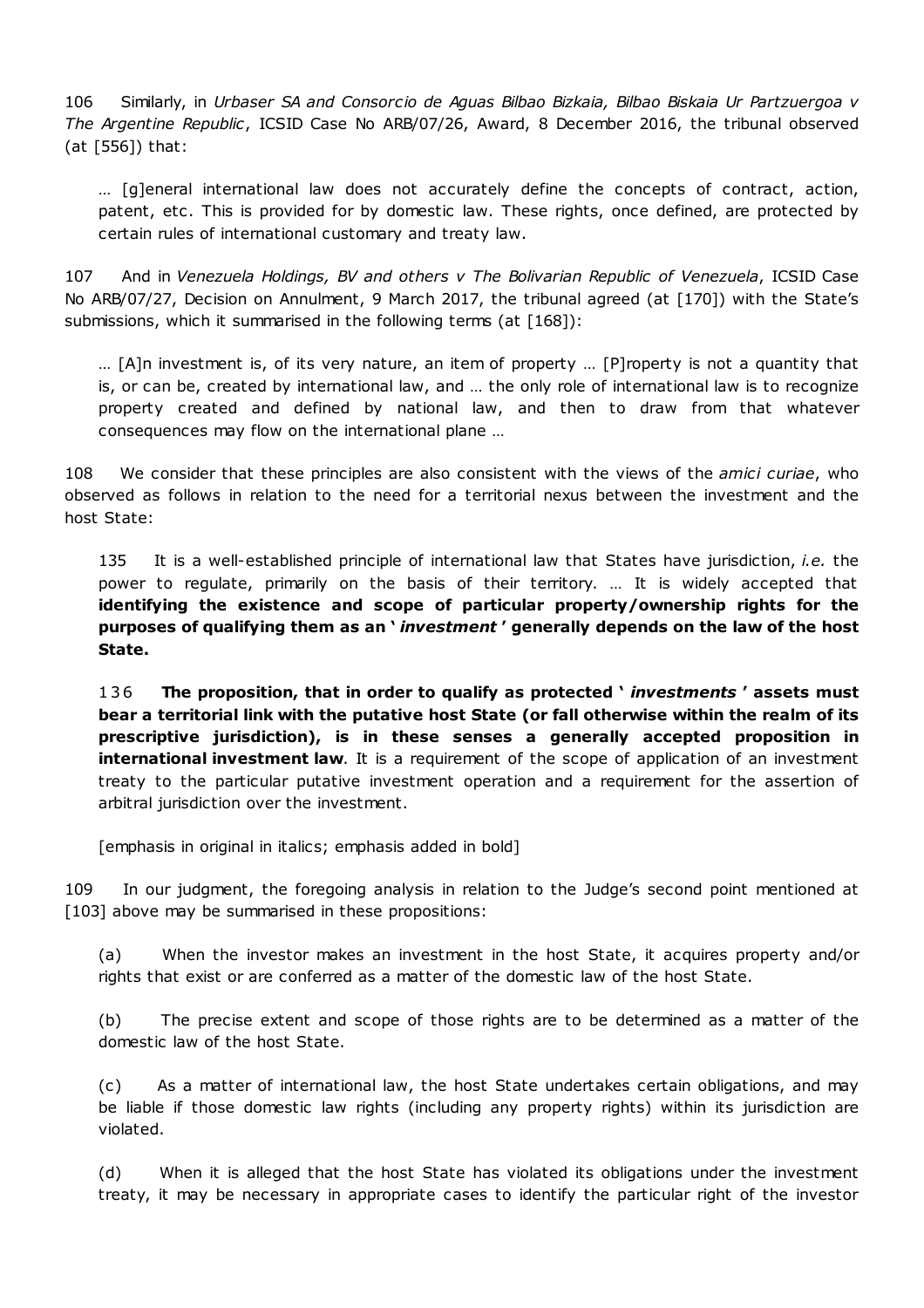that is said to have been violated or interfered with and consider whether that right has the requisite territorial nexus with the host State so as to implicate those obligations of the host State that arise as a matter of international law.

110 Against that backdrop, we turn to consider the parties' submissions as to what precisely may be considered to constitute the relevant investment. The Appellants contend that their investment consists of the Mining Leases, the Shares, the Expended Resources *and* the SADC Claim. As regards the SADC Claim in particular, the Appellants submit that the investment "is not limited to the *claim* itself but includes the very *right* to bring the claim" [emphasis in original]. The Kingdom disagrees, submitting that none of the foregoing can constitute an "investment" for the purposes of Art 28(1) of Annex 1.

111 We pause to make two preliminary observations in relation to these submissions:

(a) First, given that the submissions generally deal with the Mining Leases, the Shares and the Expended Resources collectively, and do not raise arguments *vis-à-vis* the Shares and the Expended Resources that would not also apply to the Mining Leases, we consider it sufficient for the purposes of our analysis to focus *only* on the Mining Leases and will hereafter simply refer to the Mining Leases, though our analysis will also encompass the position with respect to the Shares and the Expended Resources.

(b) Second, whereas before the Judge, the Appellants only made arguments in respect of the *general right to refer a dispute to the SADC Tribunal*, before us, they contend that the *SADC Claim* itself could also be considered as the qualifying investment, or as part thereof. This was not a feature of their case before the Judge or, indeed, the PCA Tribunal, and is in fact a new case run on appeal. Nonetheless we do deal with this below.

(2) The Mining Leases

112 In our judgment, the Mining Leases do qualify as an investment for the purposes of Art 28(1) of Annex 1.

113 The various types of "productive and portfolio investment assets" that would satisfy the definition of an "investment" under Art 1(2) are listed under Art 1(2) of Annex 1 (as set out above at [98]). In particular, the Mining Leases fall squarely within para (e) of the definition of "investment" in Art 1(2) of Annex 1, which refers to "licences to search for, cultivate, extract or exploit natural resources". Although the Kingdom now submits, for reasons we address below, that the Mining Leases should not be considered qualifying investments, it is telling that in the proceedings below, the Kingdom had expressly accepted the PCA Tribunal's finding that the Mining Leases "were, in principle, capable of falling within the definition of 'investment' under Article 1(2) of Annex 1".

114 Next, there can also be no doubt that the Mining Leases easily fulfil the territoriality requirement (as set out at [99]–[109] above). They are assets that clearly consist of rights validly created and conferred under the domestic laws of the Kingdom in respect of property situated within the territory of the Kingdom.

115 However, the Judge did not agree that the Mining Leases should be deemed the relevant "investment" in the present case; and nor, on appeal, does the Kingdom. We turn to address the specific objections.

116 The Judge approached this question solely from the perspective of considering whether the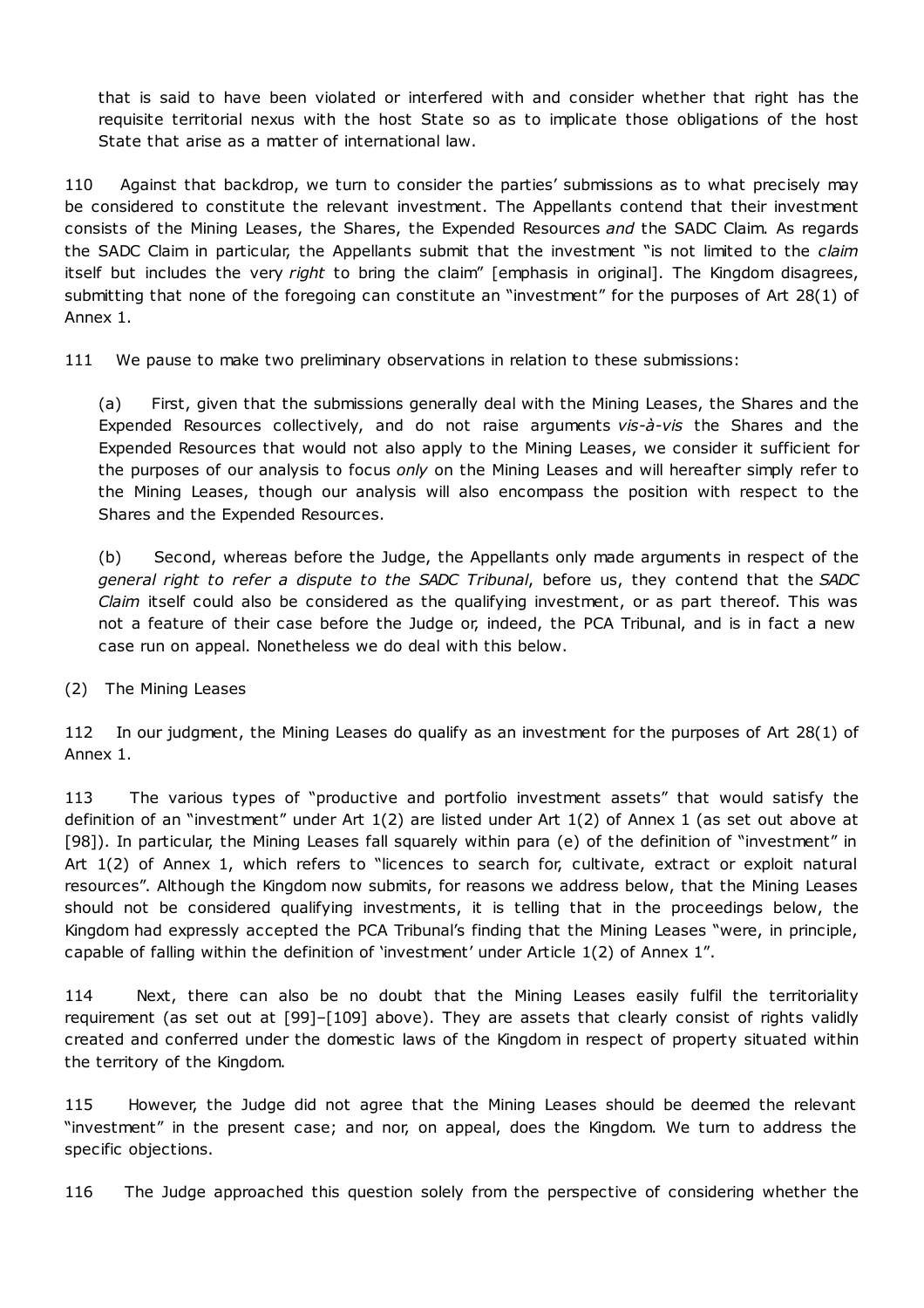*right to bring the SADC Claim* was an investment under Art 28 of Annex 1. He did this because the claim in the PCA Arbitration had been brought in respect of the Shuttering Dispute, and he considered that the Shuttering Dispute *necessarily* pertained to the right to bring the SADC Claim and required the Appellants to advance their case on the basis of latter being the qualifying investment. The Judge put the point as follows (at  $[182]$ ):

One consequence of the defendants characterising their dispute as the [*S*]*huttering* [*D*]*ispute* rather than the [*E*]*xpropriation* [*D*]*ispute* (which would have fallen foul of Art 28(4) of Annex 1) was that **the corresponding "investment" was not the Mining Leases, but the right to refer the dispute to the SADC Tribunal. This is an inevitable result. …** It is thus clear that the alleged investment is not the defendants' claim to compensation *per se*, but rather a *right* to claim for compensation before the SADC Tribunal for the expropriation of the Mining Leases. … [emphasis in original in italics; emphasis added in bold]

117 On appeal, the Kingdom seeks to uphold this finding, submitting that as long as the dispute over which the PCA Tribunal is able to assume jurisdiction *ratione temporis* under Art 28(4) of Annex 1 is held to be the Shuttering Dispute, the Mining Leases cannot be considered the investment for the purposes of the PCA Tribunal's jurisdiction *ratione materiae* under Art 28(1). The Appellants, on the other hand, submit that the Judge erred in seemingly having assumed that it was impossible for more than one dispute to arise out of the same investment and in determining that the *investment* in question *had* to be the right to bring the SADC Claim, just because the *dispute* in question was the Shuttering Dispute.

118 In our judgment, the Judge, with respect, did fall into error in finding that it was "inevitable" that the relevant investment had to be the right to refer the dispute to the SADC Tribunal just because the claim in the PCA Arbitration was brought in respect of the Shuttering Dispute. In fairness to the Judge, this might have been influenced to a significant extent by the tenor of the submissions made by the parties below. In particular, before the Judge, the Appellants appeared to direct their submissions essentially to persuading the Judge that the *right to submit a dispute to the SADC Tribunal* qualifies as an investment, which in turn might have been attributable to the Kingdom's concession below (see [113] above) that the Mining Leases could, in principle, fall within the definition of "investment" under Art 1(2) of Annex 1. However, leaving aside the Appellants' submissions below, it appears the Judge ultimately assumed that if the Mining Leases were the relevant investment, then the relevant dispute would necessarily have to be the Expropriation Dispute, which would be outside the jurisdiction *ratione temporis* of the PCA Tribunal (Judgment at [182]). This might have caused the Judge to direct virtually the entirety of his discussion on the applicable "investment" towards considering whether the right to refer a dispute to the SADC Tribunal could be the alleged investment. In this regard, we make two main observations.

119 First, we are satisfied that the Appellants never took the position that the Mining Leases could not be regarded as the relevant investment under Art 28(1) of Annex 1. In fact, in the PCA Arbitration, the Appellants maintained that their protected investments include the rights to performance under the Mining Leases, and "the right to claim compensation (including lost profits) for the unlawful taking of the Mining Leases in a neutral independent forum". The PCA Tribunal found for the Appellants, holding that the investment indeed comprised these elements. The Judge acknowledged this finding (see Judgment at [184]). Given that before the Judge, the Appellants were simply defending the PCA Tribunal's findings, there would have been no reason for the Appellants to abandon the case they had successfully run before the PCA Tribunal that the Mining Leases were investments under Art 28(1), and we are satisfied that they did not in fact do so.

120 Next, we think it is important in this context not to conflate the concept of an *investment* with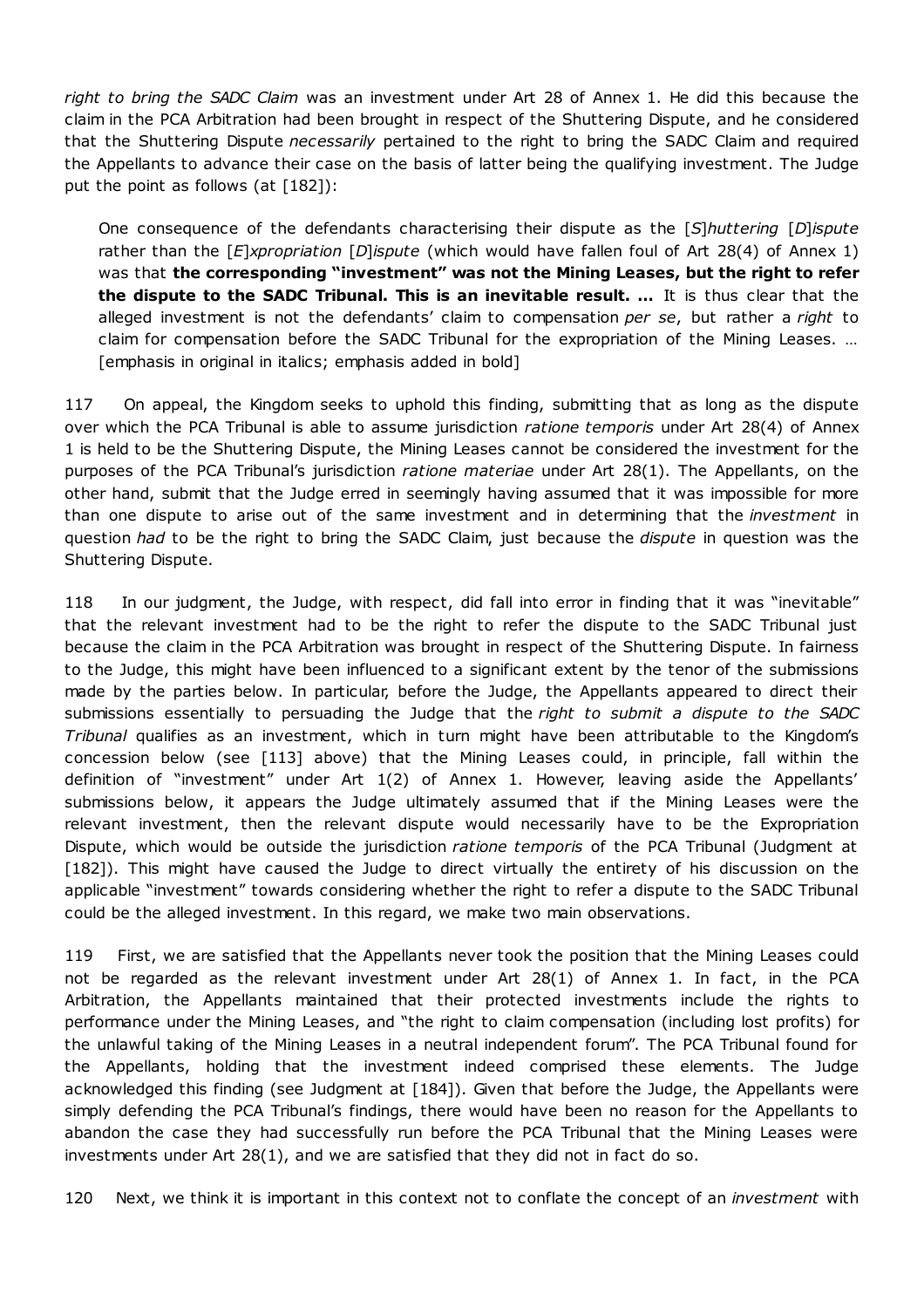two related but distinct concepts. First, there is the concept of a *right*, which constitutes or is part of all that makes up the investment. Second, there is the concept of the *dispute*. An investment treaty claim commenced pursuant to a dispute resolution clause like Art 28(1) of Annex 1 is brought not in respect of an investment *per se*, but in respect of a *dispute* that arises out of the alleged violation of a *right* that constitutes, or is part of, or attaches to, an investment. An investment is generally not limited to a single right, such as the primary right to exploit the investment; instead, it generally encompasses a *bundle of rights*, which includes not only the primary right to exploit the investment, but also, among other things, the secondary right to seek remedies and to vindicate the primary right, if and to the extent that the primary right has the requisite territorial nexus with the host State and has been violated. Hence, where a particular right that constitutes a part of an investment has been violated, and this gives rise to a dispute, a claim may be brought in respect of that dispute. But the right that has been violated need not necessarily be the primary right to exploit the investment, and a dispute in respect of which an investment treaty claim is brought *could* conceivably concern the breach of a secondary right to vindicate the primary right, provided that secondary right is found to be part of the investment that the host State has undertaken to protect and has the requisite territorial nexus with the host State.

121 This understanding of an investment as a bundle of rights is not a novel conceptual construct in international investment law. The Appellants cite a number of authorities in support of such an understanding and analysis. In *Douglas*, express reference is made to the concept of a "bundle of rights" when the author proposes the following rule to encapsulate the various elements that an investment must satisfy in the context of an investment treaty arbitration (at p 170):

The legal materialisation of an investment is the acquisition of a *bundle of rights* in property that has the characteristics of one or more of the categories of an investment defined by the applicable investment treaty where such property is situated in the territory of the host state or is recognised by the rules of the host state's private international law to be situated in the host state or is created by the municipal law of the host state. [emphasis added]

122 In *ATA Construction, Industrial and Trading Company v The Hashemite Kingdom of Jordan*, ICSID Case No ARB/08/2, Award, 18 May 2010 ("*ATA v Jordan*"), the tribunal held (at [96]) that:

… *an investment is not a single right but is, like property, correctly conceived of as a bundle of rights, some of which are inseparable from others and some of which are completely freestanding*. This is why it is not unusual for 'measures' with respect to the same investment to give rise to claims of different violations of a BIT and different defenses on the part of the respondent State, and likewise for tribunals to find that there were violations on some measures and not on others … [emphasis added]

123 The concept of an investment as a "bundle of rights" was also referred to in *Hochtief AG v The Argentine Republic*, ICSID Case No ARB/07/31, Decision on Jurisdiction, 24 October 2011 ("*Hochtief v Argentina*"), where the tribunal analysed whether dispute settlement constituted an "activity in connection with investments" for the purposes of determining whether Argentina's obligation to provide Most Favoured Nation treatment to German investors extended to allowing such investors to avail themselves of more favourable dispute settlement provisions in a bilateral investment treaty ("BIT") between Argentina and Chile. The tribunal held as follows (at [66]–[68]):

66 The Tribunal considers that the phrase 'the management, utilization, use and enjoyment of an investment' does include recourse to dispute settlement, as an aspect of the management of the investment. Indeed, *the ('procedural') right to enforce another ('substantive') right is one component of the bundles of rights and duties that make up the legal concept of what property*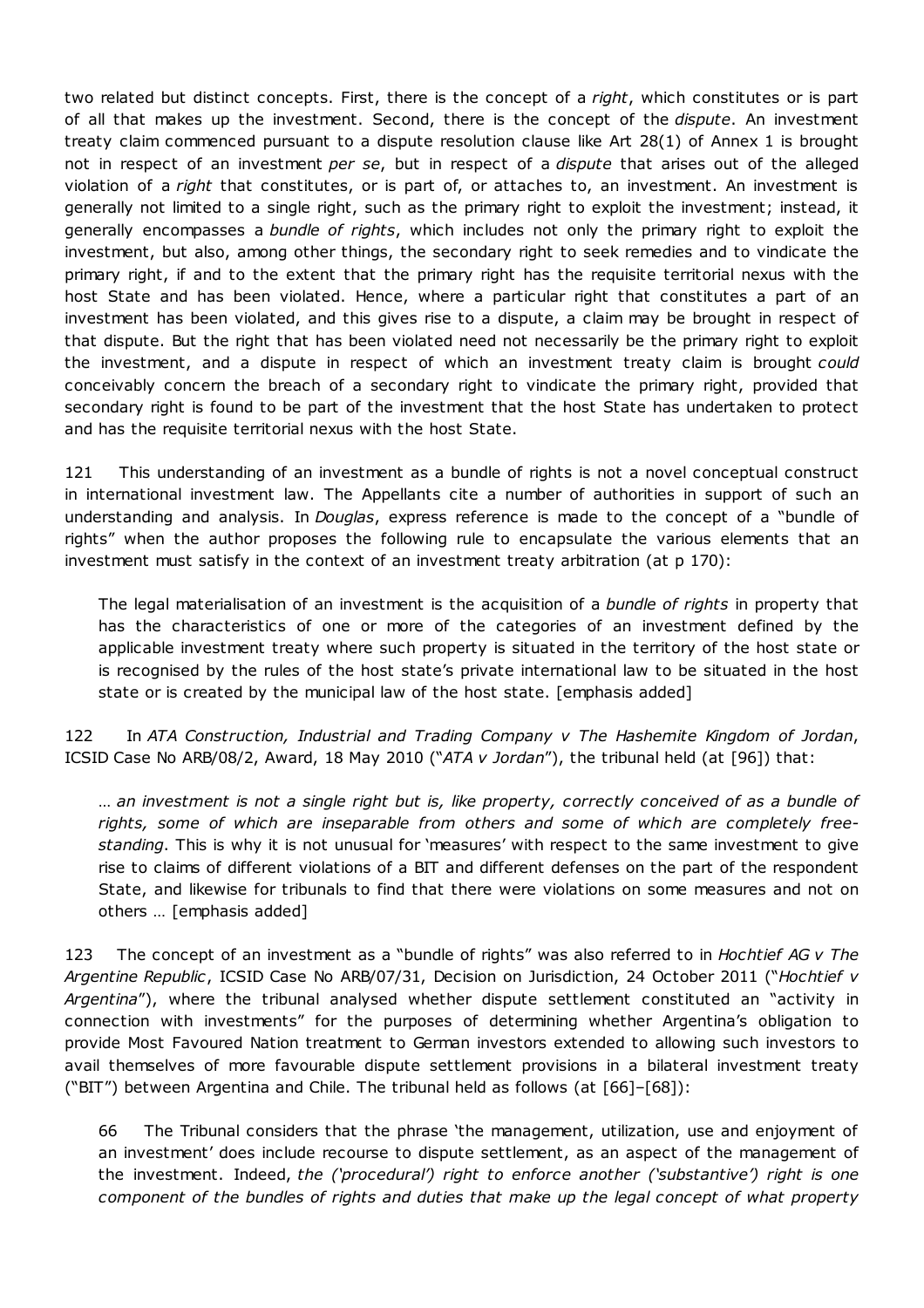67 This is clear if one considers the case of a claim to money or to performance having an economic value, both of which are stipulated by Article 1(c) of the Argentina-Germany BIT to be within the definition of an 'investment, or of intellectual property rights, addressed in Article 1(d). The argument that although a State could not cancel such claims or intellectual property rights without violating the BIT, it could cancel the right to pursue the claims or enforce the intellectual property rights through litigation or arbitration without violating the BIT is nonsensical. It is nonsensical because *the right to enforcement is an essential component of the property rights themselves, and not a wholly distinct right*.

68 This is a perfectly reasonable interpretation of the BIT. The BIT is an agreement both for the promotion and for the reciprocal protection of investments. It is an agreement between two States, which no doubt is intended to operate to the benefit of both States but which plainly confers benefits directly upon investors. The Tribunal considers that *the provisions of Article 10, which on any interpretation confer upon investors the possibility of recourse to arbitration in addition to the right to have recourse to national courts, are a form of protection that is enjoyed within the scope of 'the management, utilization, use and enjoyment of an investment'*. Unlike the inter-State dispute settlement provisions in Article 9, which safeguard the interests of the States parties in the event of a dispute regarding the interpretation or application of the BIT, *Article 10 is a benefit conferred on investors and designed to protect their interests and the* interests of a State Party in its capacity as a host State party to a dispute with an investor: it is *a protective right that sits alongside the guarantees against arbitrary and discriminatory measures, expropriation, and so on*.

### [emphasis added]

124 In our judgment, these authorities support the notion that an "investment" comprises a "bundle of rights", which in turn *may* in principle include the secondary (procedural) right to bring a claim in order to vindicate the primary (substantive) right to enjoy and exploit the commercial benefit of the investment.

125 Before us, the *amici curiae* too advanced the view that an investment comprises a bundle of rights, and that this would typically include the secondary right to take any available measures to remedy any interference with the primary right to exploit the investment. In this regard, they make the following helpful observations:

# 128. **Investments, like the Mining Leases, can be conceived as entailing a '** *bundle of rights* **' that includes secondary rights of enforcement in addition to the primary possessory rights that comprise the investor's property in the asset**. …

…

130. Issues of jurisdiction *ratione materiae* similar to those raised here have arisen in other cases where claimants have sought to bring claims under investment treaties in circumstances in which their original investment has been terminated, revoked or has otherwise come to an end. In such cases, tribunals have found that **a later claim should be understood as part of the '** *bundle of rights* **' held by the underlying investment and, for jurisdictional purposes, should be considered as a continuation of the underlying investment**.

*is*.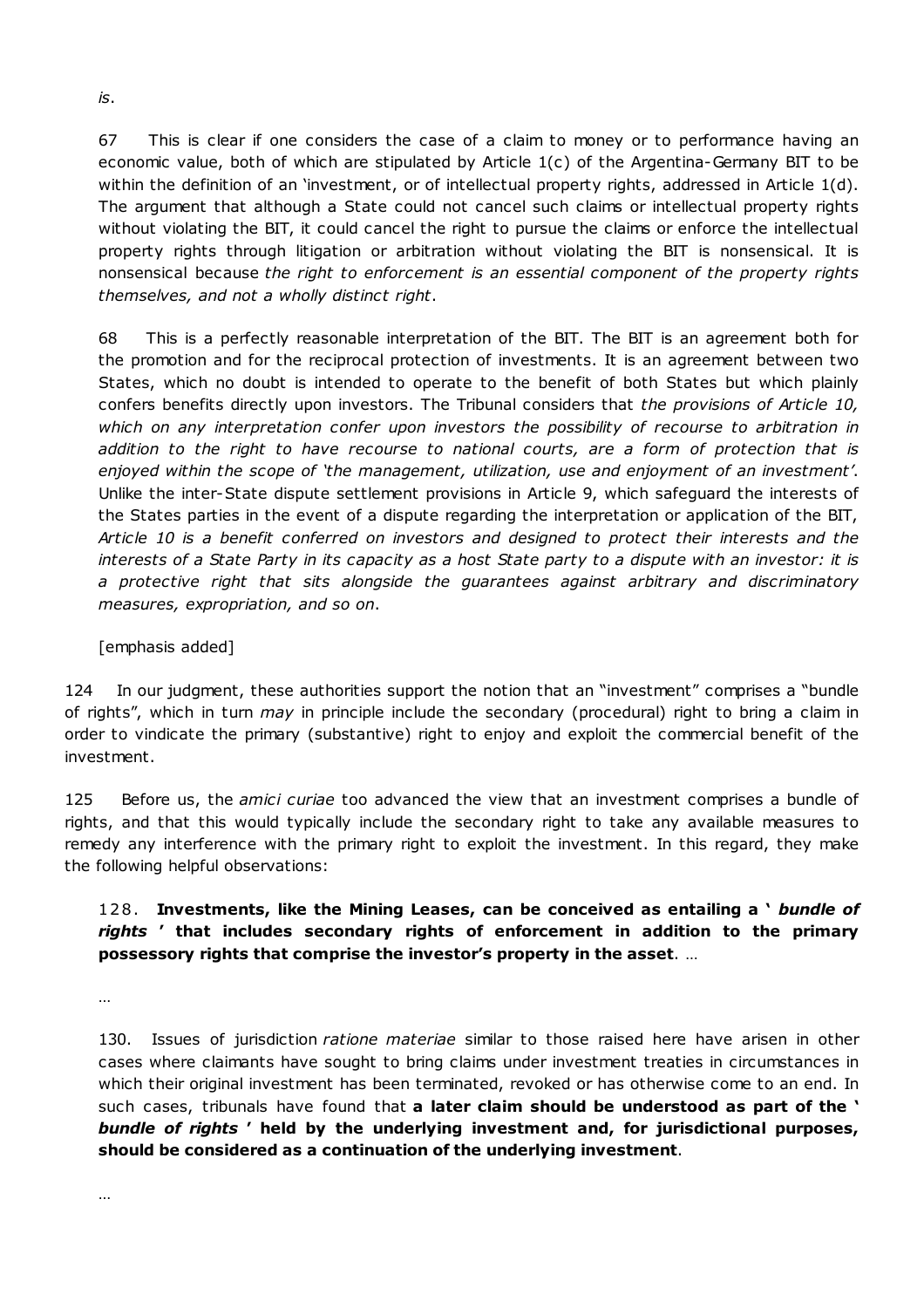133. It warrants noting that unless the treaty restricts the tribunal's jurisdiction to only a limited number of obligations, as is the case with some treaties, **the protection afforded to the subsisting rights in an investment under an investment treaty will be the full range of obligations, breach of which can be submitted to arbitration**. …

134. The approach can be explained in practical terms. If the termination of property/ownership rights with respect to an investment were to terminate the investor's right to claim under a treaty, a host State could simply terminate investment rights and, with them, any future treaty claims. Instead, **for jurisdictional purposes, to the extent that a claim is brought in respect of an investment by the investor's acceptance of the State's offer to arbitrate contained in an investment treaty, the right to bring such claim vests and becomes part of the '** *bundle of rights* **' that survives even after the original investment has come to an end**.

[emphasis in original in italics; emphasis added in bold]

126 The Judge, however, rejected this analysis on the ground that the right to refer a dispute to the SADC Tribunal is *not sufficiently connected* with the Appellants' core investment (which were the Mining Leases) as to be considered part of the corresponding bundle of rights. This is how he put it (at [217]):

… The alleged secondary right … arose under the SADC Treaty (which entered into force in 1993) and the Tribunal Protocol (which entered into force in 2001), much later than the Mining Leases themselves (which were granted in 1988). The 'bundle of rights' analysis relied upon by the majority is therefore inappropriate: *the conferral of this 'secondary right' was not reciprocal with the defendants' contractual obligations under the Mining Leases, but arose much later.* At the point in time when the defendants acquired the Mining Leases, they did not have the advantage of any treaty protections. The right of recourse to the SADC Tribunal was not given to the defendants (or other investors) in response to, in exchange for or in recognition of their investment activities in the Kingdom. [emphasis in original]

127 We accept the general observation that reciprocity is one of the identifying features of an investment treaty. It is undoubtedly true, as the Judge explained, that investment treaties necessarily operate on the basis of a *quid pro quo* with potential third party investors, and that the protection granted under an investment treaty is operative only when an investor has satisfied its part of the *quid pro quo* by making an investment in the host State (see Judgment at [218], citing *Douglas* at paras 273 and 275).

128 However, we respectfully disagree with the Judge's reasoning that the right to refer a dispute to a dispute resolution forum must necessarily accrue to the Appellants *at precisely the same time* as the acquisition of the Mining Leases. In this regard, we prefer the analysis of the *amici curiae*, who submit that there is no general rule in international investment law that makes *temporal* reciprocity a condition for protection. According to the *amici curiae*, a right associated with an investment need not be in existence at the time the investment was originally made in order for that right to be protected under the investment treaty, given that the "protection afforded by investment treaties is not static, rather, it is dynamic". Indeed, the protection afforded by a treaty may even apply to investments that were made *before* the treaty was concluded: see, for instance, *Douglas* at paras 632, 636 and 637; and *McLachlan* at para 6.58.

129 This is further supported by various provisions that are found in Annex 1. Article 1(2) of Annex 1 defines an "investor" as "a person that has been admitted to make or *has made* an investment" [emphasis added], which suggests that an investor who has made an investment *prior to* the entry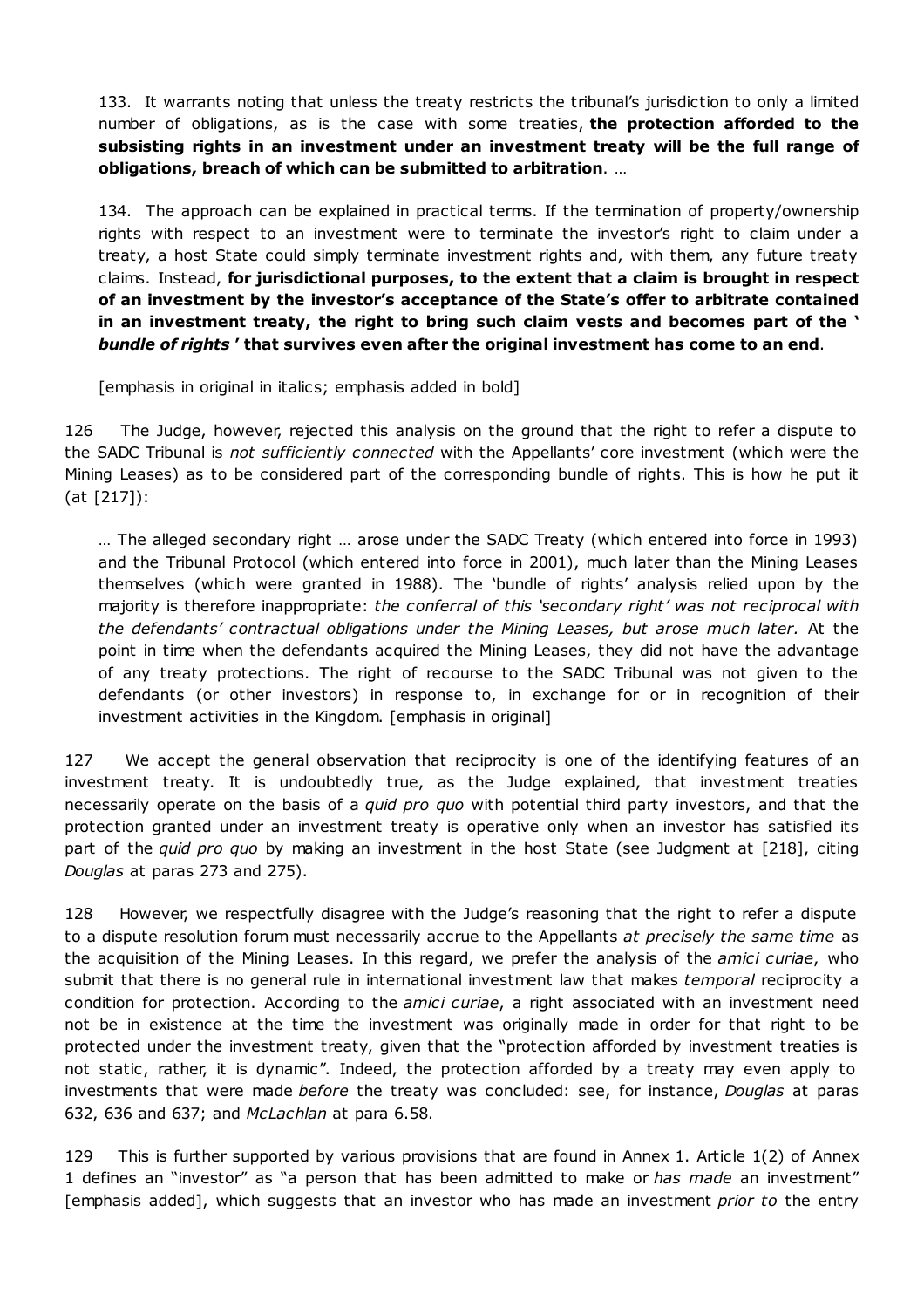into force of Annex 1 could nonetheless be an investor eligible for protection under Art 28(1) of Annex 1. Similarly, Art 28(4) of Annex 1 only imposes a temporal limit on the applicability of Art 28(1) in respect of *disputes* that arose prior to the entry into force of Annex 1, and says nothing about *investments* that were entered into prior to the entry into force of Annex 1. This suggests that investments need not be entered into at the same time as or only after Annex 1 has been entered into for Art 28(1) to be applicable.

130 Finally, Art 6(2) of Annex 1 guarantees that the FET standard of protection afforded to an investment under Art 6(1) of Annex 1 shall be no less favourable than the protections afforded to an investment made by an investor under an investment treaty entered into by the host State with another third State. Given that it is possible for the Kingdom to enter into a *subsequent* investment treaty with another third State and accord the investors of that third State more favourable substantive investment guarantees that might fall within the FET standard of protection under that treaty, the fact that Art 6(2) of Annex 1 would allow those investors who are already covered by Annex 1 to acquire greater standards of FET protection under the later treaty (at a time *after* Annex 1 had already been entered into) further supports the view that temporal reciprocity was not intended to be a condition of protection for investments under Annex 1.

131 While the Kingdom denies that the right to refer a dispute to the SADC Tribunal is a part of the bundle of rights that comprises the Mining Leases as an investment for the purpose of Art 28 of Annex 1, it does not challenge the contention that the "bundle of rights" analysis may accommodate various causes of action arising in an investment treaty claim; it also does not contend that the "bundle of rights" conception of a property right is objectionable in principle. We therefore adopt, in our analysis, the approach that the investment acquired by the Appellants, that is, the Mining Leases, can in principle comprise *a multitude of rights*.

132 For the foregoing reasons, we respectfully find that the Judge erred in assuming that the only dispute that may arise out of the Mining Leases is the Expropriation Dispute, which would be outside the PCA Tribunal's jurisdiction *ratione temporis*, and in rejecting the Mining Leases as the qualifying investment for this reason. In our judgment, the Mining Leases may be the qualifying investment subject to these coming within the definition of an investment in Art 1(2) of Annex 1. Having said that, whether the bundle of rights constituting the Mining Leases includes the right to refer a dispute to the SADC Tribunal, or for that matter, the SADC Claim itself, is another question altogether. It is to this question that we now turn.

(3) The right to refer the dispute to the SADC Tribunal and the SADC Claim

133 The Appellants contend that the right to refer a dispute to the SADC Tribunal (hereinafter, "the right to refer") as well as the SADC Claim can each qualify as protected investments under Art 28(1) of Annex 1 on either or both of the following two bases:

(a) First, they form part of the bundle of rights that constitutes the Mining Leases, and hence are an "integrated part of the Appellants' investment in the Mining Leases".

(b) Second, they constitute "stand-alone investments" in their own right that fulfil the definition of an "investment" in Art 1(2) of Annex 1, either as a "continuation or transformation" of the original investment in the Mining Leases, or on their own terms.

134 For conceptual clarity, and in the light of the distinction between an investment and a right which we articulated at [120] above, we find it more appropriate to proceed by examining: (a) whether the *right* to refer (rather than a pending *claim* like the SADC Claim) falls within the bundle of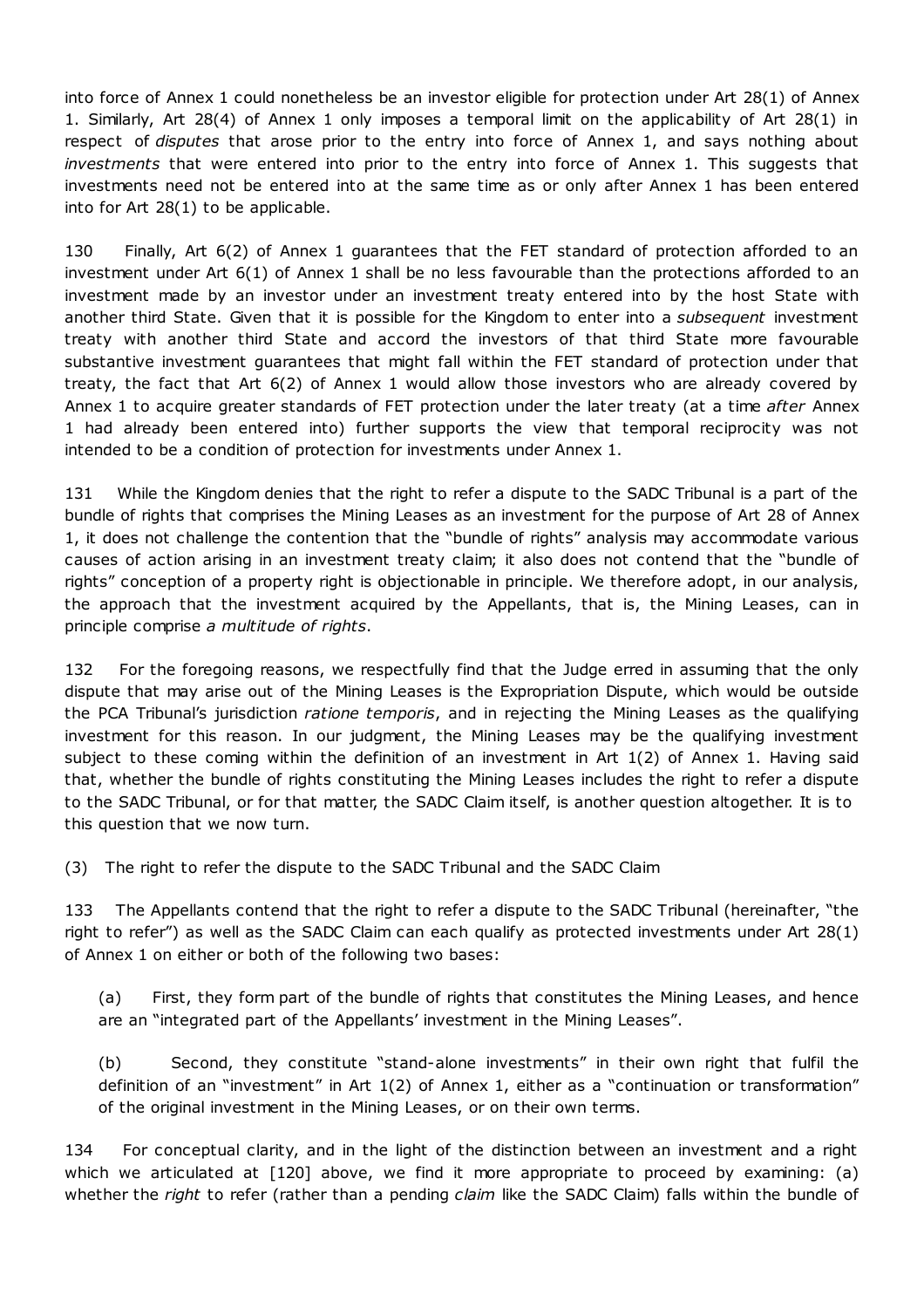*rights* constituting the Mining Leases; and (b) whether the original investment of the Mining Leases "continued or transformed" into the SADC Claim (rather than the general right to refer). In the result, nothing turns on the way we streamline the Appellants' arguments because we find, in any case, that neither the right to refer nor the SADC Claim can be an investment in itself or a right falling within the bundle of rights constituting the Mining Leases.

(A) Whether the right to refer falls within the bundle of rights constituting the Mining Leases

135 We turn to the first question of whether the right to refer falls within the bundle of rights constituting the Mining Leases. For the reasons that follow, we reject the Appellant's argument in this regard because we find that the putative right to refer the dispute to the SADC Tribunal did not have the requisite territorial nexus with the Kingdom, and in any event, did not even exist at the time the SADC Claim was brought.

### *(I) The territorial nexus requirement*

136 It is useful for us to revisit the significance of the territorial nexus requirement, which we have set out at [101]–[103] above and which we restate briefly here. An investment must be made or located within the territory of the host State in order to be eligible for protection under the relevant investment treaty. When an investment is made, an investor acquires property and other rights which exist under the domestic law of the host State. The scope of those rights are to be determined as a matter of the host State's domestic law. Where a host State undertakes obligations in international law to protect foreign investments, the extent of such protection depends on the rules of international law and the terms of the treaty. As we have explained at [99]–[109] above, a foreign investor cannot reasonably expect protection of an investment located outside the host State's borders given that the host State can only control acts that occur within its jurisdiction.

137 These principles apply also to particular *rights* that are said to fall within the bundle of rights comprising an investment. Such rights must likewise exist within the host State's territory and arise as a matter of the host State's *domestic law*, in order to be protected as part of the investment. It is generally not sufficient for a right to exist only extraterritorially or on the international law plane, unless that right is within the State's sole control or the State has expressly undertaken to guarantee that specific right. What again underlies these points is the simple reality that a State would not ordinarily undertake to protect any rights held by an investor from acts that are not within the State's control and jurisdiction. In our judgment, this is the crux of where the Appellants' case runs into difficulty.

138 In the present case, we have accepted that the Mining Leases comprise a bundle of rights which may, in principle, include the secondary right to bring a claim to vindicate a breach of the primary right to exploit the investment. But the Appellants assert that the only relevant right here is the right to refer its dispute to the SADC Tribunal. Even supposing that this right did in fact validly exist (a premise which we do not accept for reasons we will later explain), they could not have been part of the Mining Leases' bundle of rights recognised under the Kingdom's domestic law, nor would they have fallen within the Kingdom's enforcement jurisdiction.

139 On the Appellants' own case, the right to refer arises out of the provisions in the SADC Treaty and the Tribunal Protocol. These multilateral treaty instruments were entered into by the SADC Member States to create the SADC Tribunal, a unique international entity capable of hearing and adjudicating upon claims for relief against SADC Member States. It is clear from the source of the Appellants' right to refer that it is a right which exists only on the international law plane and its assurance was not a matter within the control of the Kingdom as it was entirely dependent on the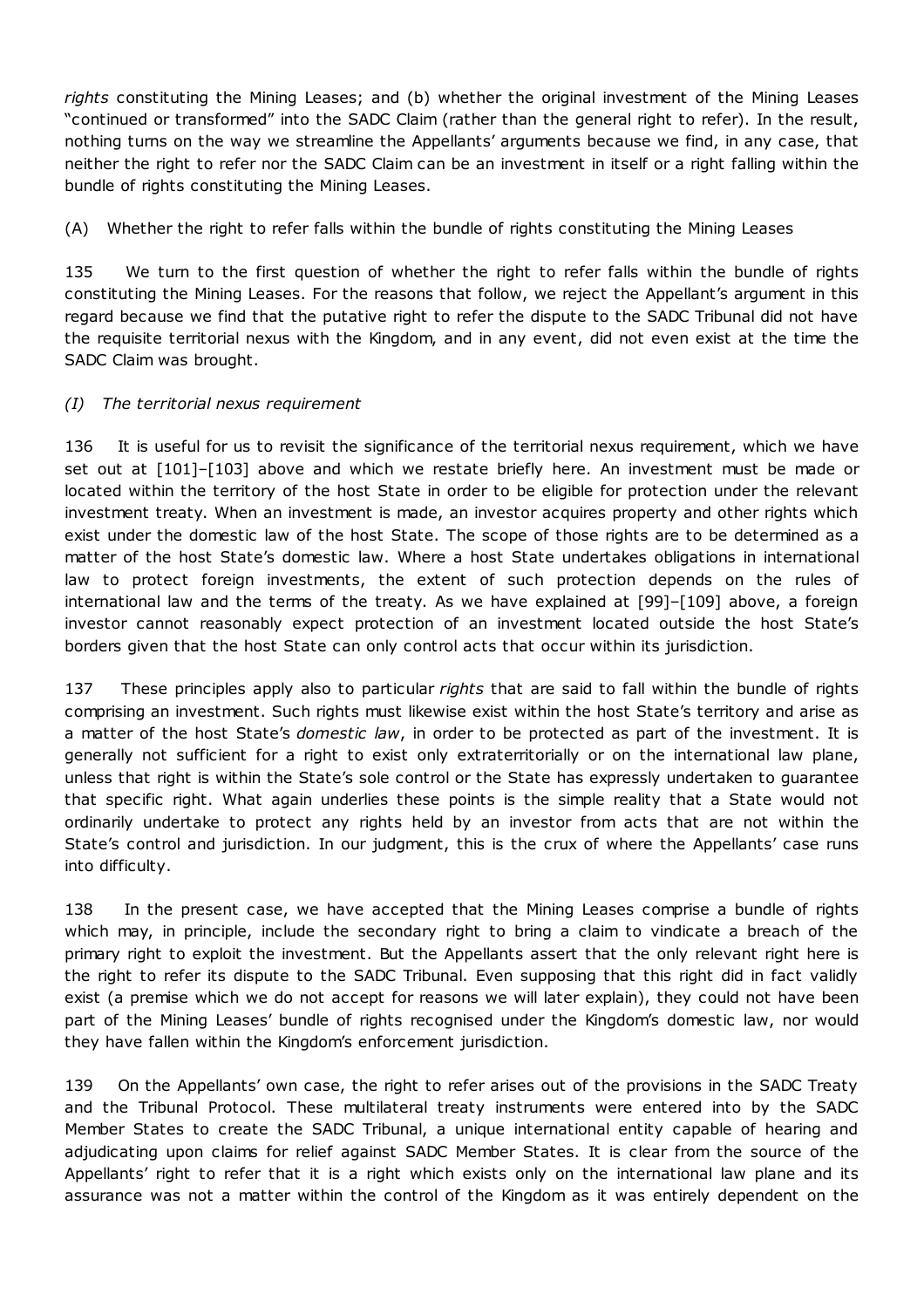existence and maintenance of a mechanism established under international law by the consent of the SADC Member States.

140 In this regard, the Appellants contend that the Kingdom was in fact in a position to guarantee their right to refer by preventing the shuttering of the SADC Tribunal, because Art 19 of the SADC Treaty provides that "[e]xcept as otherwise provided in this Treaty, decisions of the institutions of the SADC shall be taken by consensus". On this basis, they argue that the Kingdom could, on its own, have vetoed or prevented the decisions that resulted in the shuttering of the SADC Tribunal, and hence it would have been within the Kingdom's enforcement jurisdiction to guarantee their right to refer. However, there are in fact provisions in the SADC Treaty that *provide otherwise*.

141 As the Kingdom submits, Arts 35 and 36 of the SADC Treaty evince the true position as to what the Kingdom could have done in respect of the shuttering of the SADC Tribunal. Those provisions read as follows:

### ARTICLE 35

### **DISSOLUTION**

1. The Summit may decide by a resolution supported by three-quarters of all members to dissolve SADC or any of its institutions, and determine the terms and conditions of dealing with its liabilities and disposal of its assets.

2. A proposal for the dissolution of SADC may be made to the Council by any Member State, for preliminary consideration, provided, however, that such a proposal shall not be submitted for the decision of the Summit until all Member States have been duly notified of it and a period of twelve months has elapsed after the submission to the Council.

# **CHAPTER FOURTEEN**

### **AMENDMENT OF THE TREATY**

### ARTICLE 36

1. An amendment of this Treaty shall be adopted by a decision of three-quarters of all the Members of the Summit.

2. A proposal for the amendment of this Treaty may be made to the Executive Secretary by any Member State for preliminary consideration by the Council, provided, however, that the proposed amendment shall not be submitted to the Council for preliminary consideration until all Member States have been duly notified of it, and a period of three months has elapsed after such notification.

142 It is evident from Art 35 that the SADC itself as well as any institution constituted under the SADC Treaty (including the SADC Tribunal) could have been dissolved at any time, as long as threequarters of all the heads of State at the SADC Summit or three-quarters of all the Member States were to adopt a resolution implementing such a decision. Article 36 also makes clear that the same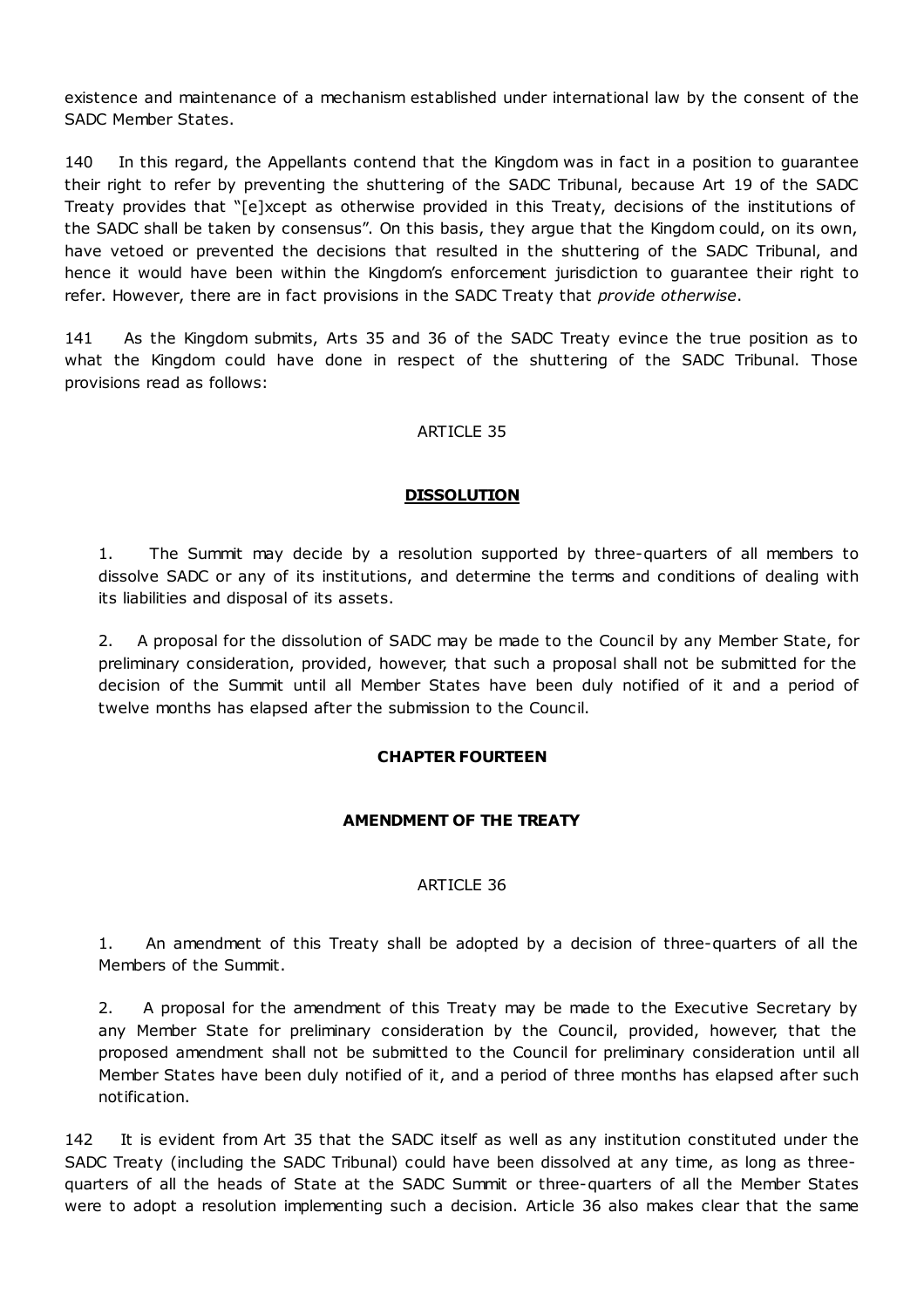three-quarters majority could have amended the SADC Treaty to achieve a similar outcome. It would therefore have been impossible for the Kingdom, acting alone, to have vetoed or prevented any such resolution which the rest of the SADC Member States had all agreed to pass. Accordingly, as a matter of the interpretation of the SADC Treaty, it seems to us that the right to refer is simply not a right that was capable of being guaranteed by the Kingdom acting unilaterally. In our judgment, the right to refer thus falls outside the Kingdom's enforcement jurisdiction, and does not have the requisite territorial nexus with the Kingdom so as to implicate its investment protection obligations under the relevant treaties.

143 There is nothing novel in the foregoing analysis. An investor can only reasonably expect protection in respect of matters falling within a State's enforcement jurisdiction, and a State cannot as a matter of international law be compelled to guarantee a right that lies outside of its enforcement jurisdiction (see [102] above). Once the SADC Tribunal ceased to be operative by a decision of the SADC Member States which the Kingdom was not in a position to prevent, there was no mechanism at international law by which any claim to enforce the Mining Leases could be adjudicated, and for the reasons set out at [84]–[91] above, there was no unilateral declaration or undertaking by the Kingdom to bind itself to some other avenue of enforcement.

144 We elaborate on the lack of a territorial nexus by drawing a distinction between the present case on the one hand, and either a simple arbitration clause in a BIT or a right to refer such claims pursuant to the ICSID Convention on the other. Although an investor's right to commence proceedings against a host State under an arbitration clause in a BIT is a right that arises pursuant to an international law instrument to which the State is party, it is nonetheless a right that lies within the enforcement jurisdiction of the host State and can be guaranteed by that State acting unilaterally. In such a situation, there seems to be no reason for holding that the right to arbitrate under the BIT would fail the territorial nexus requirement. This may not be the case, however, where the means of recourse depends on the consent of others. A comparison between the constitutive instruments of the SADC Tribunal and a multilateral treaty establishing a dispute resolution mechanism like the ICSID Convention reveals the difficulty in the Appellants' case: suppose that the International Centre for Settlement of Investment Disputes ("the ICSID") were disbanded following the termination or amendment of its constitutive instrument, that is, the ICSID Convention, would a host State be taken to be bound to uphold and secure an investor's right to have his claim heard by an ICSID tribunal?

145 To answer this question, regard must be had to the provisions of the ICSID Convention. Unlike Art 36(2) of the SADC Treaty, which only requires a three-quarters majority to pass an amendment to the treaty (see [142] above), Art 66(1) of the ICSID Convention provides that amendments may only enter into force once they are ratified by *all* contracting States. The ICSID Convention does not contain a provision on termination, which means that under the default rule in Art 54 of the VCLT, the consent of all contracting States would be required to terminate the ICSID Convention. Hence, it would lie within a host State's control to prevent any attempt to either terminate the ICSID Convention or to introduce amendments to the ICSID Convention that would disband the ICSID dispute resolution mechanism. Further, the ICSID Convention contains a saving clause at Art 66(2), which states that any amendments to the ICSID Convention "shall [not] affect the rights and obligations under this Convention of any Contracting State … or of any national of such State arising out of consent to the jurisdiction of the Centre given before the date of entry into force of the amendment". The upshot of this saving clause is that once an investor has accepted the host State's standing offer to arbitrate an investment dispute pursuant to the ICSID dispute resolution mechanism, the investor would have an enforceable right for that investment dispute to be arbitrated in accordance with the ICSID Convention. That is a right that seems to us not to be contingent upon the continuing existence of the ICSID dispute resolution mechanism. The constitutive instruments of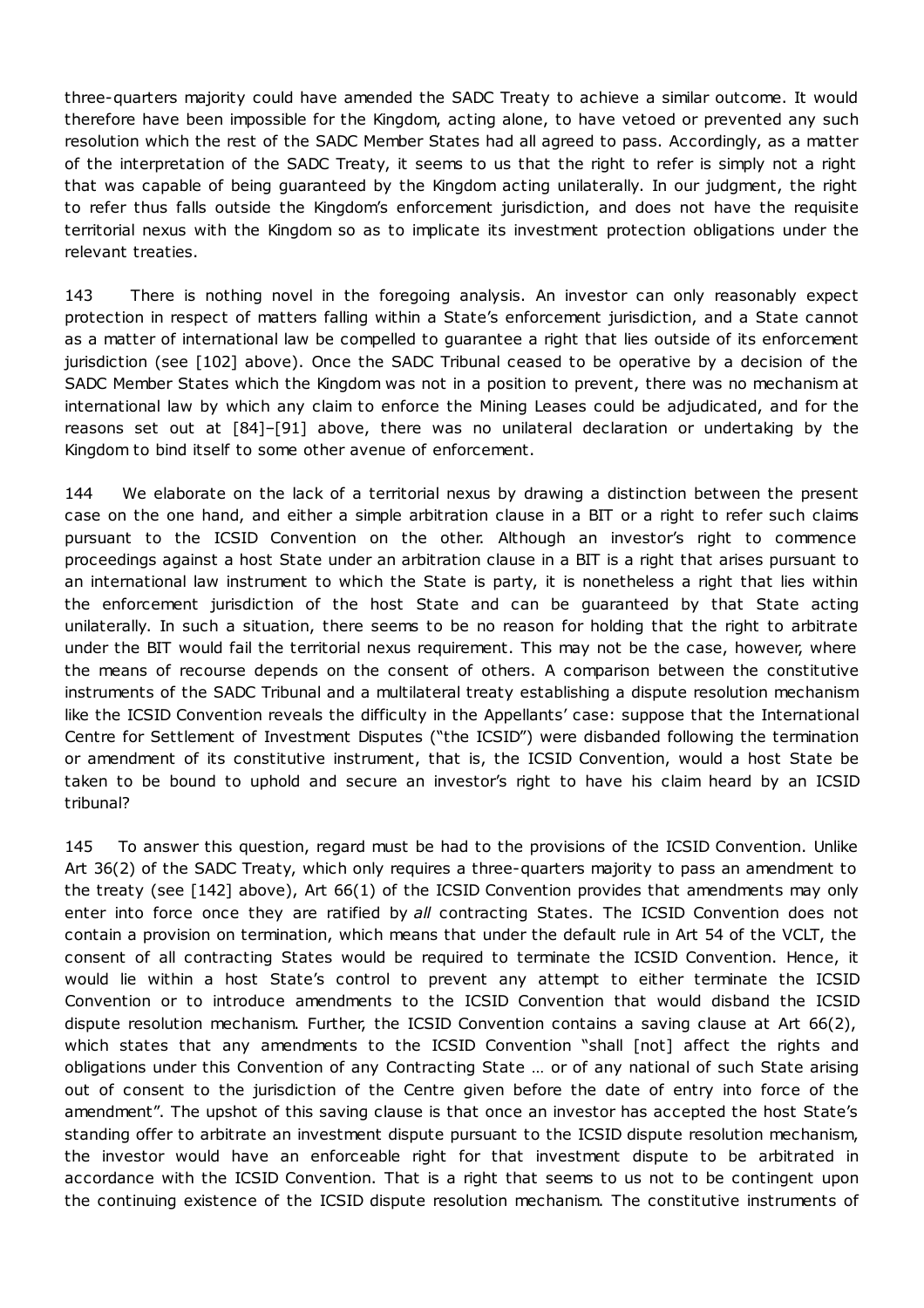the SADC Tribunal are distinguishable in that they create a regime where the host State is not able to singlehandedly prevent the shuttering of the SADC Tribunal if the requisite majority has already been obtained, such that any right to submit a dispute to arbitration is ultimately dependent on the continuing consent of the SADC Member States to the maintain the existence of the SADC Tribunal mechanism under international law. Furthermore, because of the absence of a saving clause, the right of an investor to pursue a claim before a SADC tribunal or some functional equivalent would not survive the termination of the constitutive treaty instruments. The right to refer therefore fails the territorial nexus requirement because it is a right that exists only in international law, and which lay outside the Kingdom's enforcement jurisdiction and its control, and which it could not therefore secure or guarantee.

### *(II) The existence of the right to refer*

146 In any event, we doubt whether the Appellants even had a right to refer to begin with. The Kingdom asserts that the SADC Treaty and the Tribunal Protocol are *not* investment protection instruments, and confer upon the Appellants no enforceable right of access to the SADC Tribunal and no corresponding obligation on the part of the SADC Member States to protect or defend the existence of the SADC Tribunal. This submission, taken to its logical conclusion, would suggest that the right of investors to refer a dispute to the SADC Tribunal did not even exist at the time the SADC Claim was brought. In our judgment, the SADC Treaty and the Tribunal Protocol are indeed *not* investment protection instruments, and there was indeed no substantive right to refer. Hence, such a right, which did not in fact exist, could not constitute part of the relevant bundle of rights for the purposes of Art 28(1) of Annex 1.

147 To explain this, we set out the background to the SADC and the relevant treaty instruments. The SADC was established as a regional organisation with the objectives of advancing economic development and integration, strengthening the social and cultural ties, and eradicating poverty and communicable diseases in the Southern African region. The objectives of the SADC are set out in full at Art 5(1) of the SADC Treaty, which provides as follows:

### ARTICLE 5

### **OBJECTIVES**

1. The objectives of the SADC shall be to:

(a) promote sustainable and equitable economic growth and socio-economic development that will ensure poverty alleviation with the ultimate objective of its eradication, enhance the standard and quality of life of the people of Southern Africa and support the socially disadvantaged through regional integration;

(b) promote common political values, systems and other shared values which are transmitted through institutions which are democratic, legitimate and effective;

(c) consolidate, defend and maintain democracy, peace, security and stability;

(d) promote self-sustaining development on the basis of collective self-reliance, and the interdependence of [SADC] Member States;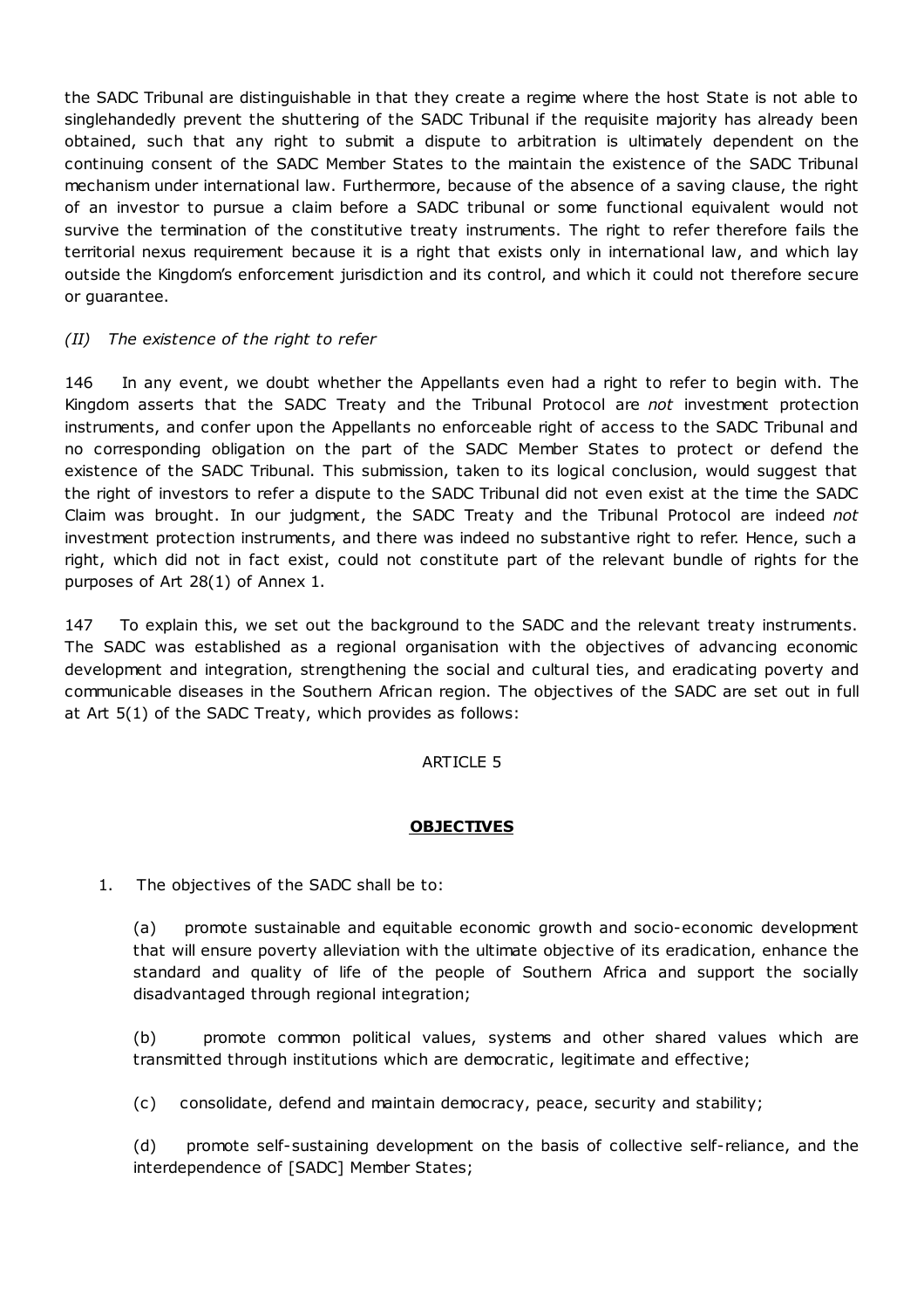(e) achieve complementarity between national and regional strategies and programmes;

(f) promote and maximise productive employment and utilisation of resources of the Region;

(g) achieve sustainable utilisation of natural resources and effective protection of the environment;

(h) strengthen and consolidate the long standing historical, social and cultural affinities and links among the people of the Region;

- (i) combat HIV/AIDS or other deadly and communicable diseases;
- (j) ensure that poverty eradication is addressed in all SADC activities and programmes; and
- (k) mainstream gender in the process of community building.

148 The constitutive instrument of the SADC is the SADC Treaty, which was signed on 17 August 1992 and entered into force on 30 September 1993. In pursuit of these objectives, Art 9 of the SADC Treaty establishes a number of institutions including the SADC Summit, the SADC Council of Ministers and the SADC Tribunal.

149 Article 16(1) of the SADC Treaty provides for the establishment of the SADC Tribunal "to ensure adherence to and the proper interpretation of the provision of [the SADC] Treaty and subsidiary instruments and to adjudicate upon such disputes as may be referred to it". Article 32 in turn contains a dispute settlement clause that provides as follows:

### **CHAPTER TWELVE**

### **SETTLEMENT OF DISPUTES**

### ARTICLE 32

Any dispute arising from the interpretation or application of [the SADC] Treaty, the interpretation, application or validity of Protocols or other subsidiary instruments made under [the SADC] Treaty, which cannot be settled amicably, shall be referred to the [SADC] Tribunal.

150 On 7 August 2000, the SADC Member States entered into the Tribunal Protocol, which came into force on 14 August 2001. As envisaged under Art 16(2) of the SADC Treaty, the Tribunal Protocol governs matters relating to the SADC Tribunal such as its composition, powers, functions and procedures. Articles 14 and 15 of the Tribunal Protocol set out the basis and scope of the SADC Tribunal's jurisdiction respectively as follows:

### ARTICLE 14

### **BASIS OF JURISDICTION**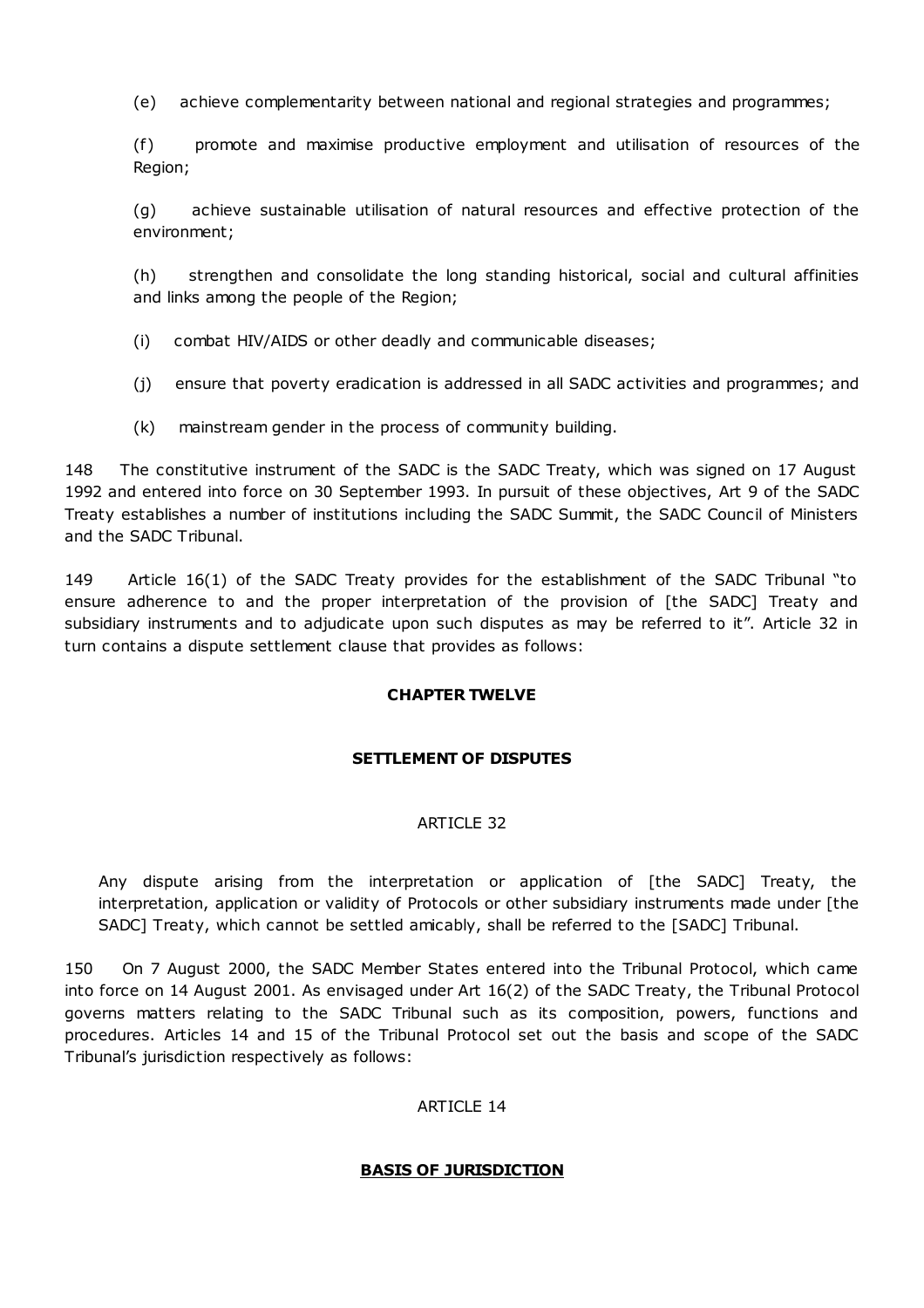The Tribunal shall have jurisdiction over all disputes and all applications referred to it in accordance with the [SADC] Treaty and this Protocol which relate to:

(a) the interpretation and application of the [SADC] Treaty;

(b) the interpretation, application or validity of the Protocols, all subsidiary instruments adopted within the framework of the [SADC], and acts of the institutions of the [SADC];

( c ) *all matters specifically provided for in any other agreements that States may conclude among themselves or within the community and which confer jurisdiction on the [SADC] Tribunal*.

# ARTICLE 15

# **SCOPE OF JURISDICTION**

1. The [SADC] Tribunal shall have jurisdiction over disputes between States, and between natural or legal persons and States.

2. No natural or legal person shall bring an action against a State unless he or she has exhausted all available remedies or is unable to proceed under the domestic jurisdiction.

3. Where a dispute is referred to the [SADC] Tribunal by any party the consent of other parties to the dispute shall not be required.

[emphasis added]

151 The Kingdom submits that none of these provisions in the SADC Treaty or the Tribunal Protocol confer upon investors any independent and enforceable right to refer *an investment dispute* to the SADC Tribunal. To this end, the Kingdom first claims that the SADC Treaty is primarily concerned with the establishment of the SADC and its key organs and institutions, and that while Art 32 of the SADC Treaty is a dispute resolution clause, it is only intended to provide for a mechanism for the resolution of *inter-State* disputes amongst the SADC Member States.

152 We agree. In our judgment, the SADC Treaty is not intended to accord any specific or enforceable rights to investors. We are satisfied, from the ordinary meaning of Art 32 of the SADC Treaty and its surrounding provisions, that Art 32 is only intended to provide for a dispute resolution mechanism between SADC Member States in respect of inter-State disputes. In particular, the sole provision in the SADC Treaty that makes any reference whatsoever to "investment" is Art 21(3)(c). The relevant parts of Art 21 state as follows:

# **CHAPTER SEVEN**

# **CO-OPERATION**

ARTICLE 21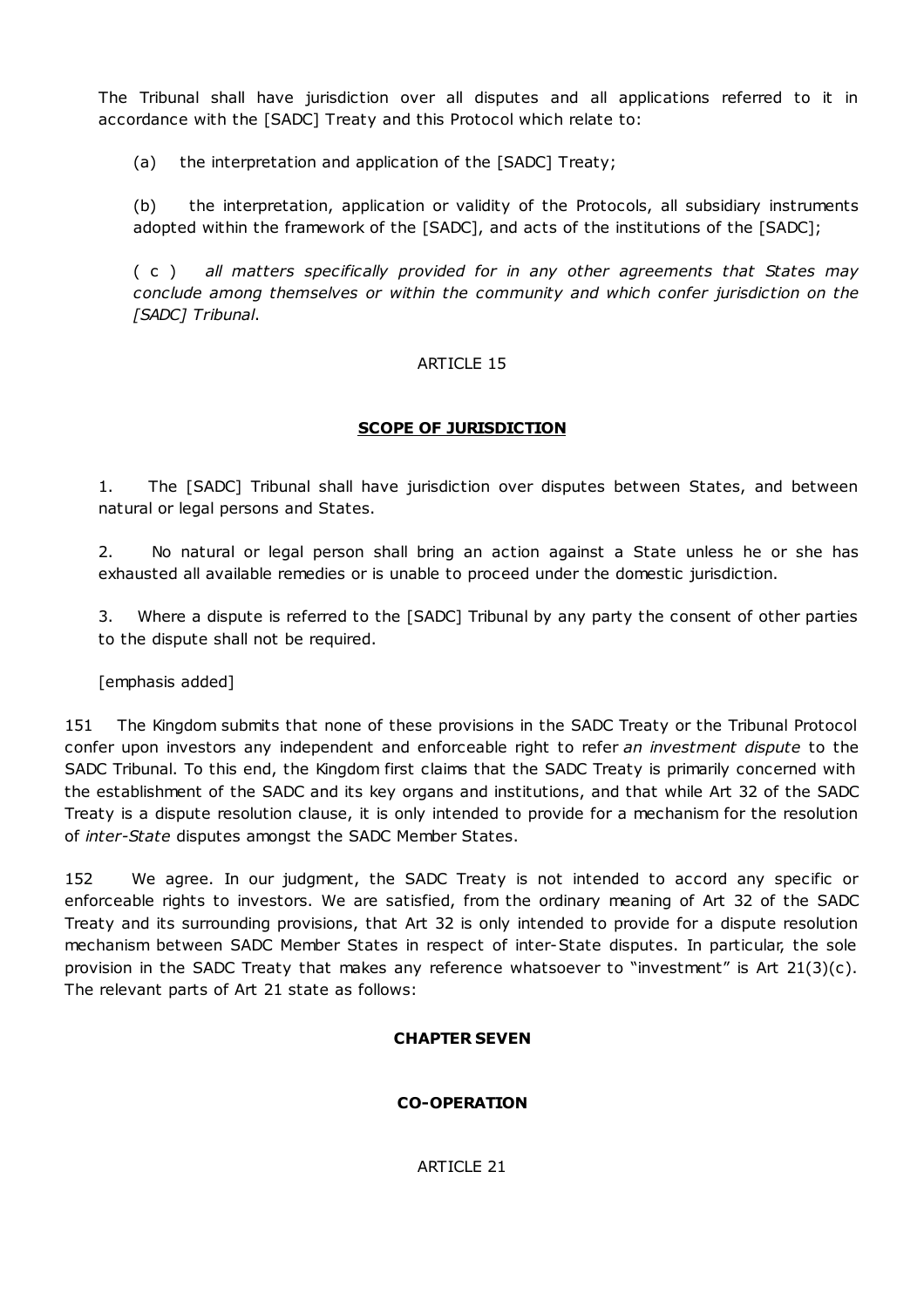### **AREAS OF CO-OPERATION**

1. Member States shall cooperate in all areas necessary to foster regional development and integration on the basis of balance, equity and mutual benefit.

2. Member States shall, through appropriate institutions of SADC, coordinate, rationalise and harmonise their overall macro-economic policies and strategies, programmes and projects in the areas of co-operation.

3. In accordance with the provisions of [the SADC] Treaty, Member States agree to cooperate in the areas of:

…

(c) trade, industry, finance, *investment* and mining;

…

[emphasis added]

Evidently, Art 21 only refers to "investment" as one of the many areas of cooperation in respect of which the SADC Member States have undertaken, pursuant to the SADC Treaty, to "coordinate, rationalise and harmonise their overall macro-economic policies and strategies, programmes and projects". That is clearly insufficient as a contextual basis upon which to construe Art 32 as conferring upon investors in the SADC Member States the right to bring an investment protection claim under the SADC Treaty.

153 Next, the Kingdom argues that Arts 14 and 15 of the Tribunal Protocol do not constitute an independent basis of jurisdiction for the SADC Tribunal to assume jurisdiction over a dispute given that they are functionally equivalent to Arts 36(1) and 34(1) of the Statute of the International Court of Justice (26 June 1945) TS 993 (entered into force 24 October 1945) ("the ICJ Statute") respectively, neither of which establishes an independent basis of consent for the submission of any independent dispute to the International Court of Justice ("the ICJ").

154 We also agree with the Kingdom on this point. In our judgment, Arts 14 and 15 of the Tribunal Protocol are not jurisdiction-conferring provisions that establish any basis of consent by the SADC Member States to the submission of particular investment disputes by private investors to the SADC Tribunal; indeed, a contrary conclusion would constitute a radical expansion of the jurisdiction of the SADC Tribunal which is unsupported by the text and surrounding context of the Tribunal Protocol.

155 First, in relation to Art 14, we accept the functional parallels drawn by the Kingdom with Art 36(1) of the ICJ Statute, which provides as follows:

The jurisdiction of the Court comprises all cases which the parties refer to it and all matters specifically provided for in the Charter of the United Nations or in treaties and conventions in force.

Article 36(1) of the ICJ Statute is, in our view, a provision that is merely declaratory of the competence of the ICJ in general terms, such that it remains necessary for a State which is party to a dispute to *separately* accept the jurisdiction of the ICJ, whether by means of a declaration to this effect (as provided for in Art 36(2)), or by referring a dispute to the court (as provided for in the first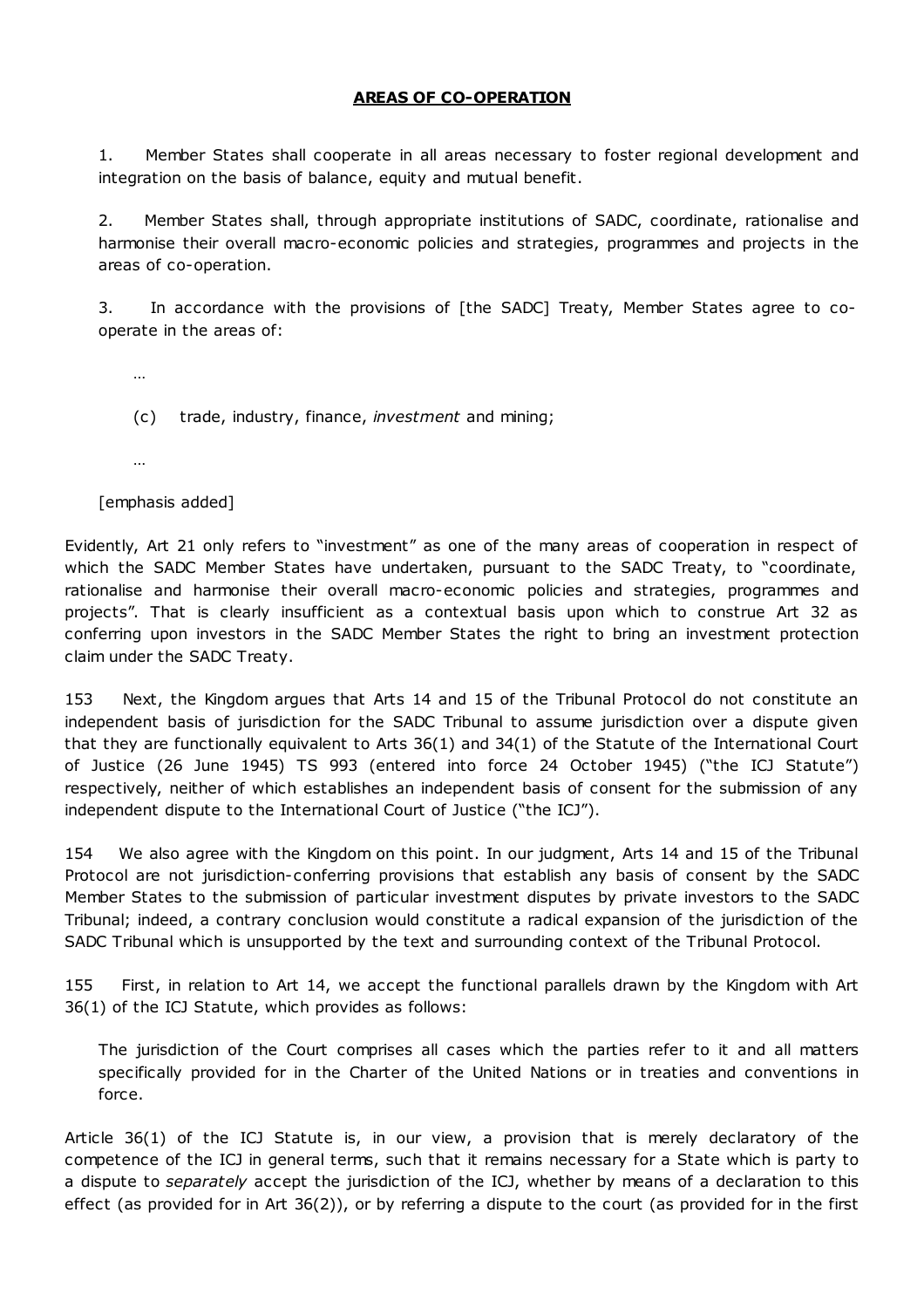part of Art 36(1)) through special agreement concluded with the other party (or parties) to the dispute, or by identifying and bringing itself within a specific dispute settlement clause contained in a particular treaty that encapsulates the consent of the State and so confers jurisdiction on the ICJ (as provided for in the second part of Art 36(1)). Similarly, in order for Art 14 of the Tribunal Protocol to confer upon any investor a right to refer a dispute to the SADC Tribunal, it is necessary for the investor to identify and bring itself within either the dispute settlement clause provided for under any applicable protocol or subsidiary instrument adopted within the framework of the SADC (as required under Art 14(b)), or a separate agreement that a SADC Member State has entered into and which expressly confers jurisdiction upon the SADC Tribunal to hear disputes submitted by investors (as required under and contemplated in Art 14(c)).

156 Second, as regards Art 15, we also accept the functional parallels drawn by the Kingdom with Art 34(1) of the ICJ Statute, which defines in general terms the competence *ratione personae* of the ICJ, and simply provides that "[o]nly states may be parties in cases before the Court". Indeed, just as Art 34(1) of the ICJ Statute does not establish an independent basis for a State wishing to submit a dispute to the ICJ to do so, Art 15 of the Tribunal Protocol too does not constitute an independent basis of jurisdiction. Specifically, while Art 15(3) obviates the need for any further specific submission to the jurisdiction of the SADC Tribunal where a dispute is referred to it, this does not affect the requirement that there must in the first place be a relevant protocol, subsidiary instrument or inter-State agreement as envisioned under Arts 14(b) and 14(c) of the Tribunal Protocol that serves to confer jurisdiction upon the SADC Tribunal to hear and determine the dispute submitted by an investor against a SADC Member State.

157 Further, the entry into force of the Investment Protocol in 2010 does not lead us to a different conclusion. In this regard, it might be contended that the Investment Protocol confers upon the SADC Tribunal the jurisdiction to hear cases involving investment disputes between an investor and a State Party. The Investment Protocol does provide for the submission of investment disputes between an investor and a State Party to international arbitration pursuant to Art 28(1) of Annex 1 to the Investment Protocol, which provides for "[d]isputes between an *investor* and a State Party concerning an obligation of the latter in relation to an admitted investment of the former" [emphasis added] to be submitted to international arbitration. Article 28(2)(a) also provides for such disputes to be submitted to *the SADC Tribunal*. Hence, it might be argued that upon the Investment Protocol's entry into force, Arts 28(1) and 28(2)(a) of Annex 1 to the Investment Protocol, read together with Art 14(c) of the Tribunal Protocol, operated to vest in the SADC Tribunal the requisite jurisdiction to hear the SADC Claim.

158 However, in our judgment, the entry into force of the Investment Protocol did *not* confer upon the SADC Tribunal the jurisdiction to hear and determine the SADC Claim. Specifically, it did not confer upon the Appellants the right to refer the Expropriation Dispute to the SADC Tribunal. This is because the Expropriation Dispute had arisen long before the Investment Protocol entered into force. Since Art 28(4) of Annex 1 expressly excludes the application of Art 28 to any "dispute, which arose before entry into force of this Annex", the SADC Claim would have fallen outside the SADC Tribunal's jurisdiction *ratione temporis*. For these reasons, we do not think that the Appellants had any right to refer the dispute in question, namely the Expropriation Dispute, to the SADC Tribunal at the time they brought the SADC Claim, and hence the asserted right to refer, which was non-existent, could not have formed part of the bundle of rights constituting the Mining Leases.

159 That said, we do acknowledge that the SADC Tribunal had in fact assumed jurisdiction in certain claims brought by investors against the Republic of Zimbabwe. For example, in its 2008 decision in *Campbell v Zimbabwe* (see [26] above), the SADC Tribunal took jurisdiction pursuant to Art 15 of the Tribunal Protocol even though there did not appear to have been any other agreement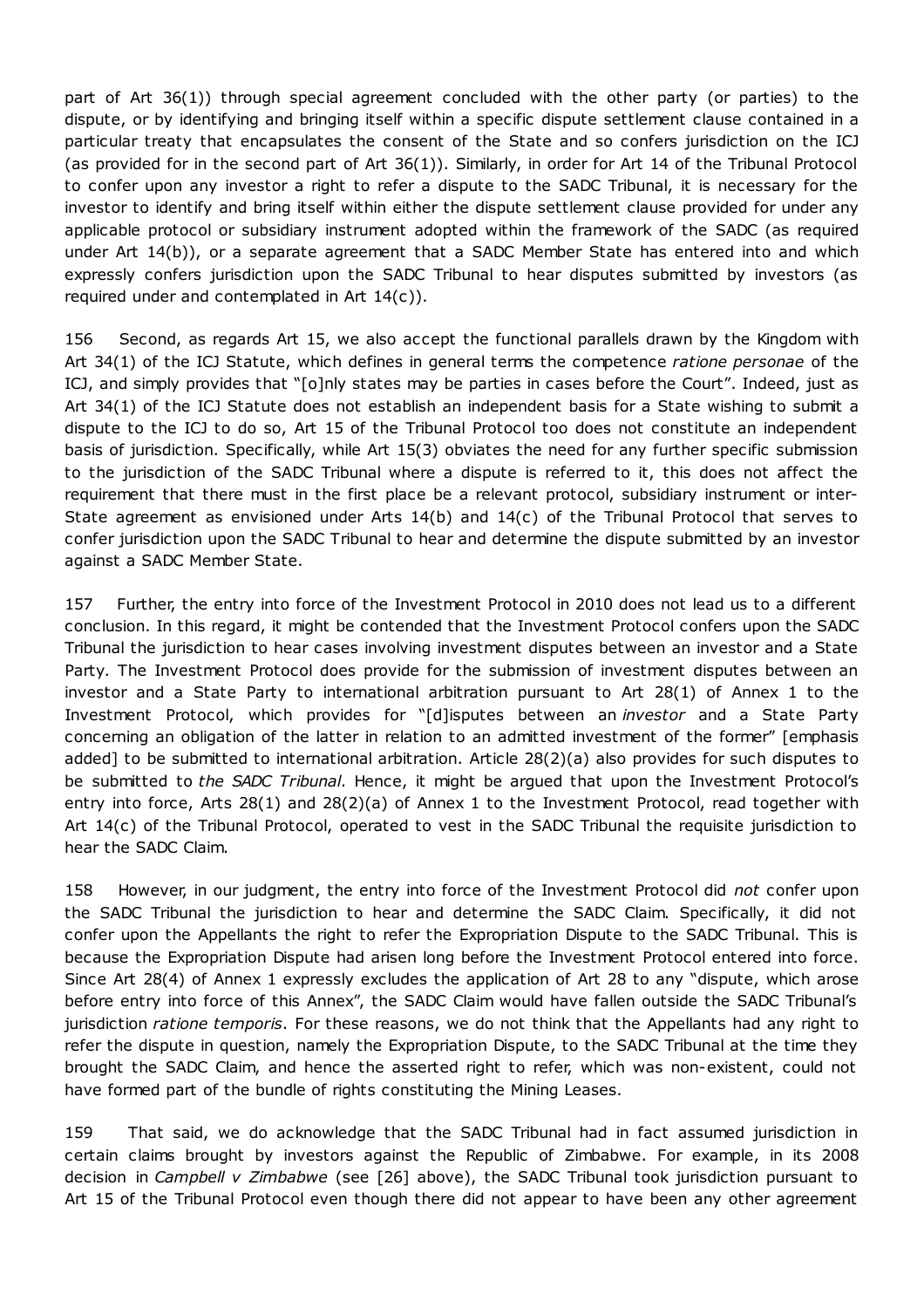entered into between Zimbabwe and the home States of the claimant investors that would confer jurisdiction upon the SADC Tribunal to hear those disputes (as required under Art 14(c)). The SADC Tribunal in that case appeared to have assumed that Arts 14 and 15 of the Tribunal Protocol on their own gave investors the right to submit a claim for their determination, without engaging in any substantial analysis to validate this assumption. This does not sit well with our finding that Arts 14 and 15 of the Tribunal Protocol do not, without more, give investors the right to refer a dispute to the SADC Tribunal. With respect, we doubt the correctness of those aspects of *Campbell v Zimbabwe*. Significantly, we note that this appears to be what led the SADC Summit to suspend the operation of the SADC Tribunal and to introduce changes to the Tribunal Protocol confining the SADC Tribunal's jurisdiction to inter-State disputes: see [26] above.

160 We do note that the SADC Tribunal too had assumed jurisdiction over the SADC Claim pursuant to Art 15 of the Tribunal Protocol (see [25] above). There was no suggestion that the SADC Claim had been brought pursuant to a separate agreement entered into between the Kingdom and South Africa which purports to expressly confer jurisdiction upon the SADC Tribunal to hear disputes submitted by investors including the likes of the Appellants (as required under Art 14(c) of the Tribunal Protocol). This would therefore suggest, on the basis of our analysis, that the SADC Tribunal did *not* in fact properly assume jurisdiction over the SADC Claim. When questioned on this point during the hearing, counsel for the Appellants submitted that the Kingdom did *not* in fact take any jurisdictional objections on these specific grounds before the SADC Tribunal when the SADC Claim was afoot, while counsel for the Kingdom was unable to confirm or deny whether these specific jurisdictional objections had been taken before the SADC Tribunal. We say no more about whether the SADC Tribunal indeed lacked the jurisdiction to hear and determine the SADC Claim, given that the focus of our inquiry is simply whether the right to refer formed part of the bundle of rights constituting the Mining Leases. As to this, we have found that such a right, even assuming its existence, would not have formed part of the relevant bundle of rights for want of the necessary territorial nexus. Aside from this, we also do not think it even existed at the relevant time and, for this reason, also could not have formed part of the relevant bundle of rights constituting the Mining Leases.

161 For completeness, we also reject the Appellants' alternative characterisation of the right to refer as an investment in itself (see [133] above) for the same reasons, namely that the asserted right to refer fails to satisfy the territorial nexus requirement and, in any event, did not exist when the SADC Claim was brought.

(B) Whether the SADC Claim constitutes a stand-alone investment

162 Finally, the Appellants argue that the part-heard SADC Claim constitutes a stand-alone investment, either as a "continuation or transformation" of the Mining Leases or on its own terms. As we have explained earlier (at [98]–[109] above), there are two requirements that an asset must satisfy in order to qualify as a protected investment under Art 28(1) of Annex 1. The first is that the asset must fall within the definition of "investment" under Art 1(2), which requires the asset to involve the "purchase, acquisition or establishment of productive and portfolio investment assets". This could, for the purposes of this appeal, include either "claims to money or to any performance under contract having a financial value, and loans" or "rights conferred by law or under contract, including licences to search for, cultivate, extract or exploit natural resources" (paras (c) and (e) of the definition of "investment" in Art 1(2), respectively). The second is that the asset must bear a sufficient territorial link with the host State. We consider each of these requirements in turn.

*(I) The Art 1(2) definition of "Investment"*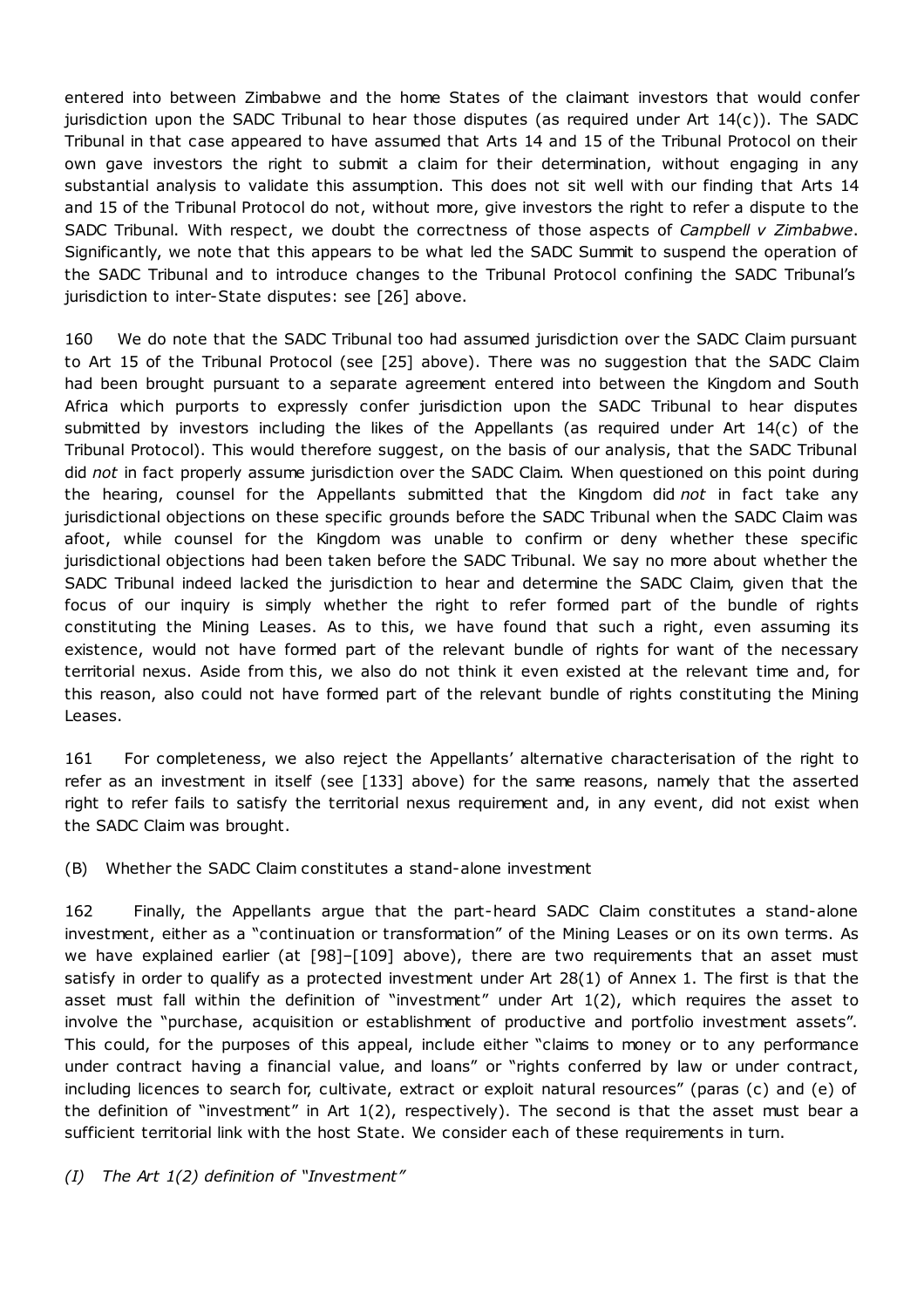163 In our judgment, a part-heard arbitration claim such as the SADC Claim could, in principle, be considered a stand-alone investment in its own right. First, we find that the SADC Claim satisfies the Art 1(2) definition of "investment" as it is an asset that has some economic value, and therefore comfortably falls within the ambit of the requirement that it be a "purchase, acquisition or establishment of productive and portfolio investment assets". Further, the SADC Claim would specifically be a legal claim for a monetary remedy, which thus falls within para (c) of the definition of "investment" in Art 1(2), which contemplates investment assets that are "claims to money or to any performance under contract having a financial value".

164 Second, the SADC Claim might in principle also be considered a *continuation or transformation of the original investment*, which are the Mining Leases: see the investment treaty decisions in *Mondev v USA*, *Chevron Corporation (USA) and Texaco Petroleum Corporation (USA) v The Republic of Ecuador*, PCA Case No 34877, Interim Award, 1 December 2008 ("*Chevron v Ecuador*") and *White Industries Australia Limited v The Republic of India*, Final Award, 30 November 2011 ("*White Industries v India*").

165 In *Mondev v USA*, Lafayette Place Associates ("LPA"), which was a partnership owned by a Canadian company known as Mondev International Ltd ("Mondev"), had entered into a commercial real estate development contract in 1978 with the City of Boston and the Boston Redevelopment Authority (collectively, "the Boston city authorities"). The Boston city authorities failed to meet their obligations under the contract, and the investment project failed. In 1992, LPA brought a claim seeking damages against the Boston city authorities before the courts in Massachusetts in respect of the failed investment project. The Massachusetts courts ruled against LPA. Mondev then brought a claim in arbitration against the US under the North American Free Trade Agreement (17 December 1992) 32 ILM 289 (entered into force 1 January 1994) ("the NAFTA"), seeking damages for loss and damage caused to LPA as a result of the acts of the Boston city authorities and the decision of the Massachusetts courts. The US objected to Mondev's arbitration claim, contending that the NAFTA tribunal lacked jurisdiction *ratione temporis* on the ground that there was no subsisting "investment" because the investment project had been terminated prior to the NAFTA's entry into force, and all that Mondev had were the claims for damages before the Massachusetts courts.

166 The tribunal rejected these contentions, holding that "once an investment exists, it remains protected by the NAFTA even after the enterprise in question may have failed" (at [80]). It explained that "a person remains an investor for the purposes of [the NAFTA] even if the whole investment has been definitively expropriated, so that all that remains is a claim for compensation" (at [80]). The tribunal considered that "[t]he shareholders even in an unsuccessful enterprise retain interests in the enterprise arising from their commitment of capital and other resources, and the intent of the NAFTA is evidently to provide protection of investments throughout their life-span" (at [81]). The tribunal thus found that "there were subsisting interests relating to Mondev's investment in the project as at 1 January 1994" (at [82]), and hence Mondev had standing to bring its arbitration claim under the NAFTA (at [83]).

167 In *Chevron v Ecuador*, the Ecuadorian Government granted oil exploration and production rights in Ecuador's Amazon region to Texaco Petroleum Company ("TexPet") through a series of concession agreements in the 1960s and 1970s. Between December 1991 and December 1993, TexPet filed seven claims in breach of contract against the Ecuadorian Government in the Ecuadorian courts, claiming damages for Ecuador's breach of its obligations under the concession agreements. However, the Ecuadorian courts did not rule on any of the cases for well over a decade. In May 2006, TexPet and its parent company, Chevron Corporation (collectively, "the Claimants"), commenced an arbitration in the PCA against Ecuador, alleging a denial of justice and a breach of Ecuador's obligations under the Treaty Between the United States of America and the Republic of Ecuador concerning the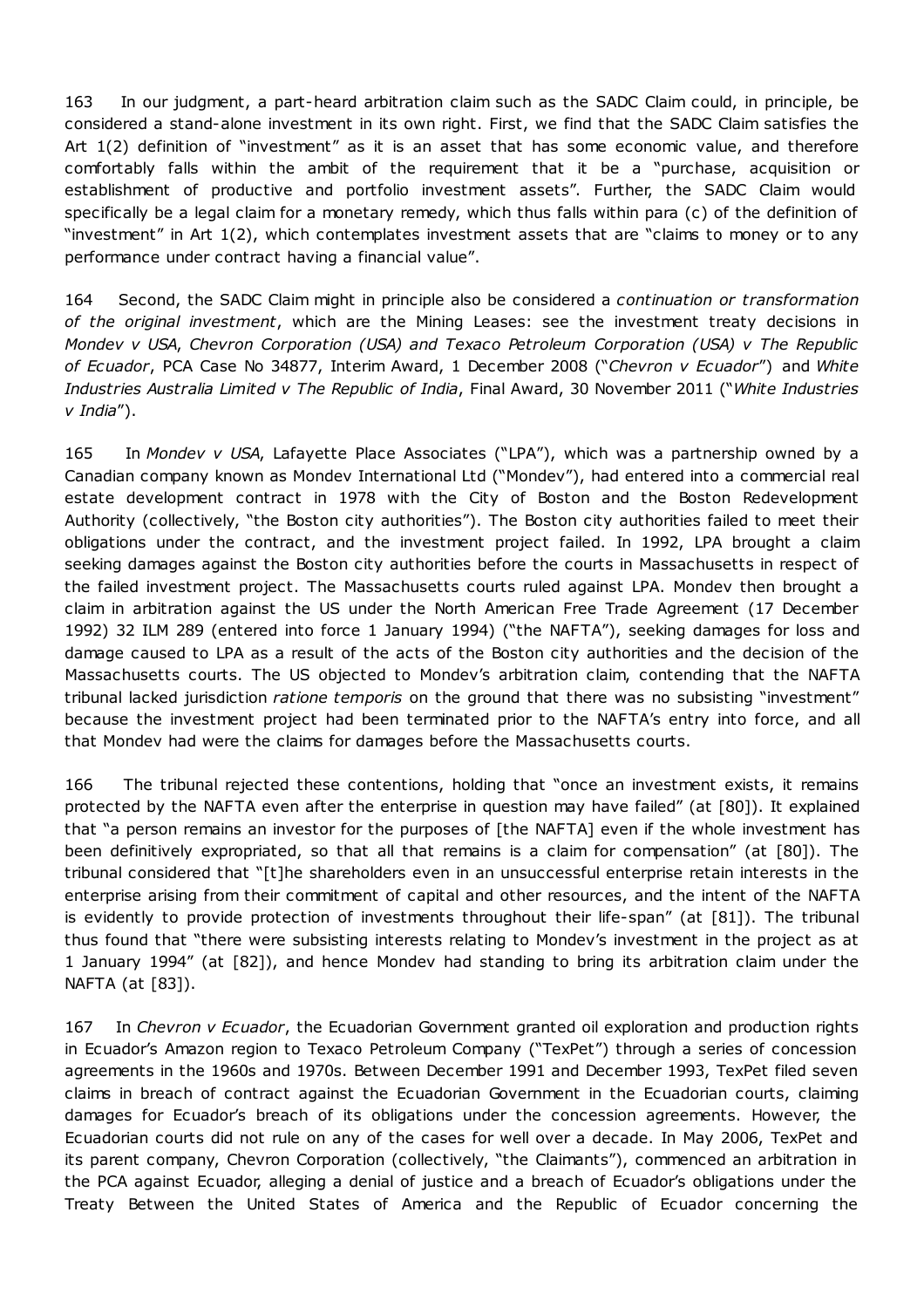Encouragement and Reciprocal Protection of Investment (27 August 1993) (entered into force 11 May 1997) ("the US–Ecuador BIT"). Whereas the concession agreements had been terminated prior to the entry into force of the US–Ecuador BIT, the Ecuadorian lawsuits were still ongoing in the courts when the BIT came into force. Ecuador argued that TexPet's lawsuits in the Ecuadorian courts could not, on their own, be considered an "investment" under the BIT.

168 The tribunal rejected this argument, finding that "the Claimants had what would be considered to be an investment in Ecuador in their oil exploration and extraction activities ranging from the 1960s to the early 1990s", and that the Ecuadorian lawsuits "concern the liquidation and settlement of claims relating to the investment and, therefore, form part of the investment" (at [180]). The tribunal further elaborated (at [183] and [184]) as follows:

183 … [O]nce an investment is established, the BIT intends to close any possible gaps in the protection of that investment as it proceeds in time and potentially changes form. Once an investment is established, it continues to exist and be protected until its ultimate 'disposal' has been completed – that is, until it has been wound up.

184 The Claimants' investments were largely liquidated when they transferred their ownership in the concession to PetroEcuador and upon the conclusion of various Settlement Agreements with Ecuador. Yet, those investments were and are not yet fully wound up because of ongoing claims for money arising directly out of their oil extraction and production activities under their contracts with Ecuador and its state-owned oil company. … *The Claimants continue to hold subsisting interests in their original investment, but in a different form. Thus, the Claimants' investments have not ceased to exist: their lawsuits continued their original investment through the entry into force of the BIT and to the date of commencement of this arbitration*.

[emphasis added]

In so finding, the tribunal cited with affirmation (at [185] and [186]) the analysis of the tribunal in *Mondev v USA*.

169 Finally, in *White Industries v India*, Coal India, an Indian state-owned company, entered into a contract in 1989 with White Industries Australia Limited ("White"), an Australian company, for White to supply equipment to Coal India in the development of a coal mine in India. Disputes subsequently arose as to whether White was entitled to certain bonus payments, and whether Coal India was entitled to certain penalty payments under the contract. In 1999, White brought an arbitration claim pursuant to the arbitration clause in the contract providing for arbitration under the International Chamber of Commerce ("ICC") Arbitration Rules. The ICC tribunal rendered an award in favour of White. In 2002, Coal India applied to the Indian courts to set aside the ICC award. White in turn applied to the Indian courts to enforce the ICC award. After close to eight years, as at 2010, White's application for enforcement was still pending before the Indian courts, and remained unheard and undecided. White then brought an investment treaty claim against the Republic of India, alleging breaches of various provisions under the Agreement Between the Government of Australia and the Government of the Republic of India on the Promotion and Protection of Investments (26 February 1999) 2116 UNTS 145 (entered into force 4 May 2000) ("the Australia–India BIT") due to the failure of the Indian courts to hear and determine White's application for enforcement. An issue that arose was whether White's rights under the ICC award could constitute an "investment" for the purposes of the Australia–India BIT.

170 The tribunal held that White's rights under the ICC award "constitute part of White's original investment (i.e., being a [crystallisation] of its rights under the Contract) and, as such, are subject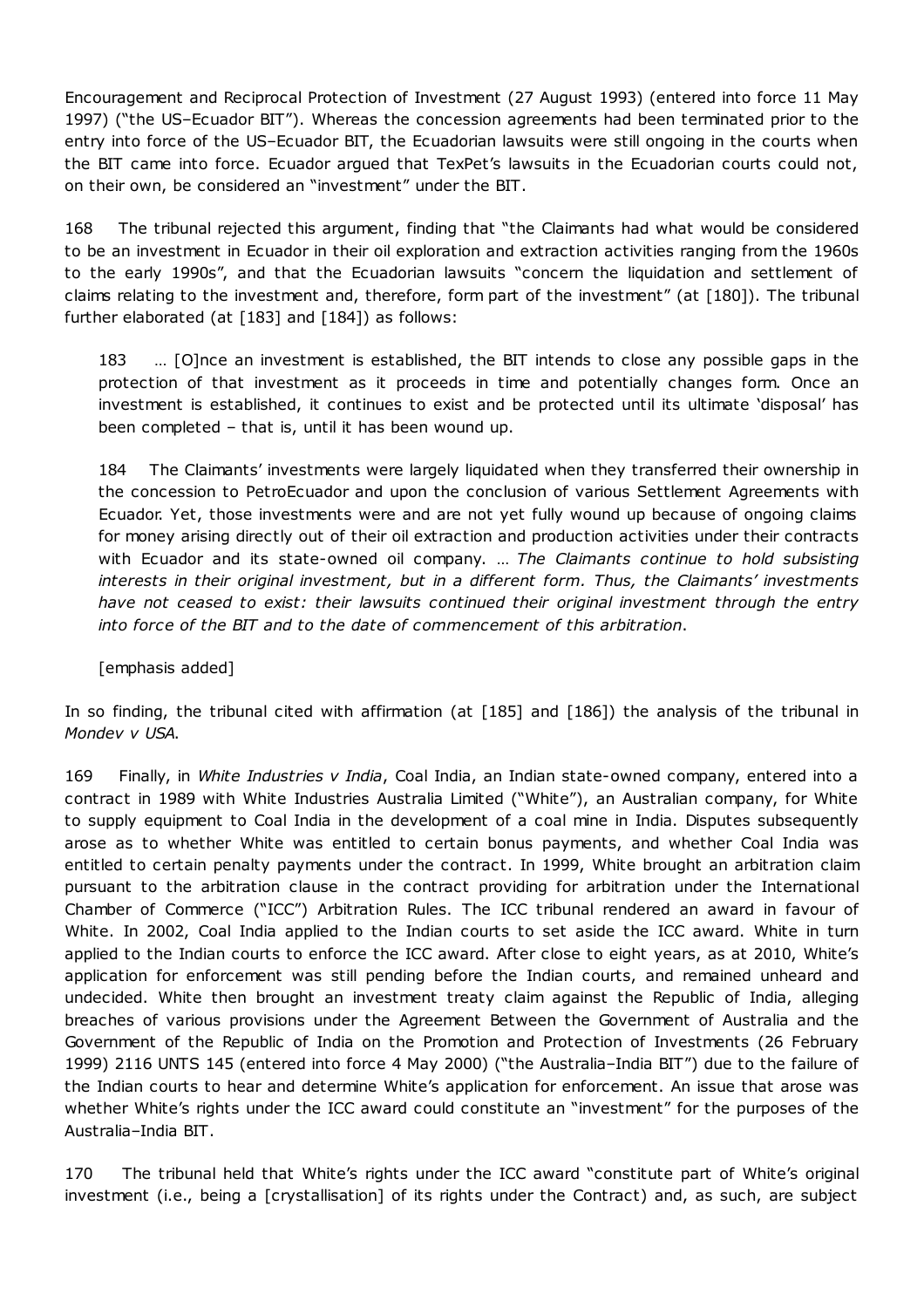to such protection as is afforded to investments by the BIT" (at [7.6.10]). In arriving at this finding, the tribunal endorsed (at [7.6.4]) the reasoning adopted in the decision of *Saipem SpA v The People's Republic of Bangaldesh*, ICSID Case No ARB/05/07, Decision on Jurisdiction and Recommendation on Provisional Measures, 21 March 2007, where it was held that "the rights embodied in the ICC Award were not created by the Award, but arise out of the [c]ontract. The ICC Award crystallized the parties' rights and obligations under the original contract" (at [127]). The tribunal in *White Industries v India* also observed that the tribunals in, amongst others, *Mondev v USA* and *Chevron v Ecuador*, had similarly "characterised arbitral awards as 'continuing' an investment under a contract" (at [7.6.5]). Finally, the tribunal concluded that there was a "developing jurisprudence … to the effect that awards made by tribunals arising out of disputes concerning 'investments' made by 'investors' under BITs represent a continuation or transformation of the original investment" (at [7.6.8]).

171 From the foregoing discussion, it is clear that the tribunals in *Mondev v USA*, *Chevron v Ecuador* and *White Industries v India* all considered that either ongoing lawsuits in the relevant courts (in the case of *Mondev v USA* and *Chevron v Ecuador*) or arbitral awards (in the case of *White Industries v India*) which had been brought or obtained pursuant to the alleged violation of rights in respect of the original investment constituted investments that had continued, or been transformed from, the original investments made by the claimants. On this basis, the SADC Claim might therefore similarly be construed as an investment that had continued or been transformed from the original investment, namely the Mining Leases, such that it could qualify as a stand-alone investment for the purposes of Art 28(1) of Annex 1.

172 On this basis, we accept that the SADC Claim may, *in principle*, qualify as a stand-alone investment under Art 28(1) of Annex 1 as it is an investment that had continued or was transformed from the Mining Leases. That said, this is nonetheless subject to the territorial nexus requirement, to which we now turn.

# *(II) The territorial nexus requirement*

173 In the preceding analysis, we have found that the right to refer did not and cannot fall within the bundle of rights constituting the Mining Leases nor qualify as a stand-alone investment because it fails to meet the territorial nexus requirement (see [136]–[145] above). In our judgment, the same can also be said of the SADC Claim. The SADC Claim is a chose in action which was to be heard before the SADC Tribunal, an international tribunal constituted by the SADC Treaty and the Tribunal Protocol. The source of the SADC Claim lies in international law, and the scope of the rights contained therein is also to be determined under international law. Therefore, even if the SADC Tribunal had jurisdiction to hear the SADC Claim, the SADC Claim would only exist as a matter of international rather than domestic law. Further, for the same reasons as those which apply to the general right to refer, the SADC Claim also falls outside the Kingdom's enforcement jurisdiction and cannot be a protected investment under the relevant treaties.

174 The Appellants contend that the SADC Claim is a stand-alone investment in the sense that this was what the Appellants' original investment, namely the Mining Leases, had transformed into. But the putative transformation here is distinguishable from that found in the other cases we have referred to, where the claimants' original investments were found to have been replaced by the crystallisation of a right that fell within the investment's bundle of rights. This is illustrated by the decisions of the tribunals in *Mondev v USA* and *Chevron v Ecuador*, where the tribunals recognised the claimants' pending actions in the respective host States' *domestic courts* were eligible for protection as investments that had continued or been transformed from the claimants' original investments (see [164]–[168] above). These domestic legal claims fell squarely within the host States' domestic laws and enforcement jurisdictions, and the host States were competent to protect them. The decision in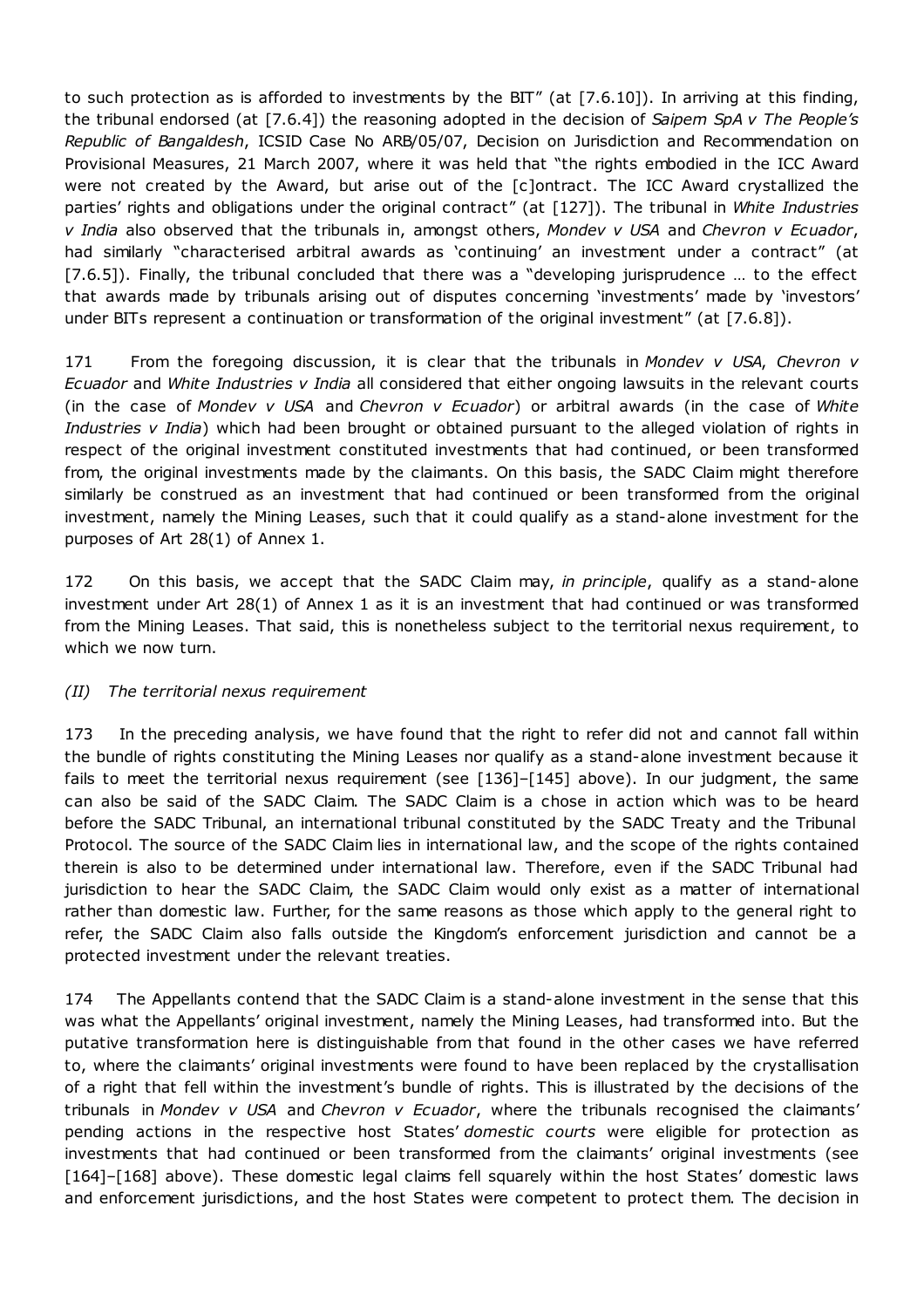*White Industries v India* is also consistent with this. There, although an international arbitration claim had been brought in the form of the ICC arbitration proceedings, those proceedings eventually culminated in a final award against India, the host State. Hence, the investor, White, had acquired the right to enforce that award against India as a matter of Indian domestic law, or at least a right which the Indian courts were obliged to guarantee and give effect to by hearing the enforcement proceedings expeditiously.

175 On the other hand, as we have explained, the SADC Claim is an international law claim which could not be said to have been the pursuit of one or more of the bundle of *domestic* law rights that constituted the Mining Leases. The present case is therefore different from *Mondev v USA*, *Chevron v Ecuador* and *White Industries v India* in that the Appellants' original investment did not continue or transform into a right that fell within that original investment's bundle of rights. Instead, the SADC Claim entailed the pursuit of a right that was distinct from the original bundle of rights constituting the Mining Leases. To that extent, in determining whether it is correct to view the SADC Claim as a stand-alone investment, it is necessary to subject the asserted right to the same analytical process we have applied in respect of the general right to refer: first, whether this is a right that exists only as a matter of international law; and second, whether it lies beyond the Kingdom's enforcement jurisdiction. For the reasons we have already found, we are satisfied that it fails this threshold because the asserted right to pursue the SADC Claim depends entirely on the continued existence of the SADC Tribunal mechanism under international law and the continuing consent of the SADC Member States to keep the SADC Tribunal operative. For both these reasons, the SADC Claim lacks the requisite territorial nexus with the Kingdom, and the Appellants cannot reasonably expect to be accorded protection by the Kingdom in this regard. For these reasons, we find that the SADC Claim cannot be considered a qualifying investment under Art 28 of Annex 1, whether as an integrated part of the Mining Leases or as a stand-alone investment in its own right.

176 Having found that neither the SADC Claim nor the right to refer qualify either as investments or as inherent parts of a qualifying investment, this leaves the Mining Leases (without the right to refer or the SADC Claim in its constituent bundle of rights) as the only viable qualifying investment under Art 28 of Annex 1. As we found at [112]–[114] above, the Mining Leases comfortably fall within the definition of an investment under Art 1(2) and fulfil the territorial nexus requirement. But as we will explain shortly (at [182]–[204] below), treating the Mining Leases as the relevant investment for the purposes of Art 28 gives rise to intractable difficulties in the sense that there can no longer be a relevant dispute concerning any obligation that may be owed in relation to this investment. But for now, we proceed with the analysis of whether the Mining Leases *simpliciter* could be said to fulfil the remaining criteria set out in Art 28 such that, except for the intractable difficulties just described, the PCA Tribunal would have had jurisdiction to hear and determine the Appellants' claim.

# *Admission of the Mining Leases*

177 Article 28(1) of Annex 1 provides that "[d]isputes between an investor and a State Party concerning an obligation of the latter in relation to an *admitted* investment of the former … shall … be submitted to international arbitration if either party to the dispute so wishes" [emphasis added]. The requirement of admission also appears in Art 1(2), which defines an "investor" to mean "a person that has been *admitted* to make or has made an investment" [emphasis added], as well as in Art 2(1), which obliges each State party to "promote investments in its territory, and *admit* such investments in accordance with its laws and regulations" [emphasis added].

178 On the basis that the Appellants' qualifying investment was the right to bring the SADC Claim, the Judge held that the admission requirement was not fulfilled, noting at [238] of the Judgment that the question of admission "illustrates the awkwardness of characterising such a right to relief as an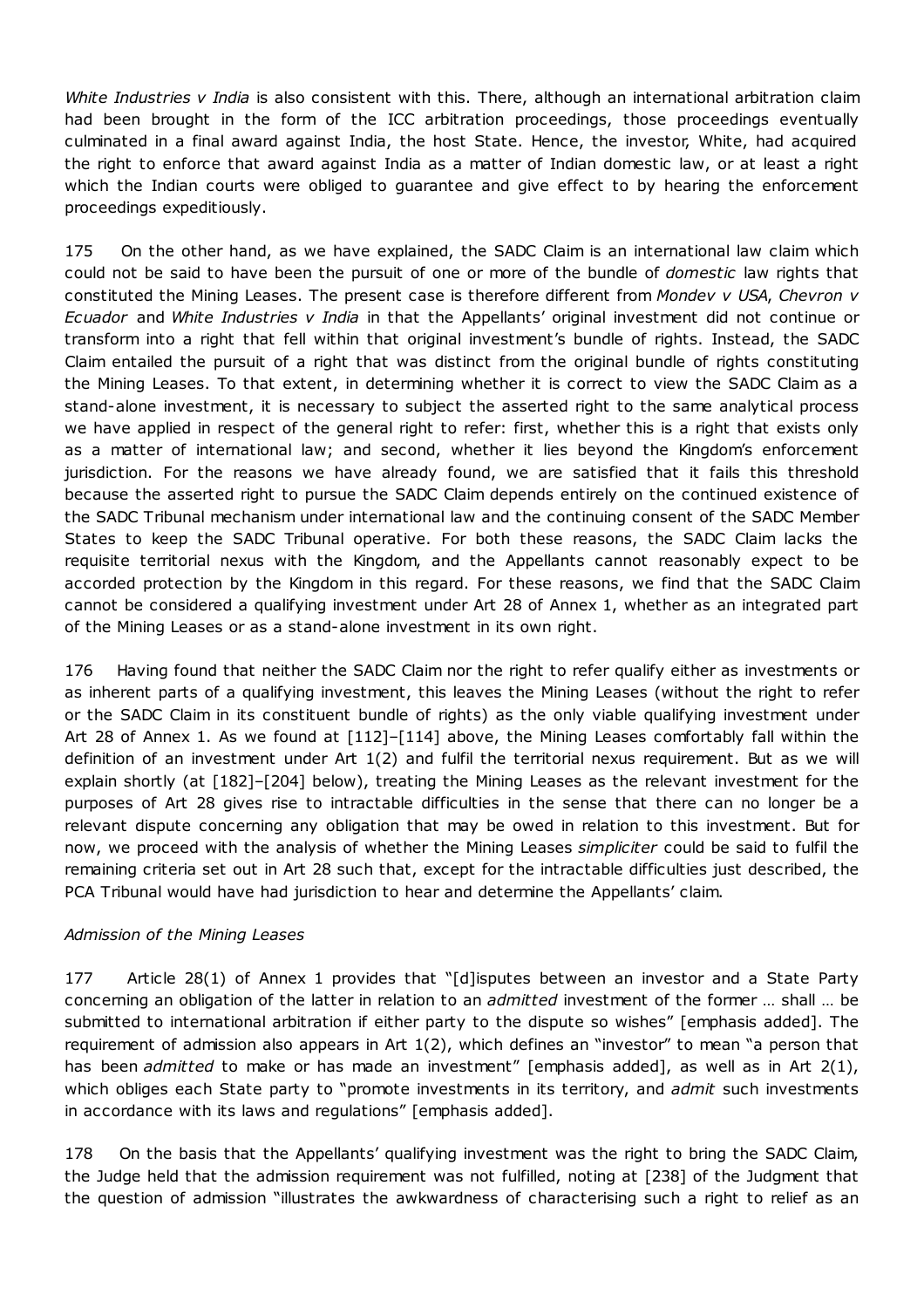'investment' in the first place". However, as we have identified the *Mining Leases* as the relevant investment, the problems associated with the admission requirement quickly fall away.

179 As the Judge observed at [252] of the Judgment, there is ample evidence of the Kingdom's acceptance and admission of the Mining Leases. The Mining Leases were issued, approved and registered by the Kingdom's government officials and ministries after a formal application process, and granted to Swissbourgh by the King. The Tributing Agreements were also registered by the Kingdom's Registrar of Deeds. Even if the Mining Leases were later found to be technically invalid (as was the case for the Rampai lease after the Rampai Lease Proceedings), this would not mean that there was no valid admission by the Kingdom. As noted in Rudolf Dolzer & Christoph Schreuer, *Principles of International Investment Law* (Oxford University Press, 2nd Ed, 2012) at p 94, citing *Desert Line Projects LLC v The Republic of Yemen*, ICSID Case No ARB/05/17, Award, 6 February 2008 at [97]– [123], "a host state which has for some time tolerated a legal situation is thereafter precluded from insisting later, against the investor, that the situation was unlawful from the beginning." We therefore find that the Mining Leases satisfy the requirement of admission under Art 28(1) of Annex 1.

180 For completeness, if we had found that the right to refer a dispute to the SADC Tribunal fell within the bundle of rights constituting the Mining Leases, we do not think that the present analysis regarding the requirement of admission would be any different. In our judgment, given our earlier observation that a right is conceptually distinct from an investment (see [120] above), it is not only unnecessary but also analytically incorrect to subject each *right* falling within the bundle of rights comprising an investment to the requirements of admission that are demanded in relation to separate and distinct *investments*. This is borne out by the text of Art 28(1) and the surrounding textual context (see [177] above), which all speak of the need to admit *investments* and *not* the individual *rights* constituting an investment (see [92] above). This also finds support in the fact that requiring an investor to adduce evidence to prove the host State's admission of every single right that comprises the investment would impose an unduly onerous and unreasonable burden on the investor. That would be contrary to the object and purpose of the Investment Protocol, which, as we have earlier identified, is to promote and protect investments in the SADC Member States (see [94] above).

181 Further, if the SADC Claim had been found to be a continuance or transformation of the Mining Leases, our analysis would remain unchanged. As the *amici curiae* point out, citing *Churchill Mining Plc v Republic of Indonesia*, ICSID Case No ARB/12/14 and 12/40, Decision on Jurisdiction, 24 February 2014 at [295], the admission of an investment is a "one-time occurrence" and this requirement generally applies only "at the time of entry into the host State and not during the entire operation of the project". Therefore, the continuation or transformation of an existing investment similarly "does not give rise to the need for a new admission", save perhaps in exceptional circumstances such as where the investment treaty in question expressly provides that reinvested funds must satisfy the conditions for admission of the original investment.

### *Identification of a dispute concerning obligations in relation to the Mining Leases*

182 The next step in the analysis is to consider whether there is a dispute "concerning an obligation of the [Kingdom] in relation to [the Appellants'] admitted investment" as required under Art 28(1) of Annex 1. We have already established that the admitted investment in question is the Mining Leases. At this stage, we are therefore concerned with what qualifies as the "dispute", and what are the "obligations" that might be owed by the Kingdom in relation to the Mining Leases.

183 The Appellants submit that the Shuttering Dispute is the qualifying dispute for the purposes of Art 28(1) of Annex 1. But this submission is untenable in the light of our previous findings. The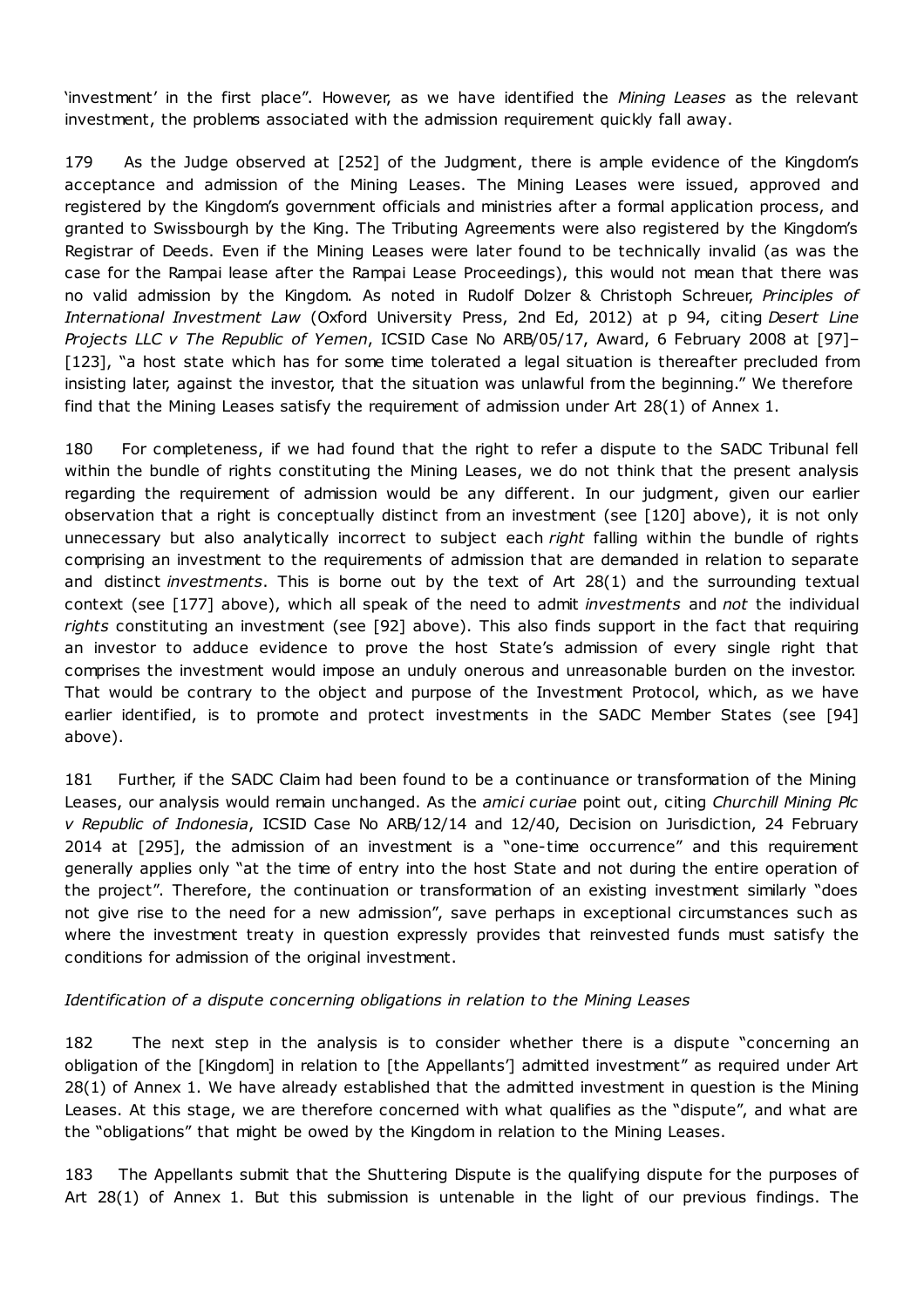Shuttering Dispute is, in essence, about whether the Appellants had a right to have the SADC Claim heard by the SADC Tribunal. The correlative obligation to that right must be one owed by the Kingdom to guarantee the Appellants' access to the SADC Tribunal or to establish an alternative forum for the pending SADC Claim to be heard. However, we have already found that the right to refer does not fall within the bundle of rights constituting the Mining Leases as a protected investment, and similarly, the Appellants' investment in the Mining Leases did not give rise to any corresponding obligation on the part of the Kingdom to guarantee that the pending SADC Claim would be heard. Because of this, it cannot be said that the Shuttering Dispute is concerned with any obligation in relation to the Mining Leases, and therefore that dispute logically cannot fall within the terms of Art 28(1).

184 Having found that the Shuttering Dispute cannot be the qualifying dispute under Art 28(1) of Annex 1, and given that the Expropriation Dispute falls outside of the PCA Tribunal's jurisdiction *ratione temporis* (see [35] above), there is no qualifying dispute which could have fallen within Art 28 and the scope of the Kingdom's consent to arbitration before the PCA Tribunal. We therefore conclude that the PCA Tribunal lacked jurisdiction to hear and determine the Appellants' claim.

185 Nevertheless, for completeness, we shall assume for the sake of argument that the Shuttering Dispute qualifies as a dispute duly referred to the PCA Tribunal for the purposes of Art 28(1) of Annex 1, and shall address the Appellants' arguments regarding the possible obligations owed by the Kingdom which allegedly arise in relation to the Mining Leases and which allegedly concern the Shuttering Dispute. The Appellants contend that the following treaty provisions give rise to obligations that qualify for the purpose of Art 28(1):

(a) Arts 4(c) and 6(1) of the SADC Treaty, which impose an obligation on the Kingdom to act in accordance with the rule of law and to refrain from taking any measures likely to jeopardise the objectives of the SADC Treaty;

(b) Arts 14 and 15 of the Tribunal Protocol, which allegedly impose an obligation on the Kingdom to ensure access to the SADC Tribunal;

(c) Art 6 of Annex 1 to the Investment Protocol, which imposes an obligation on the Kingdom to accord FET to the Appellants' investment; and

(d) Art 27 of Annex 1, which imposes an obligation on the Kingdom to provide investors "the right of access to the courts, judicial and administrative tribunals, and other authorities competent under the laws of the host State for redress of their grievances".

186 Assuming the Shuttering Dispute to be the qualifying dispute, we find that none of these obligations qualify as obligations that concern the Shuttering Dispute and that are owed in relation to the Mining Leases.

187 On appeal, the meaning of the term "obligation" referred to in Art 28(1) of Annex 1 does not appear to be in dispute. It is common ground that the relevant "obligation" must be, as the Judge below found, an obligation owed by the Kingdom to the investor, and not obligations owed by the Kingdom to the other SADC Member States *inter se* (Judgment at [268]). The parties also do not dispute the Judge's finding that the relevant obligations need not arise *solely* under Annex 1 as such a reading would be inconsistent with the wording of the Investment Protocol in general and Art 28(1) in particular (Judgment at [266]–[268]). However, the parties remain in disagreement over the proper interpretation of "concerning" and "in relation to".

(1) Definition of "concerning" and "in relation to"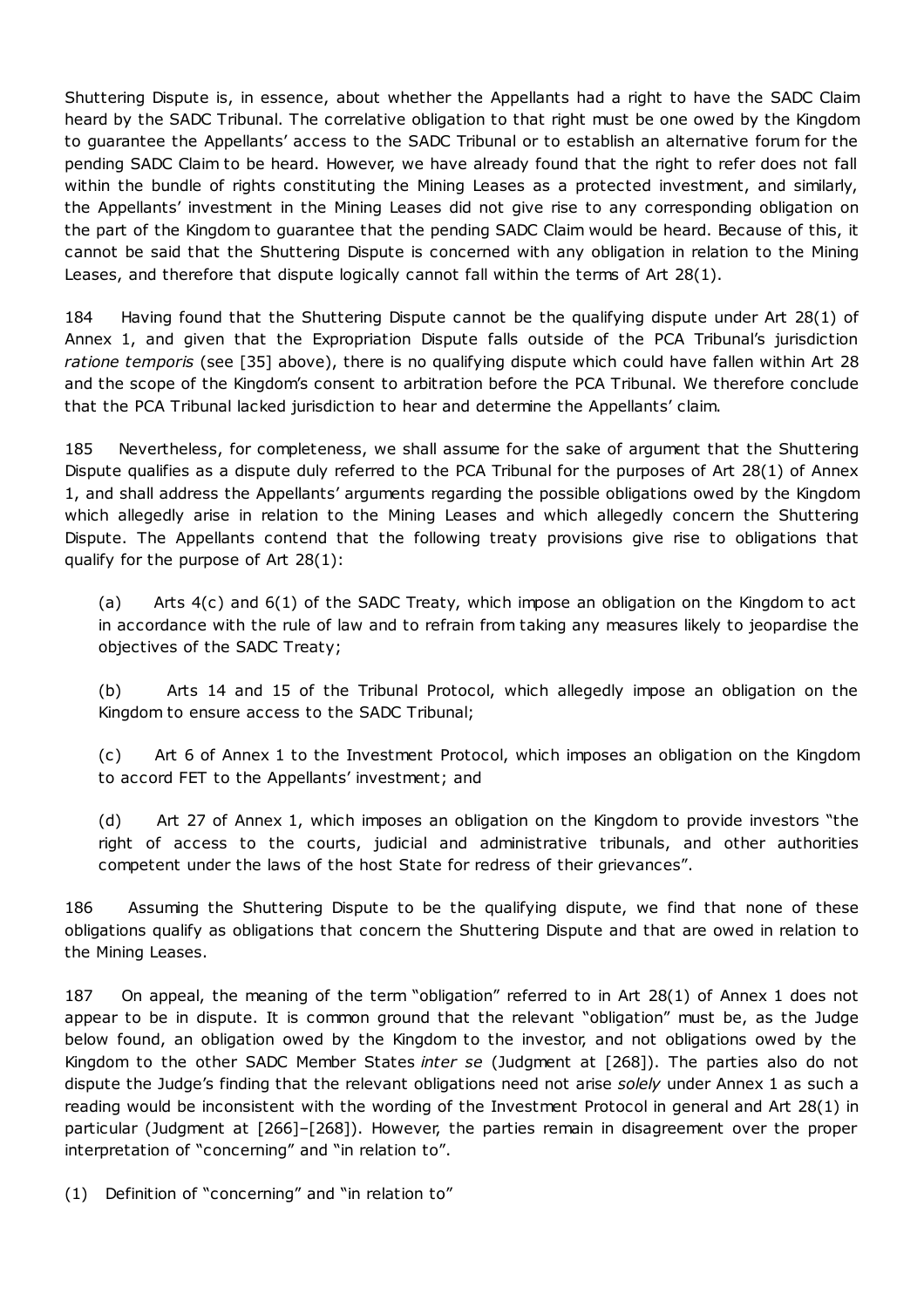188 The Appellants argue that the terms "concerning" and "in relation to" should both be read broadly to simply refer to any "broad link between two concepts". In particular, they contend that the phrase "dispute concerning an obligation" has a broad ambit, and should be read to simply require that the dispute relate to or arise out of the relevant obligation. They also submit that, as regards the words "obligation in relation to an admitted investment", any linkage between the obligation and any aspect of the investment would suffice, and even obligations of a general nature would meet this requirement.

189 In our judgment, the phrase "disputes … concerning an obligation of the [State] in relation to an admitted investment" should be interpreted to mean all disputes that *relate to or arise out of* obligations that bear a *legally significant connection* with the specific investment, and not merely disputes that relate to or arise out of obligations of a general character. In arriving at such a construction of this phrase, we accept the Appellants' contention that the phrase "disputes concerning an obligation" should be read to simply refer to all disputes that relate to or arise out of the relevant obligation owed in relation to the investment, but reject their contention that an obligation will be considered to be one that is "in relation to an admitted investment" as long as it relates to any aspect of the investment. We explain our reasons in greater detail below.

190 First, as regards the term "disputes concerning an obligation" in particular, we are content to adopt the Appellants' proposed reading that a dispute would fall within the scope of this term as long as it relates to or arises out of the relevant obligation. The Judge did not make any finding as to the proper interpretation of this term in the absence of any submissions on this point below. On appeal, the Appellants rely on the decision of the English High Court in *Czech Republic v European Media Ventures SA* [2007] EWHC 2851 (Comm) ("*Czech Republic v EMV*").

191 In *Czech Republic v EMV*, Simon J interpreted the phrase "disputes between one of the Contracting Parties and an investor of the other Contracting Party *concerning compensation due*" [emphasis added] in Art 8(1) of the Agreement Between the Belgian-Luxembourg Economic Union and the Czechoslovak Socialist Republic Concerning the Reciprocal Promotion and Protection of Investments (24 April 1989) (entered into force 13 February 1992) ("the Belgium–Luxembourg–Czech Republic BIT") to include disputes not only as to the amount of compensation to be paid to an investor following expropriation by the State, but also disputes concerning the liability of the State to compensate the investor in the first place. In arriving at this conclusion, Simon J reasoned as follows (at [43]–[44]):

43 … The starting point is, in my judgment, the width of the ordinary meaning of the phrase. I am unable to accept that the phrase must be read as meaning '*relating to the amount of compensation*' as a matter of its ordinary meaning. On the other hand the phrase clearly provides some limit to the jurisdiction of the arbitral tribunal.

44 The use of the word '*compensation*' limits the scope of the arbitration. It may be contrasted with broad phrases such as '*any disputes*' which may be found in other BITs. Its impact is to restrict the jurisdiction of the tribunal to one aspect of expropriation. *The word 'concerning', however, is broad. The word is not linked to any particular aspect of 'compensation'. 'Concerning' is similar to other common expressions in arbitration clauses, for example 'relating to' and 'arising out of'.* Its ordinary meaning is to include every aspect of its subject: in this case '*compensation due by virtue of Paragraphs (1) and (3) of Article 3*'. As a matter of ordinary meaning this covers issues of entitlement as well as quantification.

[emphasis in original in italics; emphasis added in bold italics]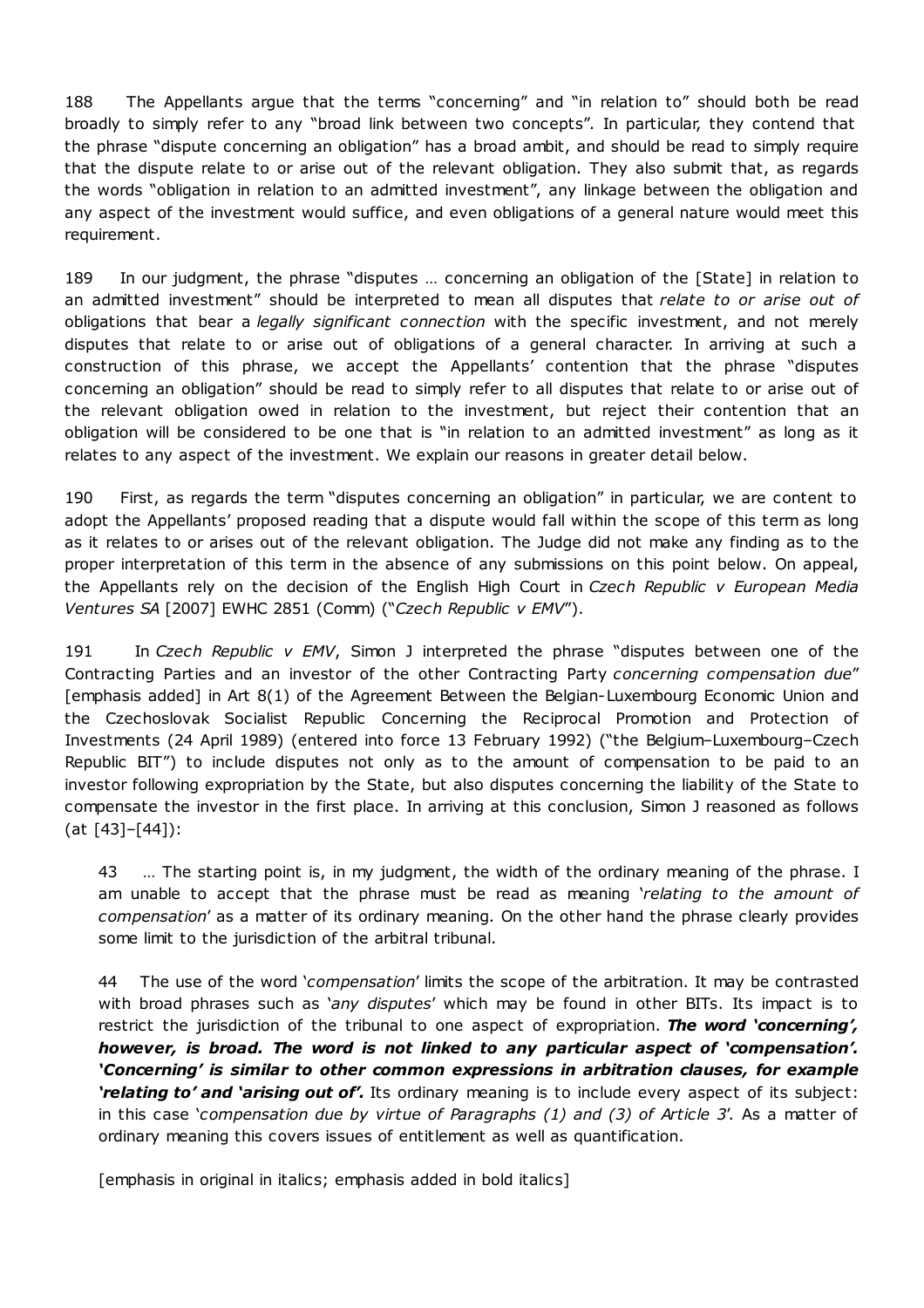192 Simon J also found that such an interpretation of the word "concerning" gave effect to the object and purpose of the Belgium–Luxembourg–Czech Republic BIT, which was to create conditions favourable to the making of investments by investors by conferring on investors a right to arbitrate (at [40] and [48]).

193 In our judgment, the reasoning employed by Simon J in *Czech Republic v EMV*, in interpreting the word "concerning" as a broad term analogous to "relating to" or "arising out of", is sound. Adopting similar reasoning, we find that a dispute should be considered a "dispute concerning an obligation" as long as it relates to or arises out of the relevant obligation for two reasons. First, such a reading accords with the ordinary meaning of "concerning", which is defined in the *Oxford English Dictionary* (Oxford University Press, 2nd Ed, 1989) to mean "as regards to" or "as relates to". Second, this reading finds support in the object and purpose of the Investment Protocol, which we have previously determined to be the promotion and protection of investments in the SADC Member States (see [94] above). In any event, the Kingdom has not proffered any competing interpretation of this phrase.

194 Next, as regards the term "obligation … in relation to an admitted investment", we affirm the Judge's reliance on the arbitral decision in *Methanex Corporation v United States of America*, Partial Award, 7 August 2002 ("*Methanex v USA*") (see Judgment at [265]). We note that the Judge had also relied on *Société Généale de Surveillance SA v Republic of the Philippines*, ICSID Case No ARB/02/6, Decision of the Tribunal on Objections to Jurisdiction, 29 January 2004 (see Judgment at [264]). However, that decision concerned a specifically-worded treaty provision which was in terms quite different from Art 28(1). We prefer the formulation adopted in *Methanex v USA*. In that decision, the tribunal considered the meaning of the term "relating to" in Art 1101(1) of the NAFTA, which provides as follows:

This Chapter applies to measures adopted or maintained by a Party *relating to*:

- (a) investors of another Party;
- (b) investments of investors of another Party in the territory of the Party; and
- (c) with respect to Articles 1106 and 1114, all investments in the territory of the Party"

[emphasis added]

The tribunal interpreted the term "relating to" as requiring a "legally significant connection between the measure and the investor or the investment" (at [139]). To this end, the tribunal rejected Methanex's submission that the phrase "relating to" should be interpreted to simply mean "affecting", finding that such a reading "imposes no practical limitation; and an interpretation imposing a limit is required to give effect to the object and purpose of Chapter 11 [of the NAFTA]". The tribunal instead preferred the submission of the US that "there must be a legally significant connection between the measure and the investor or the investment", finding that this interpretation imposes a reasonable limitation on the scope of Art 1101(1) and accordingly gives effect to the object and purpose of Chapter 11 of the NAFTA.

195 Like Chapter 11, the Investment Protocol is a treaty chapter concerned with the protection of investors, and such protection cannot be limitless. In our judgment, applying the reasoning in *Methanex v USA*, the term "obligation … in relation to an admitted investment" in Art 28(1) should be construed as requiring a legally significant connection between the obligation and the admitted investment. We would add that we acknowledge that the requirement of a legally significant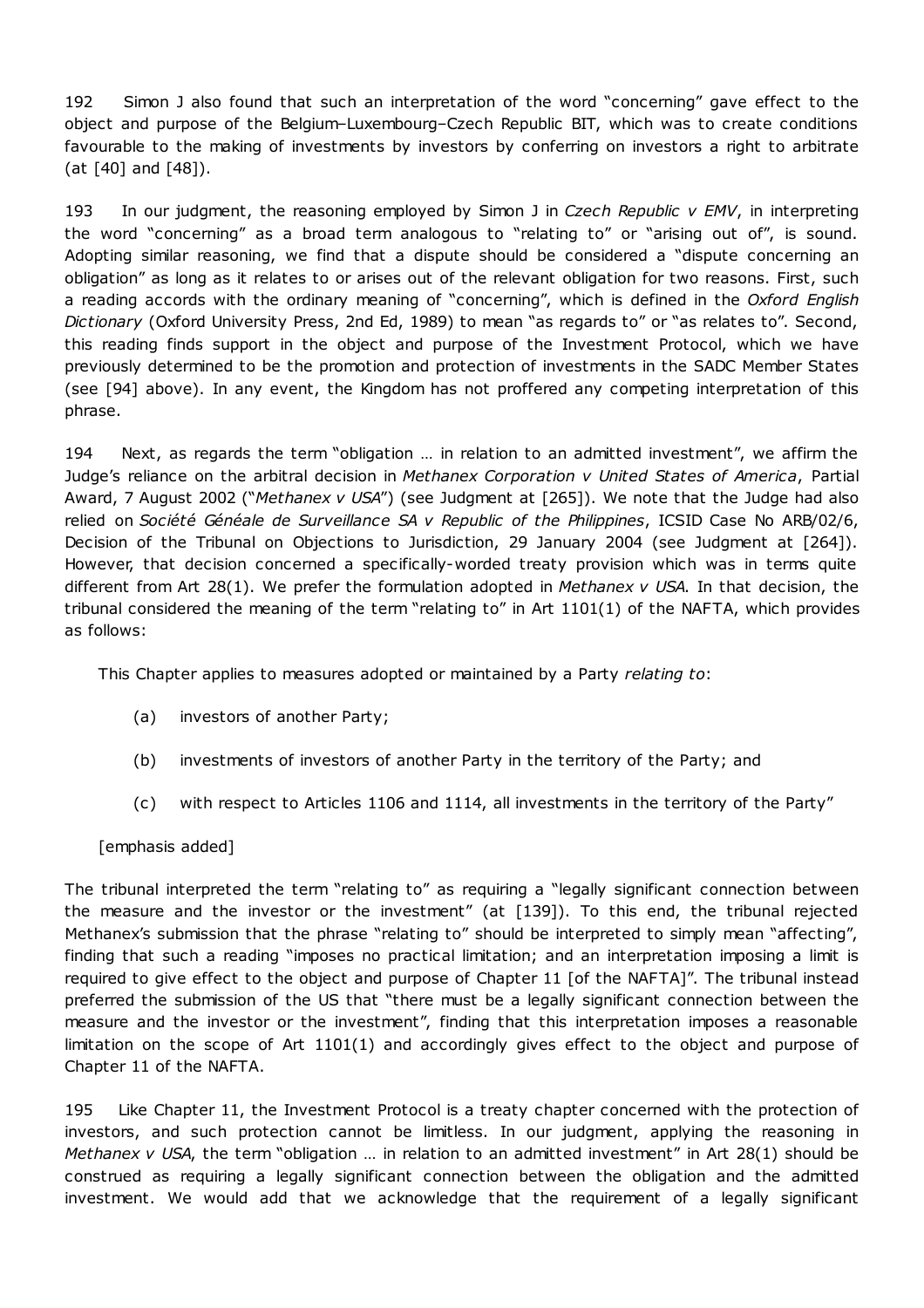connection is not capable of simple definition, and this was a point acknowledged by the tribunal in *Methanex v USA* itself, which recognised that in identifying what constitutes a legally significant connection, "it is perhaps not easy to define the exact dividing line, just as it is not easy in twilight to see the divide between night and day" (at [139]). The requirement must instead "be examined caseby-case" (*Newcombe & Paradell*, at p 457). Notwithstanding the difficulties of defining the requirement, we consider that the concept of a legally significant connection is useful in so far as it clearly excludes obligations which merely *affect* an investment, or bear a purely incidental connection to it (*Newcombe & Paradell*, at pp 457–458).

(2) Identification of the relevant obligation

196 We now turn to apply these principles to the specific obligations that the Appellants claim arose in relation to the Mining Leases (see [185] above). In our judgment, none of the provisions relied on by the Appellants prescribe obligations in relation to the Mining Leases, and which the Shuttering Disputes are concerned with.

197 We begin with Arts 4(c) and 6(1) of the SADC Treaty, which read as follows:

### ARTICLE 4

### **PRINCIPLES**

SADC and its Member States shall act in accordance with the following principles:

…

(c) human rights, democracy and the rule of law;

…

# ARTICLE 6

### **GENERAL UNDERTAKINGS**

1. Member States undertake to adopt adequate measures to promote the achievement of the objectives of SADC, and shall refrain from taking any measure likely to jeopardise the sustenance of its principles, the achievement of its objectives and the implementation of the provisions of this Treaty.

…

198 In our judgment, these provisions do not impose any obligations on the Kingdom which are owed to the Appellants or to any given investor. As set out earlier (at [147], [149], [151] and [152] above), the SADC Treaty is the instrument that constitutes the SADC as an international organisation. It is not an investment protection treaty. Indeed, Arts 4(c) and 6(1) of the SADC Treaty make no reference to "investments" whatsoever, and appear only to create obligations owed amongst the SADC Member States *inter se*. Accordingly, they do not endow the Appellants with any rights that are enforceable against the Kingdom. In any event, even if it were possible to construe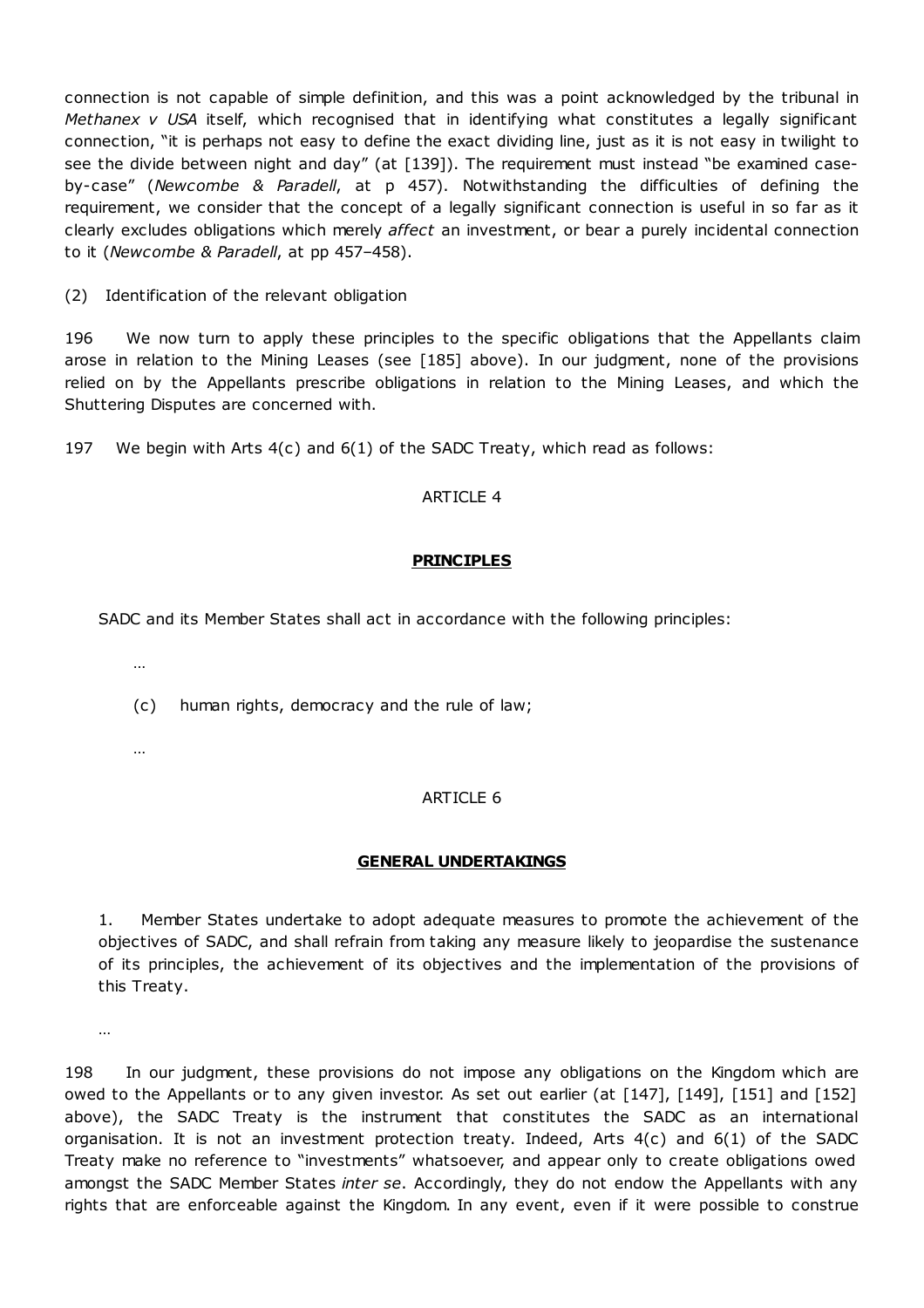Arts 4(c) and 6(1) as providing for obligations owed by the SADC Member States to investors under the SADC Treaty, we agree with the Judge's finding that the undertaking under Art 4(c) to promote the rule of law and the undertaking under Art 6(1) to promote the achievement of the objectives of the SADC are "too general and abstract to have given rise to an obligation 'in relation to' an admitted investment" (Judgment at [274]).

199 Next, as regards Arts 14 and 15 of the Tribunal Protocol, we are satisfied that these provisions likewise do not give rise to any obligation that a SADC Member State would owe to investors under the SADC Treaty, let alone obligations that bear a legally significant connection to the Mining Leases. We have earlier found that these provisions do not give rise to any obligation on the part of the Kingdom to ensure access to the SADC Tribunal. Assuring such access was not a matter within the control of the Kingdom as it was entirely dependent on the existence and maintenance of a mechanism established under international law by the consent of the SADC Member States. We therefore do not think that this could, on any basis, be an obligation that the Kingdom would owe in relation to the Mining Leases.

200 We turn to consider Arts 6 and 27 of Annex 1, which read as follows:

### **ARTICLE 6**

# **INVESTORS OF THE THIRD STATE**

1. Investments and investors shall enjoy fair and equitable treatment in the territory of any State Party.

2. Treatment referred to in paragraph 1 shall be no less favourable than that granted to investors of the third State.

…

# **ARTICLE 27**

### **ACCESS TO COURTS AND TRIBUNALS**

State Parties shall ensure that investors have the right of access to the courts, judicial and administrative tribunals, and other authorities competent under the laws of the Host State for redress of their grievances in relation to any matter concerning any investment including judicial review of measures relating to expropriation or nationalization and determination of compensation in the event of expropriation or nationalisation.

201 We agree with the Judge that both obligations can constitute obligations owed "in relation to" the Mining Leases (Judgment at [276]). In our view, this is evident from the fact that the obligation under Art 6 of Annex 1 to accord investors FET is widely regarded as an autonomous substantive standard of protection that, broadly speaking, requires host States to act reasonably, in good faith and in accordance with internationally recognised standards of due process. This standard of protection is similarly offered in most other investment protection treaties. As for the obligation under Art 27 to "ensure that investors have the right of access to the courts, judicial and administrative tribunals, and other authorities competent under the laws of the Host State", this appears to be an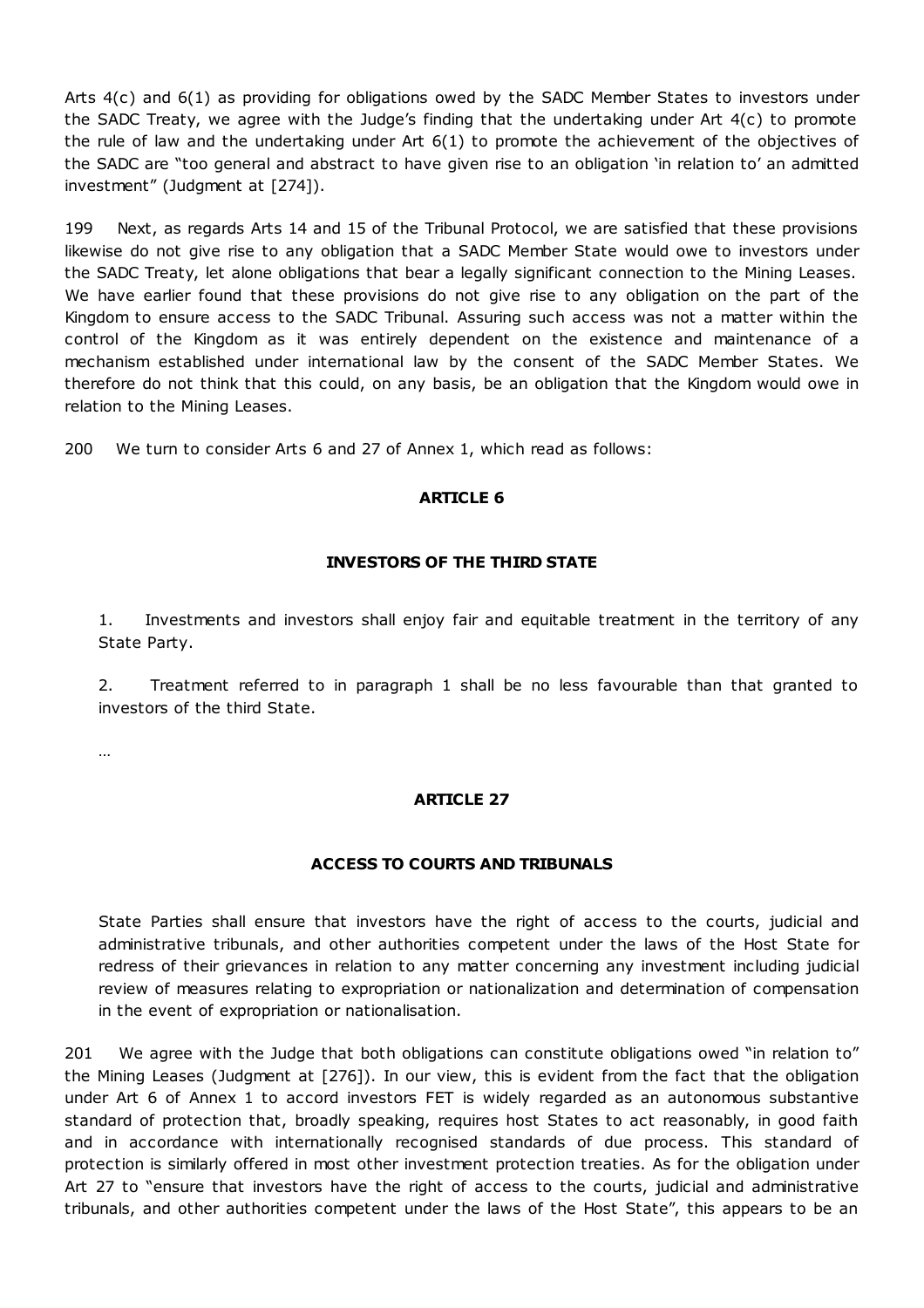obligation that essentially gives effect to the general secondary right of an investor to vindicate its primary right to enjoy the investment. We are thus satisfied that both Arts 6 and 27 are obligations that bear a legally significant connection to the Mining Leases.

202 However, we do not think that the Shuttering Dispute is *concerned with* the obligation under Art 6 of Annex 1. Article 6(1) expressly states that investors shall be accorded FET *in the territory of the host State*. The allegedly wrongful act that the Shuttering Dispute arises out of is the shutting down of the SADC Tribunal and the failure to provide an alternative forum to hear the pending SADC Claim. In our view, this does not take place *in the territory of the Kingdom* as we have found that the SADC Claim and the right to refer could only have existed on the international law plane and would not have fallen within the Kingdom's enforcement jurisdiction. We therefore do not think that the Shuttering Dispute can be regarded as a dispute that "concern[s]" the obligation to accord FET in the territory of the Kingdom.

203 In the same vein, we do not think that Art 27 of Annex 1 is an obligation that the Shuttering Dispute is *concerned with*. Article 27 states that investors should have the right of access to authorities *competent under the laws of the host State* to redress their grievances concerning their investment. In our view, the Shuttering Dispute does not "concern" the obligation owed pursuant to Art 27 because even assuming that the SADC Tribunal is competent as a matter of international law to hear investment protection claims, *the domestic laws of the Kingdom* do not provide for, or recognise, the competence of the SADC Tribunal to do so.

204 Hence for this additional reason, the appeal fails. We nonetheless go on to consider the issue regarding whether the Appellants have exhausted all their local remedies, in view of the extensive treatment given to this issue by the Judge below, the parties on appeal, as well as the *amici curiae*.

### *Whether the Appellants exhausted their local remedies*

205 While the requirement for a claimant to exhaust all of its local remedies before submitting its dispute to arbitration is not, as the *amici curiae* note, a common feature in most investment treaties, it *is* an express requirement provided for under the relevant treaty instruments here. In this regard, Art 15(2) of the SADC Treaty expressly states that "[n]o natural or legal person shall bring an action against a State unless he or she has exhausted all available remedies or is unable to proceed under the domestic jurisdiction".

206 More relevantly for present purposes, and as we have noted earlier (at [96] above), Art 28(1) of Annex 1 also provides that investor-State disputes shall be submitted to international arbitration if either party to the dispute so wishes "after exhausting local remedies". In our judgment, the inclusion of the requirement that an investor must exhaust his or her local remedies in Art 28(1) as an express pre-condition for the SADC Member State's offer of consent to arbitration under Art 28(1) is significant. The failure of a claimant to exhaust local remedies has traditionally been regarded by international courts as a matter that goes towards the *admissibility* of the claim, and *not* the *jurisdiction* of the tribunal: see Chittharanjan Felix Amerasinghe, *Local Remedies in International Law* (Cambridge University Press, 2nd Ed, 2004) at p 294; see also *The Panevezys-Saldutiskis Railway Case (Estonia v Lithuania)* [1939] PCIJ (ser A/B) No 76 ("*The Panevezys-Saldutiskis Railway Case*") at 22 and *Interhandel Case (Switzerland v United States of America)*, Preliminary Objections [1959] ICJ 6 ("*Interhandel Case*") at 27. Generally, most investment arbitration tribunals also tend to regard the requirement for investors to exhaust their local remedies as a matter that concerns the *admissibility* of the claim brought by the investors, given that it is only a temporary obstacle to the exercise of the tribunal's jurisdiction and is a requirement that may be waived: see, for instance, *RosInvestCo UK Ltd v The Russian Federation*, SCC Case No V079/2005, Award on Jurisdiction, 1 October 2007 at [153].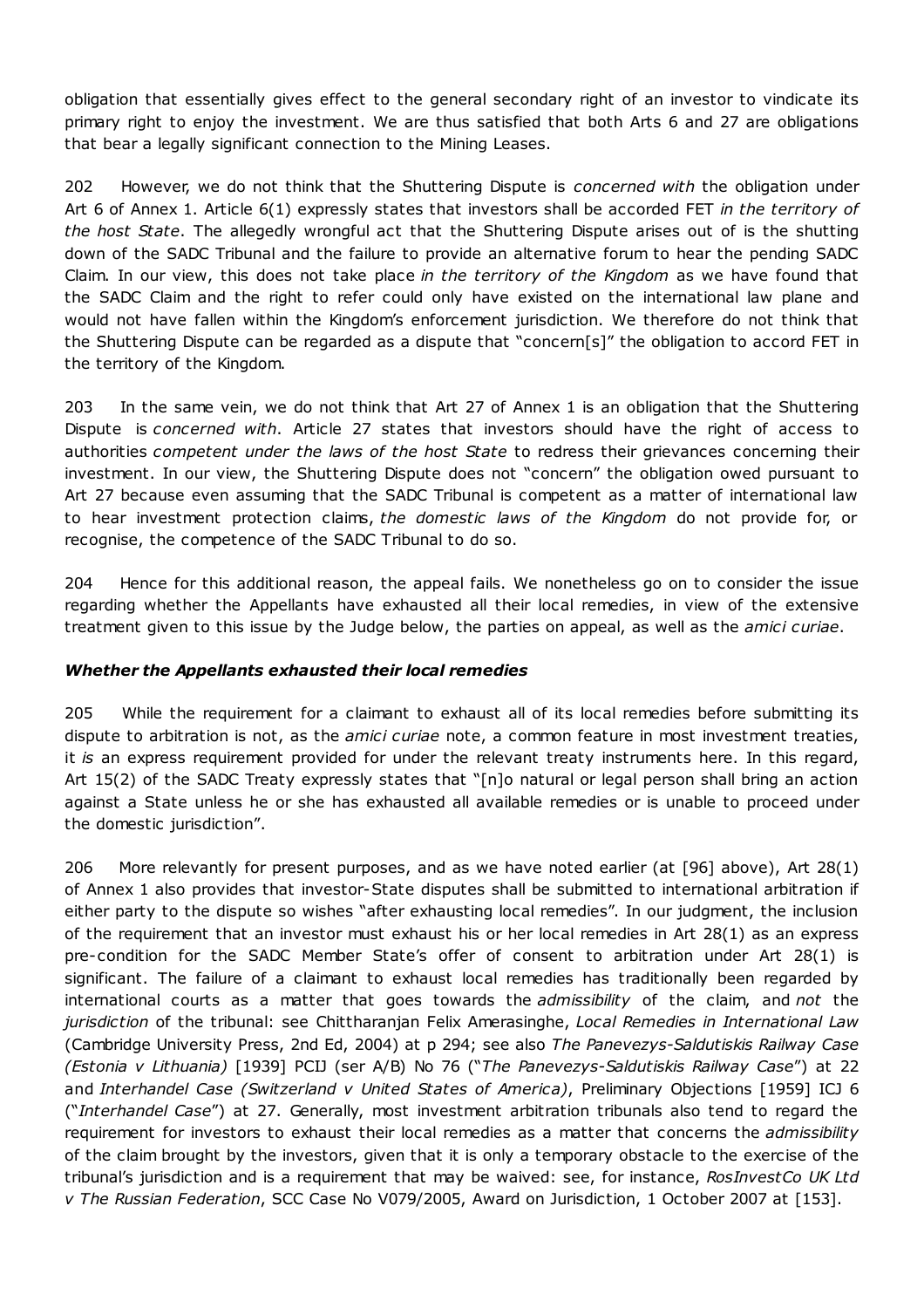207 Jurisdiction is commonly defined to refer to "the power of the tribunal to hear a case", whereas admissibility refers to "whether it is appropriate for the tribunal to hear it": *Waste Management, Inc v United Mexican States*, ICSID Case No ARB(AF)/98/2, Dissenting Opinion of Keith Highet, 8 May 2000 at [58]. To this, Zachary Douglas adds clarity to this discussion by referring to "jurisdiction" as a concept that deals with "the existence of [the] adjudicative power" of an arbitral tribunal, and to "admissibility" as a concept dealing with "the exercise of that power" and the suitability of the claim brought pursuant to that power for adjudication: *Douglas* at paras 291 and 310. Finally, in Chin Leng Lim, Jean Ho & Martins Paparinskis, *International Investment Law and Arbitration: Commentary, Awards and other Materials* (Cambridge University Press, 2018) ("*Chin Leng Lim*"), it is usefully observed that there are two ways of drawing the distinction between jurisdiction and admissibility (at p 118):

… The more conceptual reading would focus on the legal nature of the objection: is it directed against the tribunal (and is hence jurisdictional) or is it directed at the claim (and is hence one of admissibility)? The more draftsmanlike reading would focus on the place that the issue occupies in the structure of international dispute settlement: is the challenge related to the interpretation and application of the jurisdictional clause of the international tribunal (and hence jurisdictional), or is it related to the interpretation and application of another rule or instrument (and is hence one of admissibility)?

208 The conceptual distinction between jurisdiction and admissibility is not merely an exercise in linguistic hygiene pursuant to a pedantic hair-splitting endeavour. This distinction has significant practical import in investment treaty arbitration because a decision of the tribunal in respect of *jurisdiction* is reviewable by the supervisory courts at the seat of the arbitration (for non-ICSID arbitrations) or before an ICSID *ad hoc* committee pursuant to Art 52 of the ICSID Convention (for ICSID arbitrations), whereas a decision of the tribunal on *admissibility* is *not* reviewable: see Jan Paulsson, "Jurisdiction and Admissibility" in *Global Reflections on International Law, Commerce and Dispute Resolution*, Liber Amicorum in honour of Robert Briner (Gerald Aksen *et al*, eds) (ICC Publishing, 2005) at p 601, *Douglas* at para 307, *Waibel* at p 1277, paras 257 and 258, Hanno Wehland, "Jurisdiction and Admissibility in Proceedings under the ICSID Convention and the ICSID Additional Facility Rules" in *ICSID Convention after 50 Years: Unsettled Issues* (Crina Baltag, ed) (Kluwer Law International, 2016) at pp 233–234, and *Chin Leng Lim* at p 124.

209 But notwithstanding the conventional understanding that the requirement of exhaustion of local remedies pertains to the question of admissibility (as explained at [206] above), it has been observed that "States may require exhaustion of local remedies as a pre-condition for their consent to arbitration. That it is a pre-condition for consent would make it a jurisdictional requirement and not an admissibility requirement": see *Waibel* at pp 1283–1284, para 283. Accordingly, given the express inclusion of the exhaustion of local remedies as a pre-condition for the SADC Member State's consent to arbitration under Art 28(1) of Annex 1, we find that any failure on the part of the Appellants to exhaust their local remedies should be taken to be an issue that concerns the *jurisdiction* of the PCA Tribunal. In any event, the Appellants never argued, at any point in the proceedings before us or the Judge below, that the exhaustion requirement is a question of admissibility. We are therefore satisfied that the review of the Kingdom's objections regarding the Appellants' alleged failure to exhaust their local remedies was rightly regarded by the Judge to be an issue affecting the PCA Tribunal's *jurisdiction*, and it thus fell within the court's purview.

### *The applicable legal principles*

210 We turn to consider the legal principles governing the exhaustion of local remedies. As the Judge observed at [292] of the Judgment, the exhaustion requirement derives from the international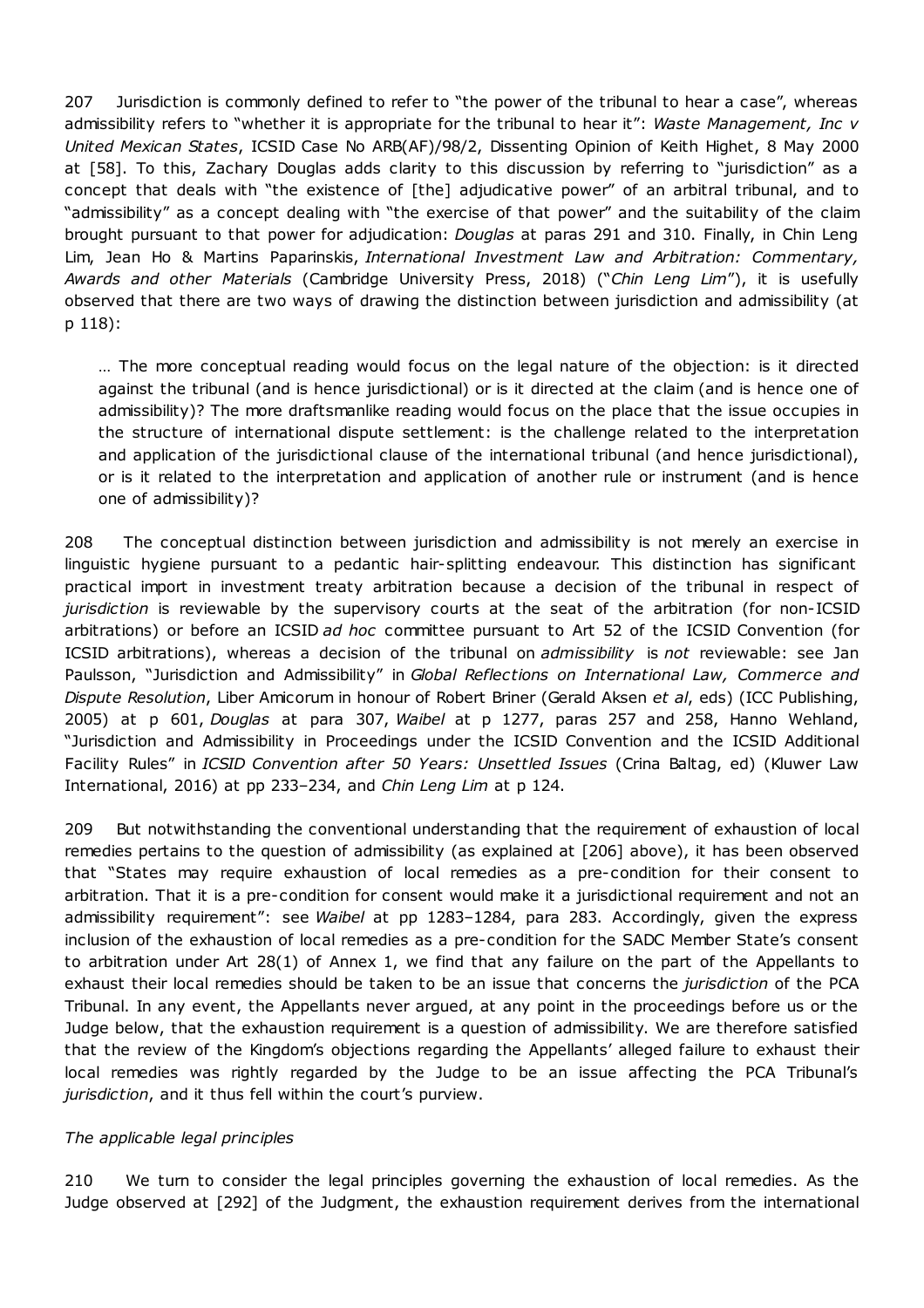law on diplomatic protection. The rationale for the requirement is that "the State where the violation occurred should have an opportunity to redress it by its own means, within the framework of its own domestic system" (Report of the International Law Commission on the work of its fifty-eighth session, *Draft Articles on Diplomatic Protection with commentaries*, reprinted in *Yearbook of the International Law Commission, 2006*, vol II, Part Two, UN Doc A/CN4/SERA/2006/Add1 (Part 2) ("the Draft Articles" and "ILC Commentary") at p 71 (Draft Art 14, para 1), quoting the *Interhandel Case* at 27). This accords respect to the State's sovereignty and also allows its courts to conduct the initial inquiries into the matter more expediently (*The Loewen Group Inc and Raymond L Loewen v United States of America*, ICSID Case No ARB(AF)/98/3, Award, 26 June 2003 ("*Loewen v USA*") at [156]; *Brownlie* at p 711).

211 It is widely accepted that the Draft Articles codify the customary international law on the exhaustion of local remedies at Draft Arts 14 and 15: see ILC Commentary, p 71 (Draft Art 14, para 1). Draft Article 15 sets out several exceptions to the exhaustion requirement, of which only Draft Art 15(*a*) is relevant for the present purposes. That provides that local remedies need not be exhausted where "[t]here are no reasonably available local remedies to provide effective redress, or the local remedies provide no reasonable possibility of such redress". The parties accept as common ground that this discloses two elements: (a) "reasonable availability" and (b) "reasonable possibility of providing effective redress". As the Judge noted at [300] of the Judgment (citing *ST-AD GmbH (Germany) v The Republic of Bulgaria*, PCA Case No 2011-06, Award on Jurisdiction, 18 July 2013 at [365] as an example), these elements form a two-limb test that has been applied in the existing case law.

212 The Appellants however submit that the courts should adopt the "less formalistic" approach taken by the European Commission of Human Rights in relation to the exhaustion requirement in *human rights treaties*. A key difference in this approach is that the second limb of the test considers whether local remedies offer any "reasonable prospect of success". This variant of the test has been eschewed in the ILC Commentary as it imposes a *higher* threshold than "reasonable possibility of providing effective redress". The Appellants ultimately do not dispute that the accepted two-limb test in the law of diplomatic protection should apply, and appear to be mainly contending that the two limbs should be applied in a less exacting manner in the investment arbitration context where disputes exist between investors and States rather than between States *inter se*. We reject this submission. The Appellants have not cited any authorities in support of such a proposition. Nor have they advanced any satisfactory reason why the "less formalistic" approach to the exhaustion requirement in human rights treaties would be more contextually appropriate than the established principles in the law of diplomatic protection which concern investors' rights.

# *Burden of proof*

213 The parties are largely in agreement that there is no requirement to exhaust local remedies prior to commencing arbitration proceedings if either of the two limbs, namely "no reasonable availability" or "no reasonable possibility of providing effective redress", are applicable. However, they take different positions as to who should bear the burden of proof on this issue. The Appellants contend that the Judge erred in finding that the burden lay with them, as it should be for the Kingdom, as the host State, to prove the existence of any particular local remedy that is reasonably available and capable of providing effective redress. On the other hand, the Kingdom relies on the ILC Commentary on Draft Art 15(*a*), which states that the "reasonable possibility of providing effective redress" limb "*imposes a heavy burden on the claimant* by requiring that he prove in the circumstances of the case, and having regard to the legal system of the respondent State, there is no reasonable possibility of effective redress offered by the local remedies" [emphasis added].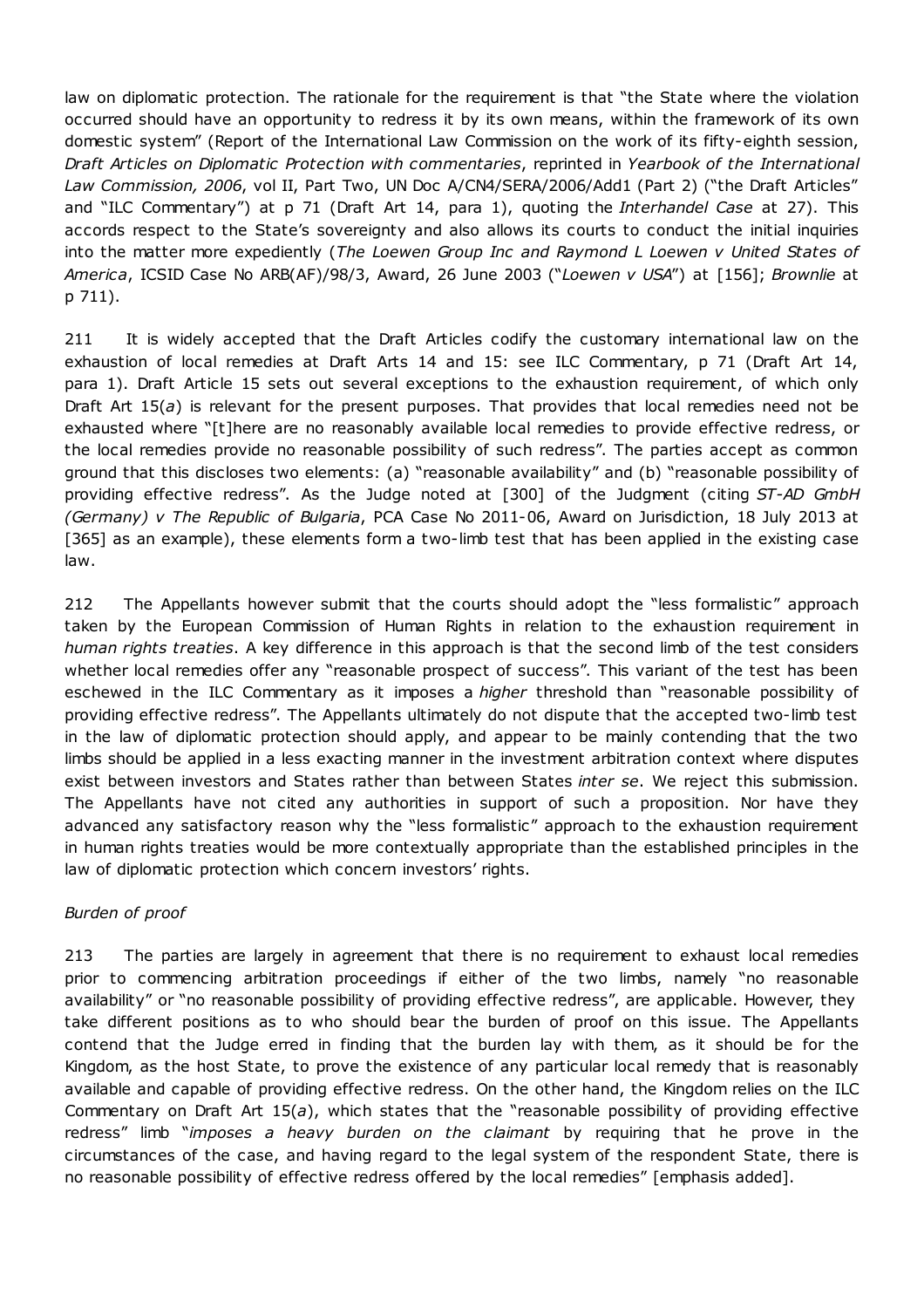214 In our judgment, there is no established rule as to which party has the burden of proof. For instance, in *Akdivar v Turkey* 23 EHRR 143, the European Court of Human Rights stated at [68] that "there is a distribution of the burden of proof". The court then elaborated as follows:

… It is incumbent on the Government claiming non-exhaustion to satisfy the Court that the remedy was an effective one available in theory and in practice at the relevant time, … However, once this burden of proof has been satisfied it falls to the applicant to establish that the remedy advanced by the Government was in fact exhausted or was for some reason inadequate and ineffective in the particular circumstances of the case or that there existed special circumstances absolving him or her from the requirement.

215 Similarly, in *Ahmadou Sadio Diallo (The Republic of Guinea v The Democratic Republic of the Congo)* 2007 ICJ 582 (24 May 2007) at [44], the ICJ stated that "it is incumbent on the applicant to prove that local remedies were indeed exhausted or to establish … exceptional circumstances", while "[i]t is for the respondent to convince the Court that there were effective remedies in its domestic legal system that were not exhausted". This was followed by the tribunal in *Apotex Holdings Inc and Apotex Inc v United States of America*, ICSID Case No ARB(AF)121/1, Award, 25 August 2014 at [9.57].

216 The ILC's Special Rapporteur John Dugard therefore remarked in the *Third Report on Diplomatic Protection*, UN Doc A/CN4/523 and Add1, 7 March 2002 (at para 117) as follows:

… [T]he only conclusion that can be drawn from the examination of cases in the literature is that it is difficult – and unwise – to state any concrete rule other than that the burden of proof should be shared by the parties, shifting between them continuously throughout the case, and that the burden lies in the party which makes a positive claim to prove it.

We agree. We also share the Special Rapporteur's view (at para 116) that where the initial legal burden falls will depend on the circumstances of the case and the legal instruments in question.

217 In this case, as the Appellants are advancing a justifying excuse for not having pursued any local remedies, the initial burden is on them to raise sufficient doubts as to the availability or effectiveness of local remedies: see *Alemanni v Argentina* at [313]. The wording of Art 15 of the SADC Treaty and Art 28(1) of Annex 1, which places a positive obligation on the party bringing the claim against the State to exhaust all available local remedies, further suggests that it is the *claimant* who bears the initial burden of showing exhaustion. This burden will shift if the claimant raises sufficient doubts as to the availability or effectiveness of local remedies. Having said this, we recognise the point made by the *amici curiae* that the question of who bears the burden of proof may be a matter of academic interest more than it is of practical significance because the burden can easily become a shared one.

### *Whether the Appellants had any domestic law rights or suffered any wrong to remedy*

218 Before evaluating the availability and effectiveness of any local remedies, we address the Appellants' argument that there could not have been any local remedy when the highest court in the Kingdom had already found that the Rampai lease was invalid (see [23] above). The Appellants contend that this finding would similarly apply to the other Mining Leases which had come into existence under the same conditions as the Rampai lease. This in turn would suggest that the Appellants have no viable claim against the Kingdom to be compensated for losses suffered as a result of the Kingdom's alleged expropriation of the Mining Leases. If this is correct, then no issue of exhaustion of local remedies would arise as the Appellants would not have suffered any wrong to be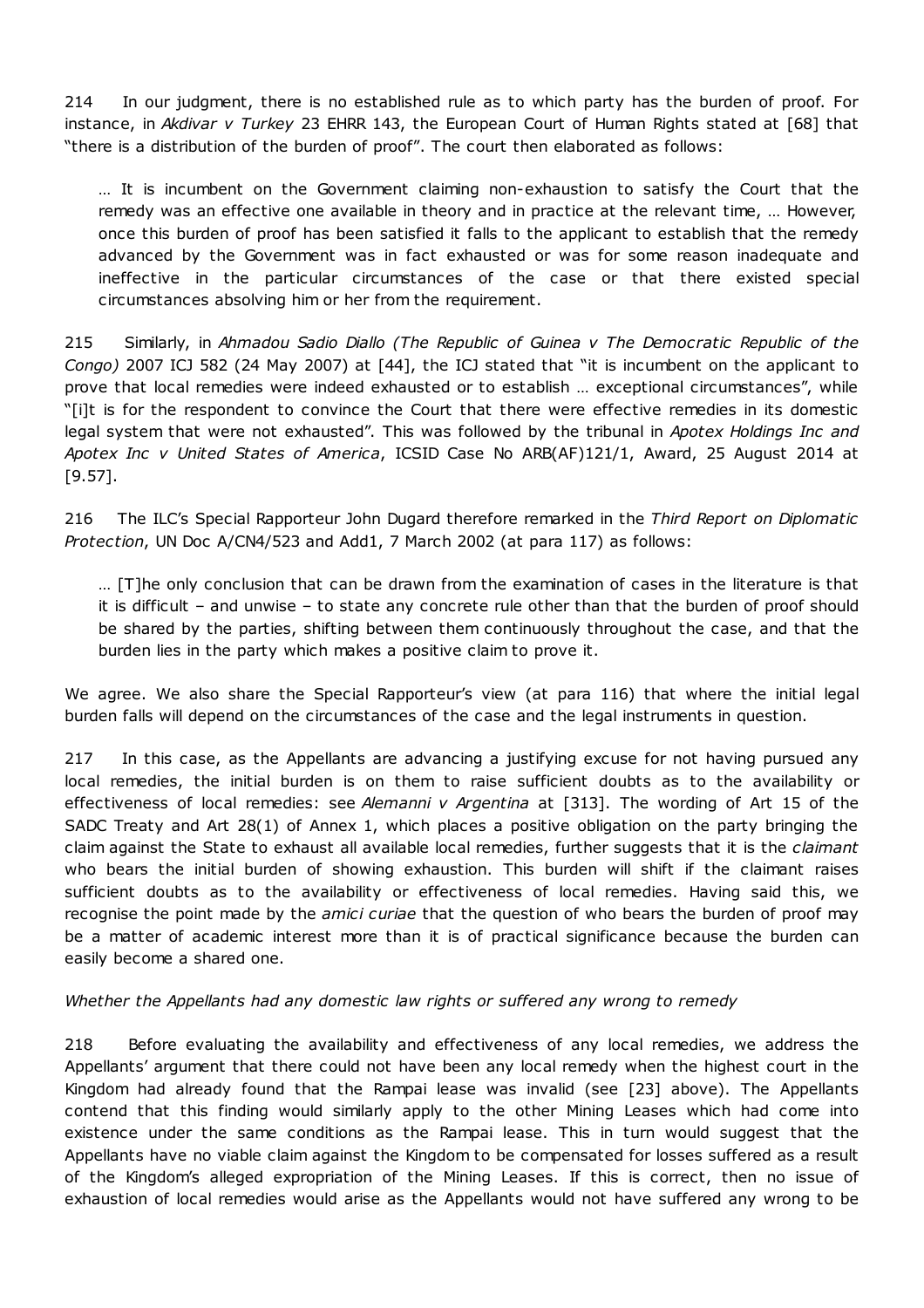remedied. But at the same time, we think it would be perverse if the Appellants were allowed to seek a remedy before an international forum despite not having any rights in domestic law to begin with. The critical point is that the Appellants' argument regarding the validity of the Mining Leases may defeat the Kingdom's objection on exhaustion of local remedies, but absent any argument that the holding in relation to the Rampai lease was itself a breach of international law (*cf*, *Loewen v USA*, where the claimant argued that the judgments and orders made by the Mississippi courts breached the US's international law obligations owed under the NAFTA (see [39], [40] and [42])), it seems to us it would in turn destroy their whole claim for investment protection. Having said that, we shall proceed with the exhaustion analysis on the basis that the Appellants did have a valid investment and rights in domestic law which were capable of receiving investment protection.

### *The availability of an Aquilian claim*

219 The focus of the parties' submissions was on the contention that the Appellants should have first pursued an Aquilian action for the lost opportunity to bring the SADC Claim. An Aquilian action is a claim in the law of delict for pure economic loss resulting from the wrongful conduct of the State (see Judgment at [283(a)]).

220 The Appellants contend that the Kingdom has not identified any case law in which the existence of the Aquilian action in Lesotho law has been expressly recognised. However, in international law, the mere absence of precedents showing the availability of a remedy does not mean that an international tribunal should conclude that it is unavailable: *The Panevezys-Saldutiskis Railway Case* at 19; *Brownlie* at p 713. Further, according to Justice Nienaber, who was formerly a Judge of South Africa's Supreme Court of Appeal, the Aquilian action had been "vigorously developed" by the South African courts and would have had a "strong persuasive effect" in the Kingdom's courts as both legal systems are based on Roman-Dutch law: see Dissenting Opinion at [4.12]–[4.15]. The Kingdom was also able to point to a case in which the Lesotho Court of Appeal recognised the existence of a claim of pure economic loss and cited two South African cases on Aquilian liability for this proposition (*Mpota Moiloa v Raohang Banna Le Basali* [2009] LSCA 20 at [10]). We therefore agree with the Judge that it would be premature to infer from the dearth of existing precedents alone that the Kingdom's courts would not recognise an Aquilian action (Judgment at [309]).

221 We further note that the Appellants had previously commenced an action in 1996 in the Lesotho courts for pure economic loss resulting from the Kingdom's wrongful conduct, which appears to be similar to an Aquilian action in substance (see [22] above). While they did not pursue these proceedings after the Rampai lease was declared invalid, the fact that they had brought these claims at least suggests that they did believe that an Aquilian action might reasonably have been available in the first place.

# *The possibility of effective redress in the Kingdom's courts*

222 As to whether there exists a reasonable possibility of effective redress, the Appellants cite intractable problems of case backlog and a lack of judicial independence in the Kingdom's courts. In our view, these allegations lack evidential basis. Shortly before the hearing of this appeal, the Appellants sought to include articles and reports on the Kingdom's judicial system in a supplemental bundle of authorities. The Kingdom objected on the basis that this amounted to new evidence which the Appellants had not sought leave to adduce pursuant to O 57 r 13(2) of the ROC. The Appellants subsequently withdrew their request. There is therefore no evidence before us to support the allegations concerning the Kingdom's courts. In any event, we find the allegations as to the lack of judicial independence spurious given that the Court of Appeal and the High Court of Lesotho both struck down the Military Council's 1992 revocation order (see [18] above). Further, the domestic